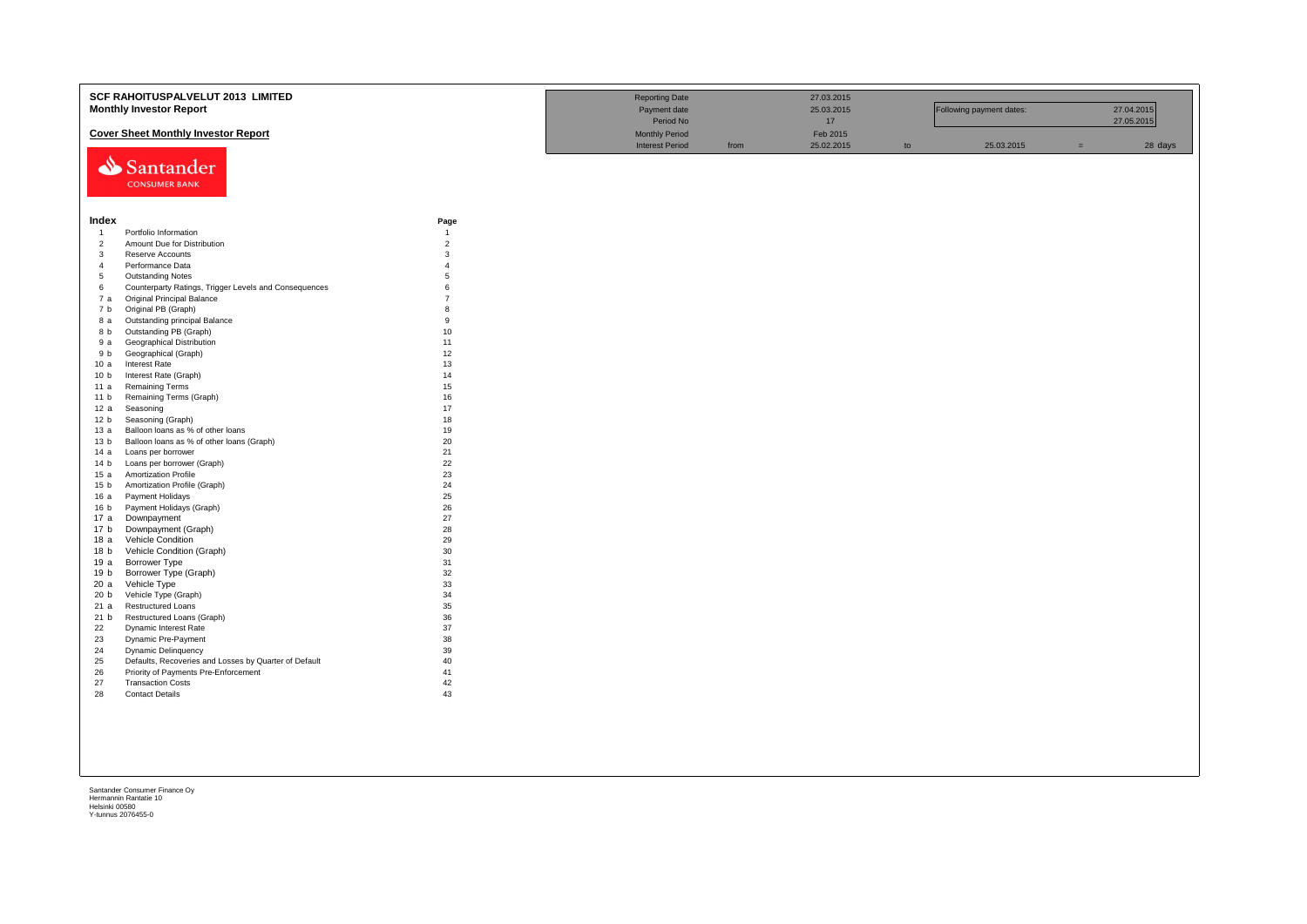| SCF RAHOITUSPALVELUT 2013 LIMITED<br><b>Monthly Investor Report</b><br>1. Portfolio Information |                                                          | <b>Reporting Date</b><br>Payment date<br>Period No<br><b>Monthly Period</b><br><b>Interest Period</b><br>from | 27.03.2015<br>25.03.2015<br>17<br>Feb 2015<br>25.02.2015 | to $25.03.2015 =$ | 28 days |
|-------------------------------------------------------------------------------------------------|----------------------------------------------------------|---------------------------------------------------------------------------------------------------------------|----------------------------------------------------------|-------------------|---------|
| Santander<br><b>CONSUMER BANK</b>                                                               | <b>Current Period</b>                                    | <b>Previous Period</b>                                                                                        |                                                          |                   |         |
|                                                                                                 |                                                          |                                                                                                               |                                                          |                   |         |
| <b>Outstanding receivables</b>                                                                  | <b>Aggregated Outstanding</b><br><b>Principal Amount</b> | <b>Aggregated Outstanding</b><br><b>Principal Amount</b>                                                      |                                                          |                   |         |
| <b>Opening balance</b>                                                                          | 214 576 164,11 EUR                                       | 227 628 876,00 EUR                                                                                            |                                                          |                   |         |
| Scheduled Loan Principal Repayments                                                             | 6 203 780,36 EUR                                         | 6 760 502,35 EUR                                                                                              |                                                          |                   |         |
| Prepayments                                                                                     | 6 457 158,34 EUR                                         | 6 127 301,16 EUR                                                                                              |                                                          |                   |         |
| Deemed Collections - Other                                                                      | <b>EUR</b><br>$\sim 100$                                 | - EUR                                                                                                         |                                                          |                   |         |
| <b>Total Principal Payments Received</b>                                                        | 12 660 938,70 EUR                                        | 12 887 803,51 EUR                                                                                             |                                                          |                   |         |
| New Defaulted Auto Loans in Period                                                              | 144 210,37 EUR                                           | 164 908,38 EUR                                                                                                |                                                          |                   |         |
| <b>Closing Balance</b>                                                                          | 201 771 015,04 EUR                                       | 214 576 164,11 EUR                                                                                            |                                                          |                   |         |
| <b>Total revenue collections</b>                                                                |                                                          |                                                                                                               |                                                          |                   |         |
| Revenue and fees received on loan balances                                                      | 1 045 568,68 EUR                                         | 1 153 288,06 EUR                                                                                              |                                                          |                   |         |
| Recoveries on loans in default                                                                  | 116 661,37 EUR                                           | 90 055,01 EUR                                                                                                 |                                                          |                   |         |
| Total Revenue Received in Period<br># Loans                                                     | 1 162 230,05 EUR                                         | 1 243 343,07 EUR                                                                                              |                                                          |                   |         |
| At beginning of period                                                                          | 23 290 Loans                                             | 24 141 Loans                                                                                                  |                                                          |                   |         |
| Paid in Full                                                                                    | 932 Loans                                                | 830 Loans                                                                                                     |                                                          |                   |         |
| Repurchased (Deemed Collections)                                                                | - Loans                                                  | - Loans                                                                                                       |                                                          |                   |         |
| New loans into default                                                                          | 17 Loans                                                 | 21 Loans                                                                                                      |                                                          |                   |         |
| At end of period                                                                                | 22 341 Loans                                             | 23 290 Loans                                                                                                  |                                                          |                   |         |
|                                                                                                 |                                                          |                                                                                                               |                                                          |                   |         |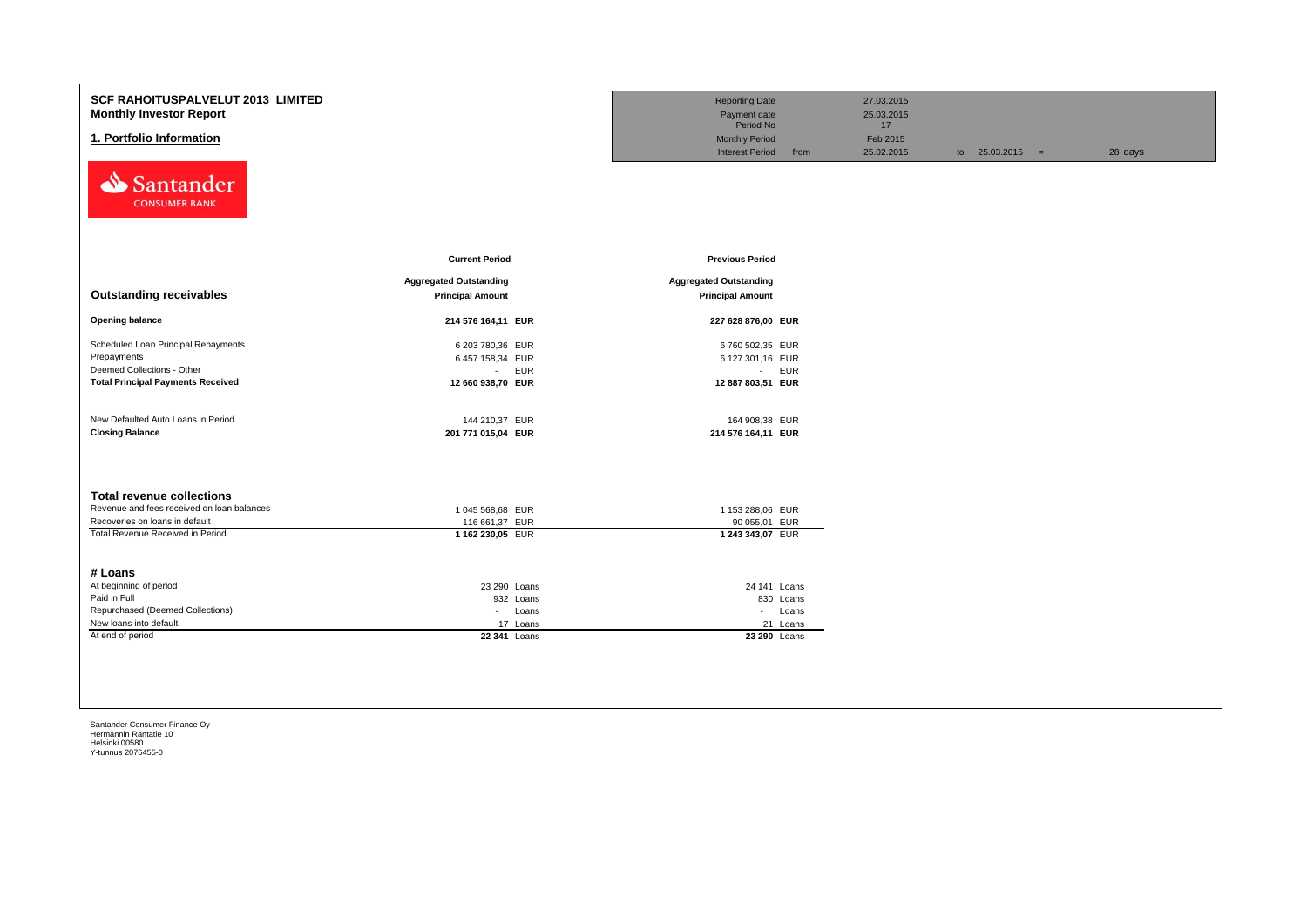| <b>SCF RAHOITUSPALVELUT 2013 LIMITED</b><br><b>Monthly Investor Report</b><br>2. Amount Due for Distribution<br>Santander<br><b>CONSUMER BANK</b>                                                                                                                                                                                                                                                                     |                                                                               | <b>Reporting Date</b><br>Payment date<br>Period No<br><b>Monthly Period</b><br>Interest Period from | 27.03.2015<br>25.03.2015<br>17<br>Feb 2015<br>25.02.2015 | to | 25.03.2015                                                                    | $=$ | 28 days |
|-----------------------------------------------------------------------------------------------------------------------------------------------------------------------------------------------------------------------------------------------------------------------------------------------------------------------------------------------------------------------------------------------------------------------|-------------------------------------------------------------------------------|-----------------------------------------------------------------------------------------------------|----------------------------------------------------------|----|-------------------------------------------------------------------------------|-----|---------|
| <b>Purchaser Available Distribution Amount</b>                                                                                                                                                                                                                                                                                                                                                                        | <b>Current Period</b>                                                         |                                                                                                     |                                                          |    | <b>Previous Period</b>                                                        |     |         |
| a. Collections (Principal, interest, and fee etc)<br>b. Stamp Duty, Taxes, Liabilities etc. Paid by the Seller to the Purchaser<br>c. Default, Interest, Indemnities etc Paid by the Seller to the Purchaser<br>d. Other amounts Paid by the Seller to the Purchaser<br>e. Interest Earned by the Purchaser<br>f. Other amounts received by the purchaser<br>Total Amount for Purchaser Available Distribution Amount | 13 823 169 EUR<br>0 EUR<br>0 EUR<br>0 EUR<br>0 EUR<br>0 EUR<br>13 823 169 EUR |                                                                                                     |                                                          |    | 14 131 147 EUR<br>0 EUR<br>0 EUR<br>0 EUR<br>0 EUR<br>0 EUR<br>14 131 147 EUR |     |         |
| <b>Issuer Available Distribution Amount</b>                                                                                                                                                                                                                                                                                                                                                                           |                                                                               |                                                                                                     |                                                          |    |                                                                               |     |         |
| a. Amounts due to Issuer from Purchaser under the Loan Agreement<br>b. Reserve Fund<br>c. Interest Earned by the Issuer<br>d. Other amounts received by the issuer<br><b>Total Amount for Issuer Available Distribution Amount</b>                                                                                                                                                                                    | 13 718 344 EUR<br>10 728 808 EUR<br>-64 EUR<br>0 EUR<br>24 447 088 EUR        |                                                                                                     |                                                          |    | 14 009 009 EUR<br>11 381 444 EUR<br>$-164$ EUR<br>0 EUR<br>25 390 289 EUR     |     |         |
|                                                                                                                                                                                                                                                                                                                                                                                                                       |                                                                               |                                                                                                     |                                                          |    |                                                                               |     |         |
|                                                                                                                                                                                                                                                                                                                                                                                                                       |                                                                               |                                                                                                     |                                                          |    |                                                                               |     |         |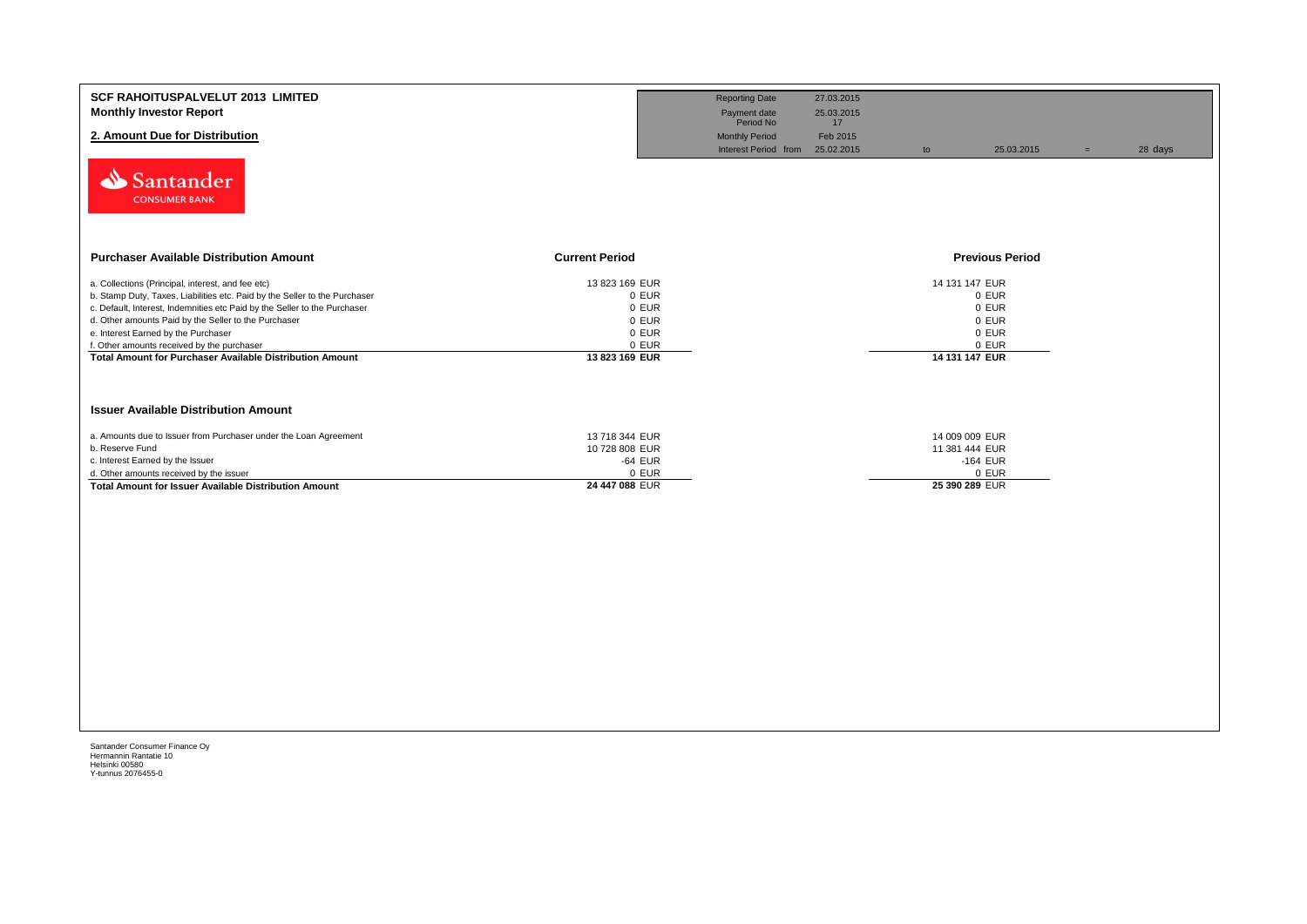| <b>SCF RAHOITUSPALVELUT 2013 LIMITED</b><br><b>Monthly Investor Report</b> |      | <b>Reporting Date</b><br>Payment date |      | 27.03.2015<br>25.03.2015 |    |            |     |         |
|----------------------------------------------------------------------------|------|---------------------------------------|------|--------------------------|----|------------|-----|---------|
|                                                                            |      | Period No                             |      | 17                       |    |            |     |         |
| 3. Reserve Accounts                                                        |      | <b>Monthly Period</b>                 |      | Feb 2015                 |    |            |     |         |
| ∾<br>Santander<br><b>CONSUMER BANK</b>                                     |      | <b>Interest Period</b>                | from | 25.02.2015               | to | 25.03.2015 | $=$ | 28 days |
| <b>Note Balance</b>                                                        |      |                                       |      |                          |    |            |     |         |
| Beginning of Period                                                        |      | 214 576 164,11 EUR                    |      |                          |    |            |     |         |
| End of Period                                                              |      | 201 771 015,04 EUR                    |      |                          |    |            |     |         |
|                                                                            |      |                                       |      |                          |    |            |     |         |
| <b>Reserve Fund</b>                                                        | in % |                                       |      |                          |    |            |     |         |
| Beginning of Period                                                        | 2,9% | 6 176 230,69 EUR                      |      |                          |    |            |     |         |
| Cash Outflow                                                               |      | 6 176 230,69 EUR                      |      |                          |    |            |     |         |
| Cash Inflow                                                                |      | 5 797 027,47 EUR                      |      |                          |    |            |     |         |
| End of Period                                                              | 2,7% | 5 797 027,47 EUR                      |      |                          |    |            |     |         |
| <b>Required Reserve Amount</b>                                             | 2,7% | 5 797 027,47 EUR                      |      |                          |    |            |     |         |
| <b>Liquidity Balance</b>                                                   |      |                                       |      |                          |    |            |     |         |
| <b>Beginning of Period</b>                                                 | 2,1% | 4 552 577,52 EUR                      |      |                          |    |            |     |         |
| Cash Outflow                                                               |      | 4 552 577,52 EUR                      |      |                          |    |            |     |         |
| Cash Inflow                                                                |      | 4 291 523,28 EUR                      |      |                          |    |            |     |         |
| End of Period                                                              | 2,0% | 4 291 523,28 EUR                      |      |                          |    |            |     |         |
| <b>Required Reserve Amount</b>                                             | 2,0% | 4 291 523,28 EUR                      |      |                          |    |            |     |         |
| <b>Servicer Advance Reserve Fund</b>                                       |      |                                       |      |                          |    |            |     |         |
| <b>Beginning of Period</b>                                                 |      | 100 000,00 EUR                        |      |                          |    |            |     |         |
| Cash Outflow                                                               |      | <b>EUR</b><br>$\omega$ .              |      |                          |    |            |     |         |
| Cash Inflow                                                                |      | <b>EUR</b><br>$\sim$                  |      |                          |    |            |     |         |
| End of Period                                                              |      | 100 000,00 EUR                        |      |                          |    |            |     |         |
| <b>Required Reserve Amount</b>                                             |      | 100 000,00 EUR                        |      |                          |    |            |     |         |
| <b>Set-off from Deposits</b>                                               |      |                                       |      |                          |    |            |     |         |

No borrowers whose loans were sold to SCF Rahoituspalvelut 2013 held deposits with Santander Consumer Finance OY. The risk of set-off from deposits is therefore zero.

*We hereby confirm that the Seller confirms its ongoing retention of a net economic interest of at least 5% in accordance with Article 405 of the CRR and Article 51 of the AIFMR*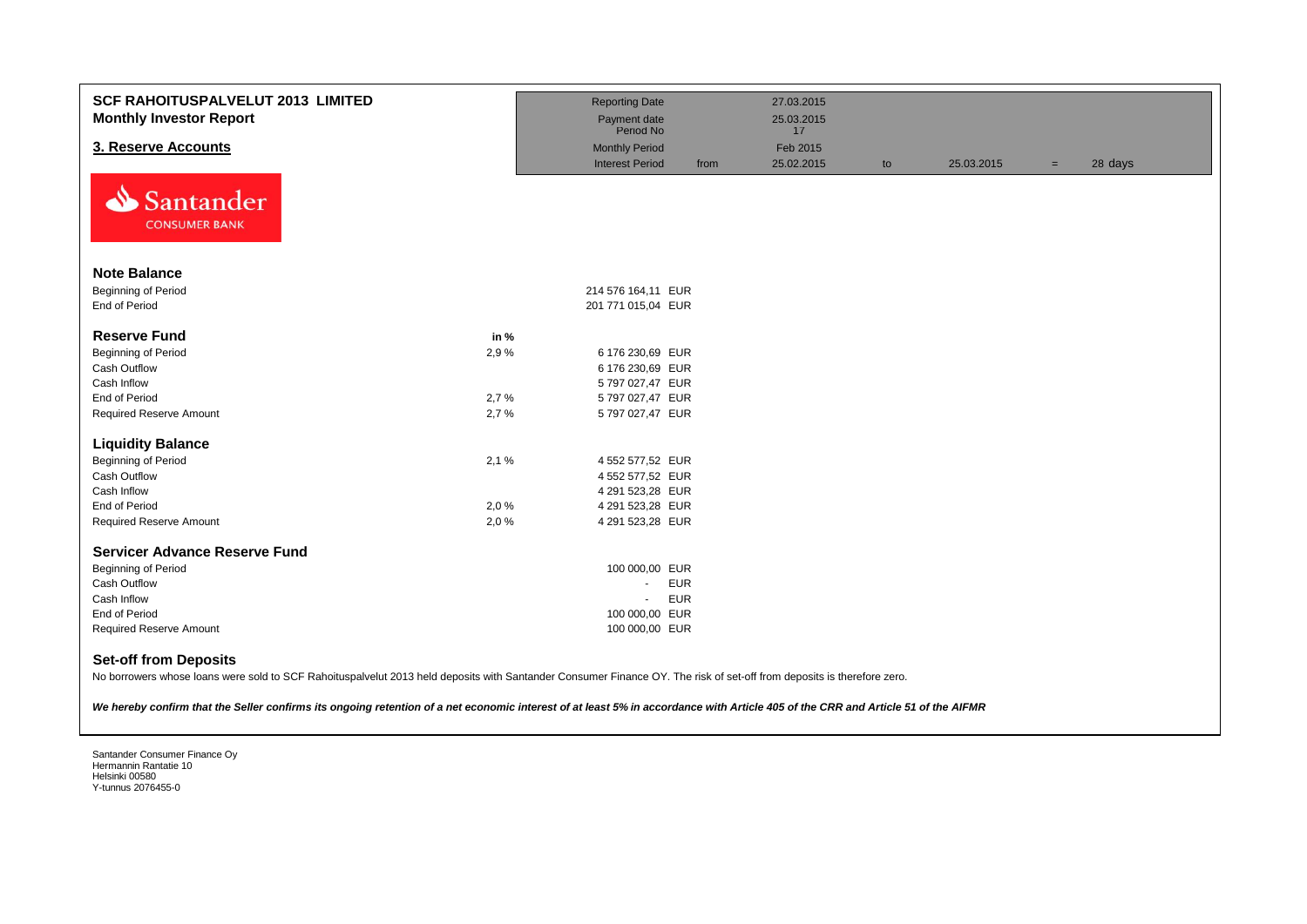| <b>SCF RAHOITUSPALVELUT 2013 LIMITED</b><br><b>Monthly Investor Report</b><br>4. Performance Data<br>⇘<br>Santander<br><b>CONSUMER BANK</b> |                                                          |                                          |           | <b>Reporting Date</b><br>Payment date<br>Period No<br><b>Monthly Period</b><br><b>Interest Period</b> | from | 27.03.2015<br>25.03.2015<br>17<br>Feb 2015<br>25.02.2015 | to | 25.03.2015 | $=$ | 28 days |
|---------------------------------------------------------------------------------------------------------------------------------------------|----------------------------------------------------------|------------------------------------------|-----------|-------------------------------------------------------------------------------------------------------|------|----------------------------------------------------------|----|------------|-----|---------|
| <b>Asset Balance</b><br>Beginning of Period<br>End of Period                                                                                |                                                          | 214 576 164,11 EUR<br>201 771 015,04 EUR |           |                                                                                                       |      |                                                          |    |            |     |         |
| <b>Portfolio Performance:</b>                                                                                                               | <b>EUR</b>                                               | %                                        | # Ioans   |                                                                                                       |      |                                                          |    |            |     |         |
| <b>Performing Receivables:</b>                                                                                                              |                                                          |                                          |           |                                                                                                       |      |                                                          |    |            |     |         |
| Current                                                                                                                                     | 182 564 147,16                                           | 90,48%                                   | 20 472    |                                                                                                       |      |                                                          |    |            |     |         |
| 1-29 days past due                                                                                                                          | 14 948 981,21                                            | 7,41 %                                   | 1 4 9 7   |                                                                                                       |      |                                                          |    |            |     |         |
|                                                                                                                                             |                                                          | 0,00%                                    |           |                                                                                                       |      |                                                          |    |            |     |         |
| <b>Delinquent Receivables:</b>                                                                                                              |                                                          |                                          |           |                                                                                                       |      |                                                          |    |            |     |         |
| 30-59 days past due                                                                                                                         | 2 955 085,42                                             | 1,46 %                                   | 274       |                                                                                                       |      |                                                          |    |            |     |         |
| 60-89 days past due                                                                                                                         | 653 436,36                                               | 0,32%                                    | 48        |                                                                                                       |      |                                                          |    |            |     |         |
| 90-119 days past due                                                                                                                        | 221 578,23                                               | 0,11%                                    | 21        |                                                                                                       |      |                                                          |    |            |     |         |
| 120-149 days past due                                                                                                                       | 243 731,44                                               | 0,12%                                    | 15        |                                                                                                       |      |                                                          |    |            |     |         |
| 150-179 days past due                                                                                                                       | 184 055,22                                               | 0,09%                                    | 14        |                                                                                                       |      |                                                          |    |            |     |         |
| <b>Total Performing and Delinquent</b>                                                                                                      | 201 771 015                                              | 100,00%                                  | 22 341    |                                                                                                       |      |                                                          |    |            |     |         |
| <b>Current Period Defaults</b><br><b>Cumulative Defaults</b><br><b>Current Period Recoveries</b><br><b>Cumulative Recoveries</b>            | 144 210,37<br>2 917 071,92<br>116 661,37<br>1 991 819,19 |                                          | 17<br>291 |                                                                                                       |      |                                                          |    |            |     |         |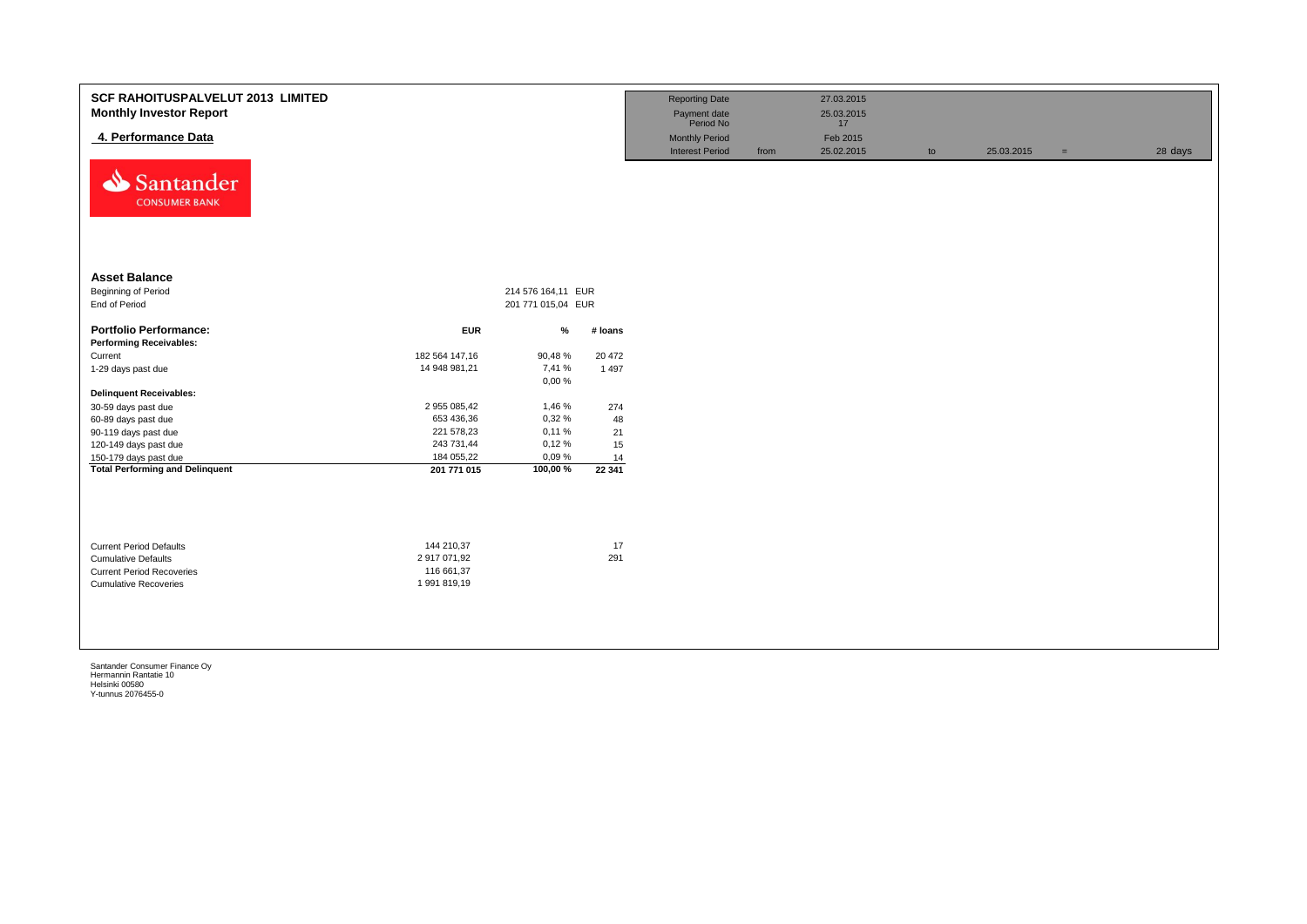

| 1. Note Balance                                       | <b>All Notes</b>   | Class A            | <b>Class B</b>               | Class C                  | <b>Class C</b>         |
|-------------------------------------------------------|--------------------|--------------------|------------------------------|--------------------------|------------------------|
| <b>General Note Information</b>                       |                    |                    |                              |                          |                        |
| <b>ISIN Code</b>                                      |                    | XS0973934192       | XS0973934358                 | N/A                      | N/A                    |
| Currency                                              |                    | <b>EUR</b>         | <b>EUR</b>                   | <b>EUR</b>               | <b>EUR</b>             |
| <b>Initial Tranching</b>                              | 100 %              | 85,5%              | 9,5%                         | 5,0%                     | 0.0%                   |
| Legal Final Maturity Date                             |                    | 31.08.2018         | 31.08.2018                   | 31.08.2018               | 31.08.2018             |
| Rating (Fitch/Moody's)                                |                    | AAA / AAA          | $A+/A2$                      | Not rated                | Not rated              |
| Initial Notes Aggregate Principal Outstanding Balance | 513 300 000,00 EUR | 439 000 000,00 EUR | 48 800 000,00 EUR            | 25 500 000,00 EUR        | 55 000,00 EUR          |
| Initial Nominal per Note                              |                    | 100 000,00<br>EUR  | 100 000,00<br><b>EUR</b>     | 100 000,00<br><b>EUR</b> | 1 000,00<br><b>EUR</b> |
| Initial Number of Notes per Class                     | 5133               | 4390               | 488                          | 255                      | 55                     |
| <b>Current Note Information</b>                       |                    |                    |                              |                          |                        |
| Class Principal Outstanding Opening Balance           | 214 521 164,11 EUR | 140 221 164,11 EUR | 48 800 000,00 EUR            | 25 500 000,00 EUR        | 55 000,00              |
| <b>Available Distribution Amount</b>                  | 24 447 087,75 EUR  |                    |                              |                          |                        |
| Amortisation                                          | 12 805 149,07 EUR  |                    |                              |                          |                        |
| <b>Redemption per Class</b>                           | 12 805 149,07 EUR  | 12 805 149.07 EUR  | <b>EUR</b>                   | <b>EUR</b>               | <b>EUR</b>             |
| Redemption per Note                                   |                    | 2 916,89 EUR       | <b>EUR</b>                   | <b>EUR</b>               | <b>EUR</b>             |
| <b>Class Principal Outstanding Closing Balance</b>    | 201 716 015,04 EUR | 127 416 015,04 EUR | 48 800 000.00 EUR            | 25 500 000,00 EUR        | 55 000,00              |
| <b>Current Tranching</b>                              |                    | 63,17%             | 24,19%                       | 12,64 %                  | 0,03%                  |
| <b>Current Pool Factor</b>                            |                    | 0,29               | 1.00                         | 1,00                     | 1.00                   |
|                                                       |                    |                    |                              |                          |                        |
| 2. Payments to Investors per Note                     | <b>All Notes</b>   | Class A            | <b>Class B</b>               | <b>Class C</b>           | <b>Class C</b>         |
| Interest rate Basis: 1-M EURIBOR / Spread             |                    |                    |                              |                          |                        |
| Day Count Convention                                  |                    | (30/360)           | (30/360)                     | (30/360)                 | (30/360)               |
| <b>Interest Days</b>                                  | 28                 |                    |                              |                          |                        |
| Principal Outstanding per Note Beginning of Period    |                    | 31 941.04 EUR      | 100 000.00 EUR               | 100 000.00 EUR           | 1 000.00 EUR           |
| >Principal Repayment per note                         |                    | 2 916,89 EUR       | <b>EUR</b><br>$\blacksquare$ | <b>EUR</b>               | <b>EUR</b>             |
| Principal Outstanding per Note End of Period          |                    | 29 024,15 EUR      | 100 000.00<br><b>EUR</b>     | 100 000,00 EUR           | 1 000.00 EUR           |
| >Interest accrued for the period                      |                    | 21,35 EUR          | 75,17 EUR                    | 83,50 EUR                | 0.835 EUR              |
| <b>Interest Payment</b>                               | 151 688,31         | 93 714,48 EUR      | 36 681,33 EUR                | 21 292,50 EUR            | 45,93 EUR              |
| Interest Payment per Note                             |                    | 21,35 EUR          | 75.17 EUR                    | 83,50 EUR                | 0.84 EUR               |
| 3. Credit Enhancements                                |                    |                    |                              |                          |                        |
| Initial total CE (Subordination, Reserve)             |                    | 16,98%             | 7,48%                        | 2,50 %                   |                        |
|                                                       |                    | 46,36%             | 22,20%                       | 9,53%                    |                        |
| Current CE (incl. Excess Spread)                      |                    |                    |                              |                          |                        |

**SCF RAHOITUSPALVELUT 2013 LIMITED Reporting Date** 27.03.2015 **Monthly Investor Report**<br>
Monthly Investor Report<br>
Payment date 25.03.2015<br>
Period No Payment date<br>Period No **5. Outstanding Notes** Feb 2015<br> **5. Outstanding Notes** Feb 2015<br>
Interest Period from 25.02.2015 Interest Period from 25.02.2015 to 25.03.2015 = 28 days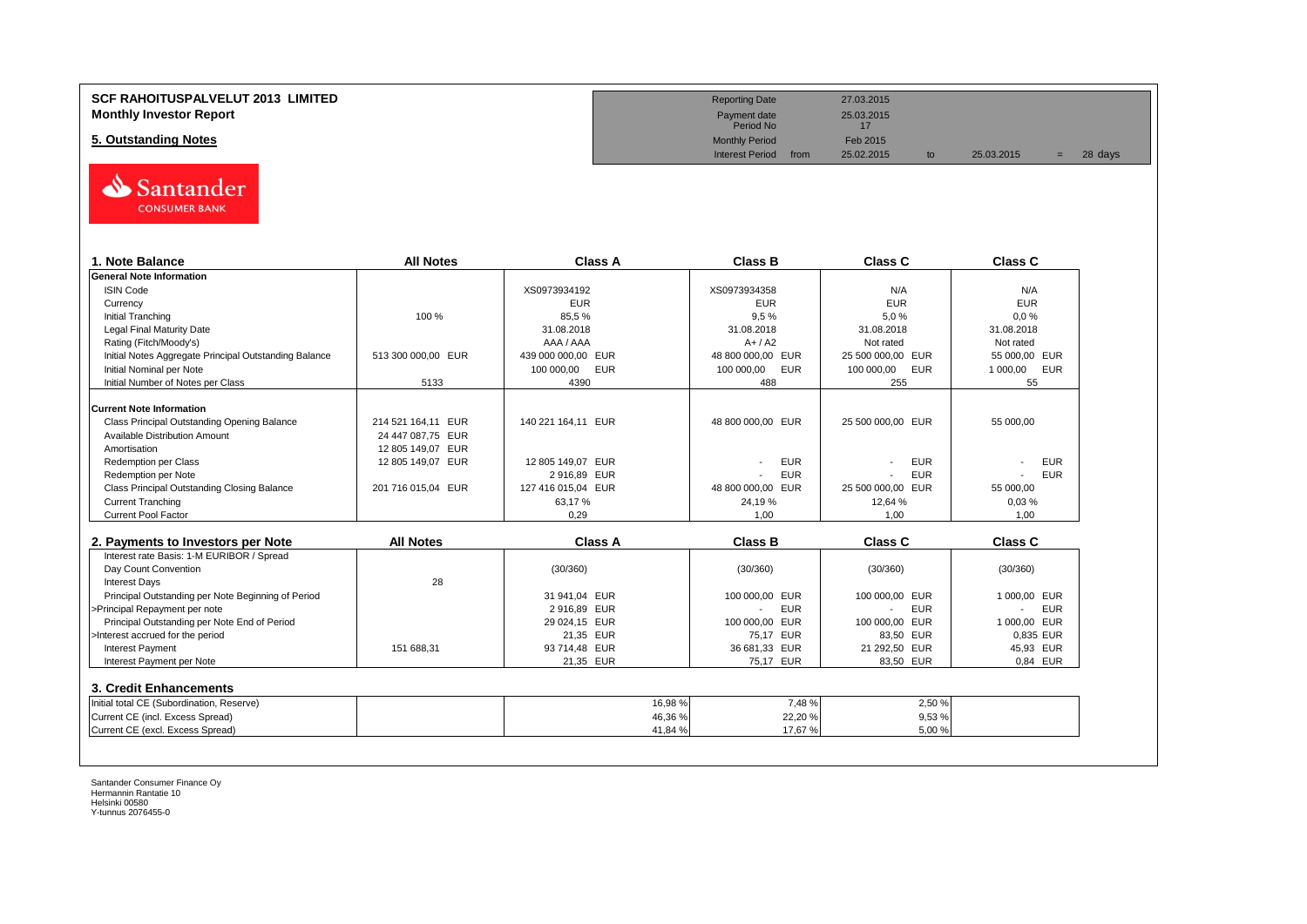## **SCF RAHOITUSPALVELUT 2013 LIMITED**<br>**Monthly Investor Report** Payment date 25.03.2015

**6. Counterparty Ratings, Trigger Levels and Consequences** 

Reporting Date 27.03.2015<br>Payment date 25.03.2015<br>Period No 17<br>Monthly Period Feb 2015

Interest Period:  $25.02.2015$  to  $25.03.2015$  = 28 days

Santander CONSUMER BANK

|                                   |                                           |          |                |                   | <b>Rating Triggers</b> |              |                        |          |                |                   |                                                                                                                                                                                                                                                                                                                                                                                                                                                                                                                                                                                                        |
|-----------------------------------|-------------------------------------------|----------|----------------|-------------------|------------------------|--------------|------------------------|----------|----------------|-------------------|--------------------------------------------------------------------------------------------------------------------------------------------------------------------------------------------------------------------------------------------------------------------------------------------------------------------------------------------------------------------------------------------------------------------------------------------------------------------------------------------------------------------------------------------------------------------------------------------------------|
|                                   |                                           |          |                | <b>Short Term</b> |                        |              | <b>Long Term</b>       |          |                |                   |                                                                                                                                                                                                                                                                                                                                                                                                                                                                                                                                                                                                        |
|                                   |                                           |          | Fitch          |                   | Moody's                |              | Fitch                  |          | Moody's        |                   |                                                                                                                                                                                                                                                                                                                                                                                                                                                                                                                                                                                                        |
| <b>Transaction Role</b>           | Counterparty                              | Criteria | Current        | Criteria          | Current                | Criteria     | Current                | Criteria | Current        | Trigger breached? | Summary of Contractual Requirements if Rating Trigger Breach                                                                                                                                                                                                                                                                                                                                                                                                                                                                                                                                           |
| Issuer                            | Rahoituspalvelut 2013 Limited             |          | No rating      |                   | No rating              |              | No rating              |          | No rating      | N/A               |                                                                                                                                                                                                                                                                                                                                                                                                                                                                                                                                                                                                        |
| Seller                            | Santander Consumer Finance Oy             |          | No rating      |                   | No rating              |              | No rating              |          | No rating      | N/A               |                                                                                                                                                                                                                                                                                                                                                                                                                                                                                                                                                                                                        |
| Servicer                          | Santander Consumer Finance Oy             |          | No rating      |                   | No rating              |              | No rating              |          | No rating      | N/A               |                                                                                                                                                                                                                                                                                                                                                                                                                                                                                                                                                                                                        |
| Servicer's Owner                  | Santander Consumer Finance                | N/A      | F <sub>2</sub> | N/A               | $P-2$                  | BBB-         | $A-$<br>Outlook stable | Baa3     | Baa1           | No                | Banco Santander S.A. undertakes in the Servicing Agreement to act as Back-Up Servicer Facilitator,<br>which will require it to (i) select a bank or financial institution having the requirements set out in the<br>Servicing Agreement and willing to assume the duties of a successor servicer in the event that a<br>Servicer Termination Notice is delivered, (ii) review the information provided to it by the Servicer<br>under the Servicing Agreement, (iii) enter into appropriate data confidentiality provisions and (iv)<br>notify the Servicer if it requires further assistance.         |
| <b>Transaction Account Bank</b>   | Deutsche Bank AG                          | F1       | $F1+$          | $P-1$             | $P-2$                  | A            | $A+$                   | A2       | A3             | Yes               | The Issuer and the Purchaser shall (with the prior written consent of the Note Trustee) arrange for<br>the transfer (within 30 calendar days) of:<br>(i) in relation to the Issuer, the Issuer Secured Accounts and the Expenses Loan Payment Account and<br>all of the funds standing to the credit of the Issuer Secured Accounts and the Expenses Loan Payment<br>Account; and<br>(ii) in relation to the Purchaser, the Purchaser Transaction Account and all funds standing to the<br>credit of the Purchaser Transaction Account,<br>to another bank that meets the applicable Required Ratings. |
| Paying Agent and related roles    | Deutsche Bank AG                          |          | $F1+$          |                   | $P-2$                  |              | $A+$                   |          | A3             |                   |                                                                                                                                                                                                                                                                                                                                                                                                                                                                                                                                                                                                        |
| Corporate Service Provider        | Deutsche International Corporate Services |          | $F1+$          |                   | $P-2$                  |              | $A+$                   |          | A <sub>3</sub> |                   |                                                                                                                                                                                                                                                                                                                                                                                                                                                                                                                                                                                                        |
| Note Trustee and Security Trustee | Deutsche Trustee Company Limited          |          | $F1+$          |                   | $P-2$                  |              | $A+$                   |          | A3             |                   |                                                                                                                                                                                                                                                                                                                                                                                                                                                                                                                                                                                                        |
| <b>Collections Account Bank</b>   | Skandinaviska Enskilda Banken             | F1       | F1             | $P-1$             | $P-1$                  | $\mathsf{A}$ | $A+$                   | A2       | A1             | No                | The Servicer shall (with the prior written consent of the Note Trustee) use reasonable endeavours to<br>arrange for the transfer (within 30 calendar days) of the Issuer Collections Account and all of the<br>funds standing to the credit of the Issuer Collections Account to another bank which meets the<br>Required Ratings.                                                                                                                                                                                                                                                                     |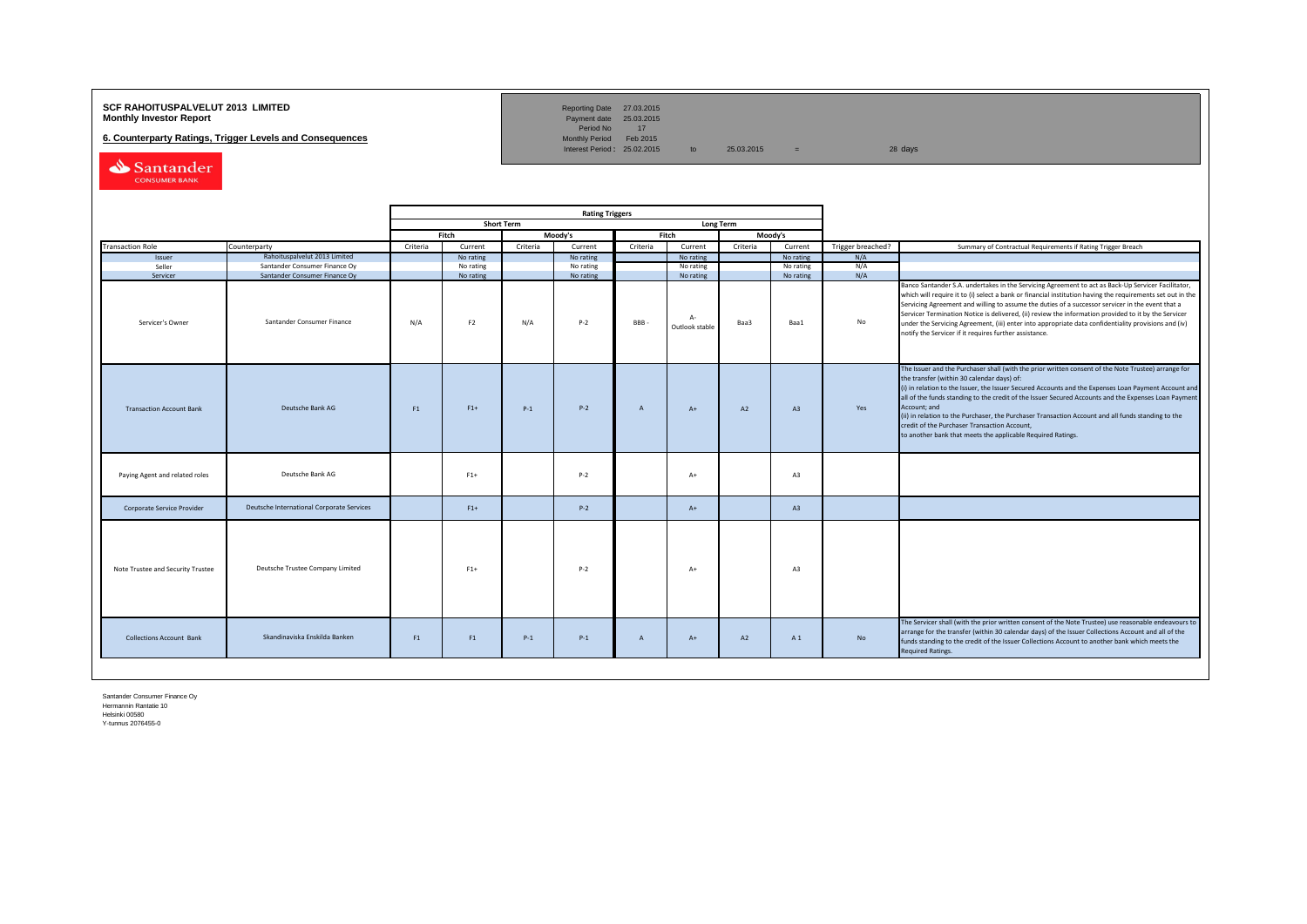# **SCF RAHOITUSPALVELUT 2013 LIMITED** Reporting Date 27.03.2015 **Monthly Investor Report Payment date** Payment date 25.03.2015

| <b>7.a Original Portfolio Principal Balance</b> | <b>Monthly Period</b> | Feb 2015 |
|-------------------------------------------------|-----------------------|----------|
|-------------------------------------------------|-----------------------|----------|



| - all:<br>' A⊾<br>amount<br>erage | 666<br>-- |
|-----------------------------------|-----------|

Period No

Interest Period from 25.02.2015 to 25.03.2015 = 28 days

**TOTALMin Max No Original balance % WA mounths to maturity WA seasoning** 0 5 000 7 722 25 239 514 4,9 % 19,0 13,7 5 000 **10 000** 12 12 13 13,1 **12,1** 12,1 **12,1** 12,1 10 000 15 000 8 965 110 601 458 21,5 % 40,4 10,9 15 000 20 000 5 180 89 340 707 17,4 % 43,5 10,1 20 000 25 000 | 2682 2882 64 224 790 20 000 25 % 12,5 % 44,9 44,9 44,9 3,8 Original balance Original balance 25 000 30 000 1 476 1476 1270 25 000 30 000 1 45,1 9,3 30 000 35 000 797 25 750 357 5,0 % 44,8 9,8 35 000 | 473 | 17 609 997 | 3,4 % | 44,3 | 9,9 40 000 45 000 294 12 468 941 2,4 % 44,6 9,7 45 000 50 000 238 238 238 11 245 953 2,2 % 2,2 % 2,2 % 45,3 10,0 50 000 55 000 119 6 227 331 1,2 % 46,6 9,0 55 000 60 000 | 78 78 4470 912 200 120 50 9 60 101 101 101 101 101 101 101 101 10  $60\,000$  + 201 201 201 3,0 60 000 + 44,3 8,3 Total 60  $\pm 40$  530  $\pm 513$  355 357  $\pm 0.0$  %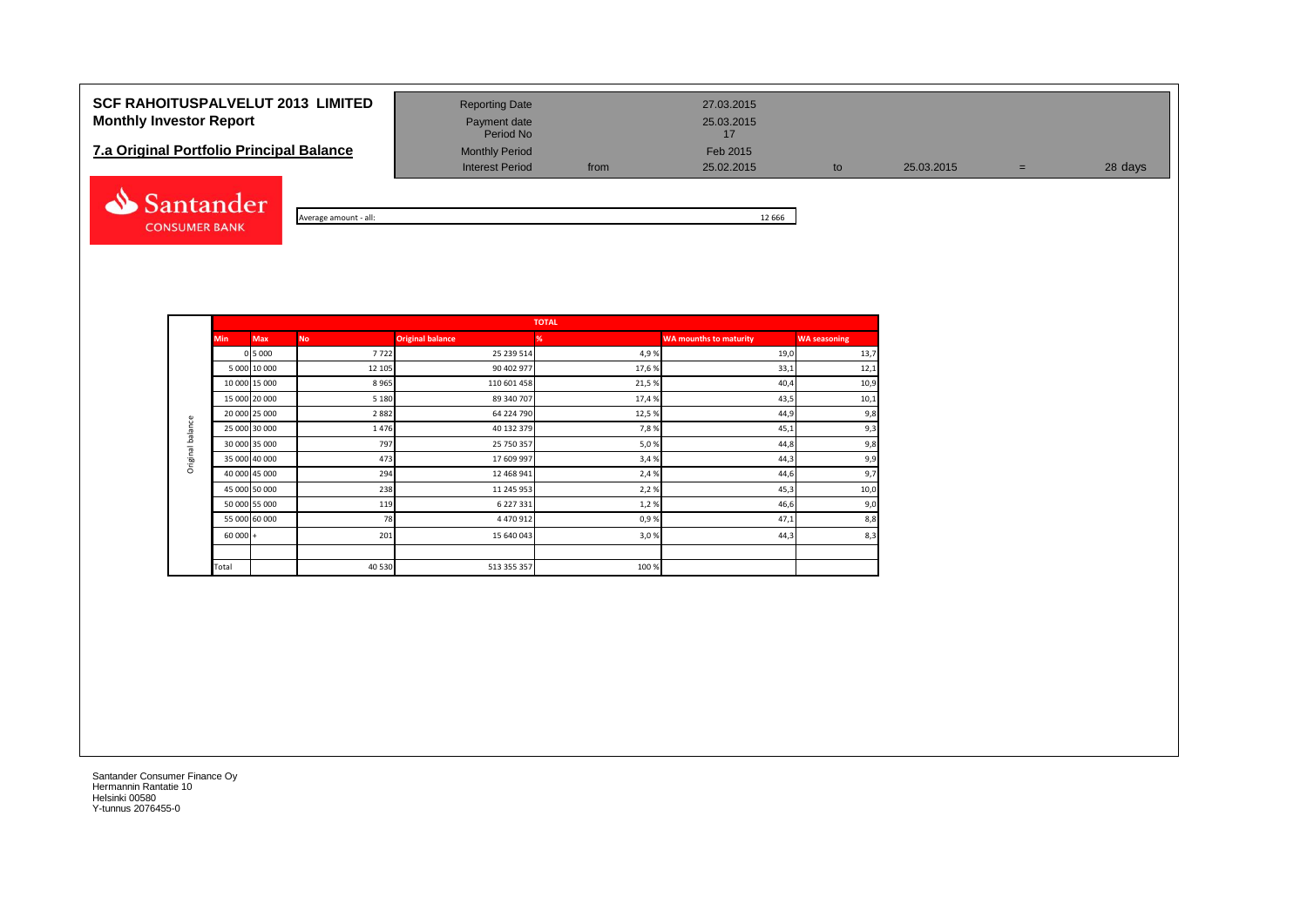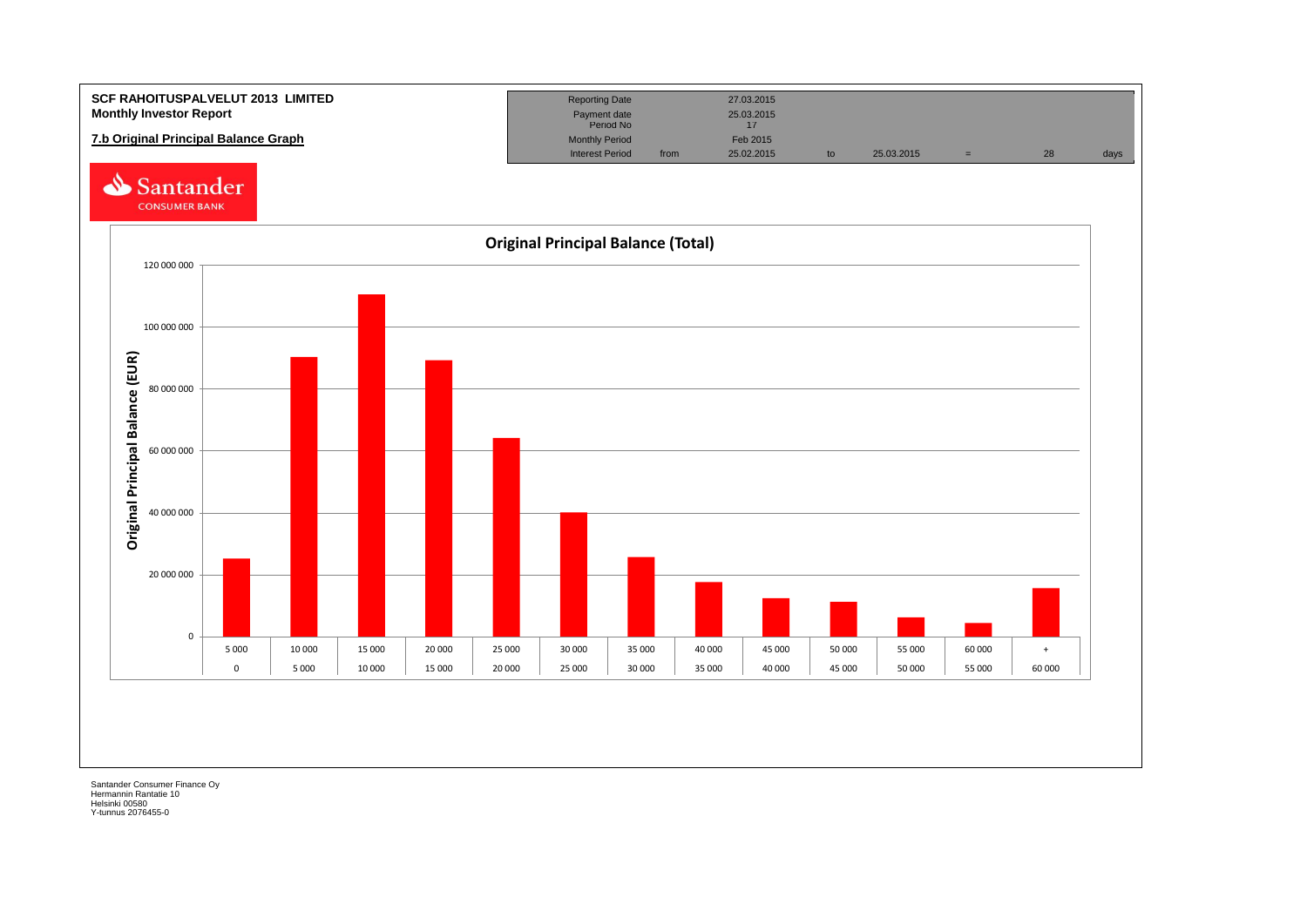| <b>SCF RAHOITUSPALVELUT 2013 LIMITED</b> | <b>Reporting Date</b>          | 27.03.2015 |            |   |         |
|------------------------------------------|--------------------------------|------------|------------|---|---------|
| <b>Monthly Investor Report</b>           | Payment date<br>Period No      | 25.03.2015 |            |   |         |
| 8.a Outstanding Principal Balance        | <b>Monthly Period</b>          | Feb 2015   |            |   |         |
|                                          | <b>Interest Period</b><br>from | 25.02.2015 | 25.03.2015 | = | 28 days |
|                                          |                                |            |            |   |         |



| $-$ all:<br>Average amount | o ogs<br>ш.<br>בכט י |
|----------------------------|----------------------|

|                     | <b>TOTAL</b>  |               |           |                            |        |                              |                     |  |  |  |  |  |  |  |
|---------------------|---------------|---------------|-----------|----------------------------|--------|------------------------------|---------------------|--|--|--|--|--|--|--|
|                     | <b>Min</b>    | <b>Max</b>    | <b>No</b> | <b>Outstanding balance</b> | %      | <b>WA months to maturity</b> | <b>WA seasoning</b> |  |  |  |  |  |  |  |
|                     |               | 0 5 0 0 0     | 7754      | 20 442 523                 | 10,13% | 17,7                         | 28,7                |  |  |  |  |  |  |  |
|                     |               | 5 000 10 000  | 7341      | 53 803 823                 | 26,67% | 28,9                         | 26,9                |  |  |  |  |  |  |  |
|                     |               | 10 000 15 000 | 3733      | 45 440 819                 | 22,52% | 33,0                         | 25,5                |  |  |  |  |  |  |  |
|                     |               | 15 000 20 000 | 1769      | 30 381 901                 | 15,06% | 33,7                         | 25,0                |  |  |  |  |  |  |  |
|                     | 20 000 25 000 |               | 800       | 17 692 495                 | 8,77%  | 34,4                         | 24,5                |  |  |  |  |  |  |  |
| Outstanding balance | 25 000 30 000 |               | 374       | 10 190 349                 | 5,05%  | 33,6                         | 24,9                |  |  |  |  |  |  |  |
|                     |               | 30 000 35 000 | 197       | 6 395 929                  | 3,17%  | 34,4                         | 25,0                |  |  |  |  |  |  |  |
|                     |               | 35 000 40 000 | 157       | 5 856 924                  | 2,90%  | 33,1                         | 25,7                |  |  |  |  |  |  |  |
|                     |               | 40 000 45 000 | 75        | 3 180 293                  | 1,58%  | 34,3                         | 25,2                |  |  |  |  |  |  |  |
|                     | 45 000 50 000 |               | 44        | 2 107 620                  | 1,04%  | 31,8                         | 27,3                |  |  |  |  |  |  |  |
|                     |               | 50 000 55 000 | 32        | 1674582                    | 0,83%  | 36,7                         | 22,5                |  |  |  |  |  |  |  |
|                     |               | 55 000 60 000 | 22        | 1 2 6 2 4 4 3              | 0,63%  | 31,6                         | 26,2                |  |  |  |  |  |  |  |
|                     | $60000 +$     |               | 43        | 3 3 4 1 3 1 6              | 1,66%  | 33,3                         | 24,9                |  |  |  |  |  |  |  |
|                     |               |               |           |                            |        |                              |                     |  |  |  |  |  |  |  |
|                     | Total         |               | 22 341    | 201 771 015                | 100,0% |                              |                     |  |  |  |  |  |  |  |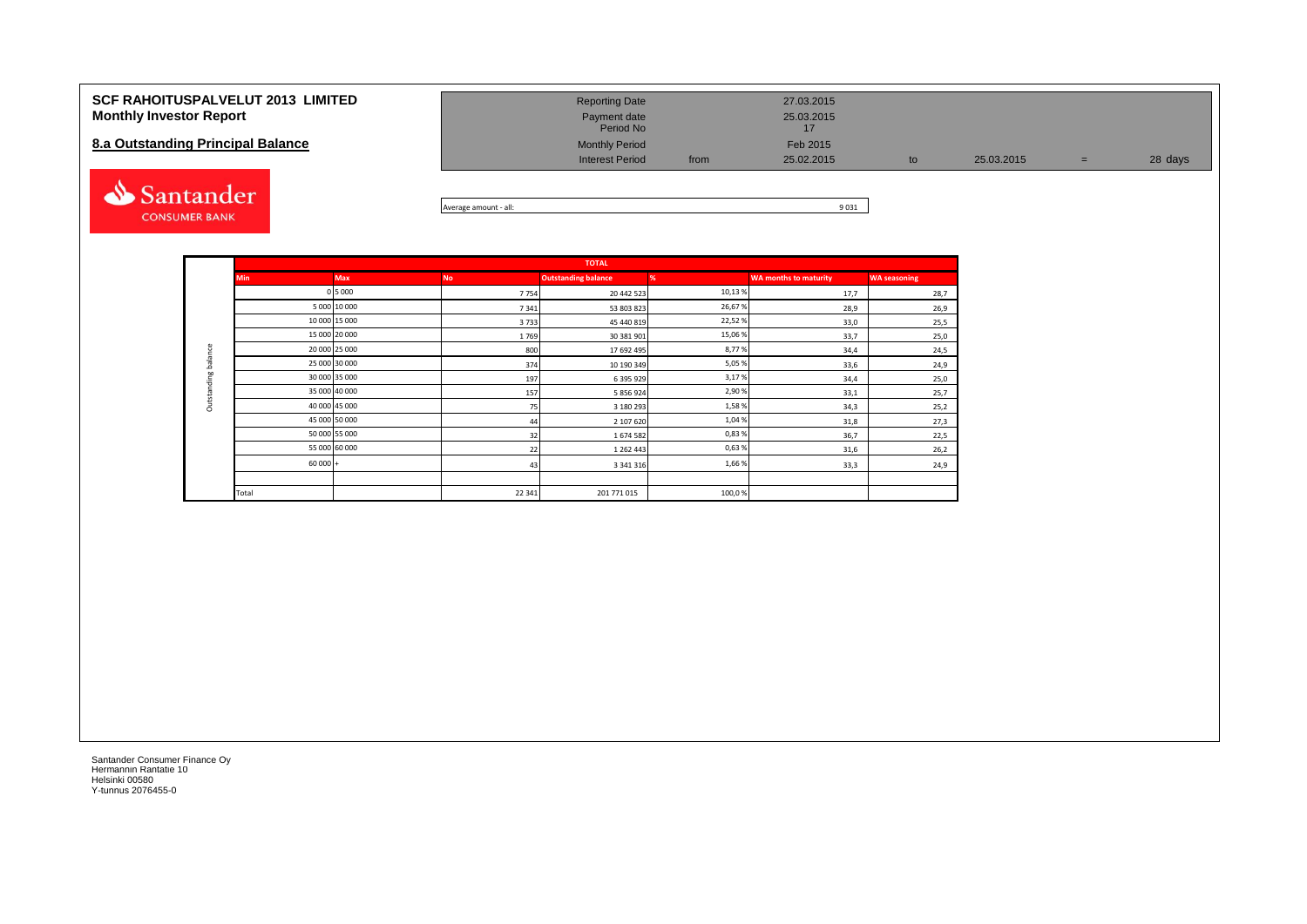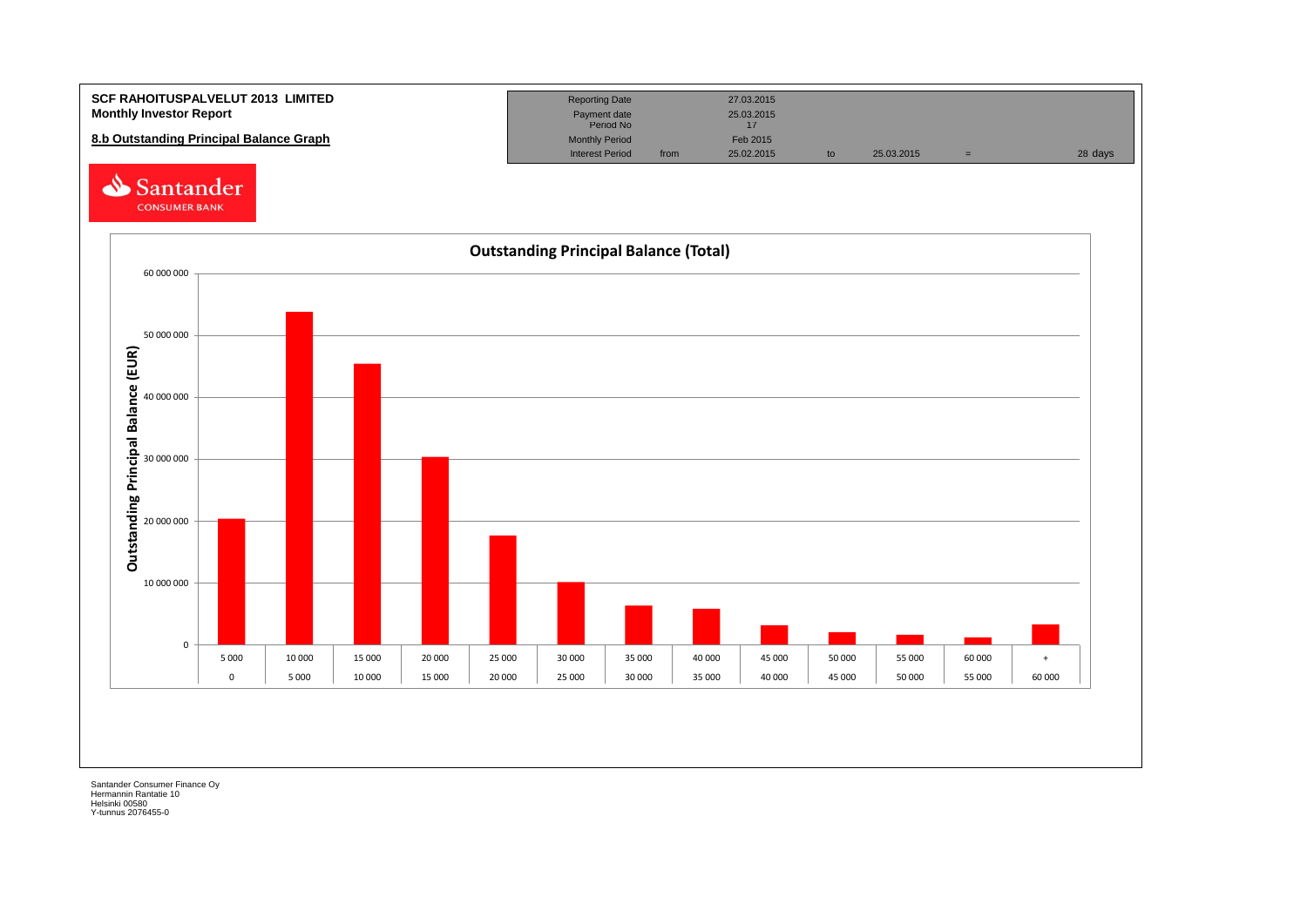| <b>SCF RAHOITUSPALVELUT 2013 LIMITED</b> | <b>Reporting Date</b>     | 27.03.2015         |                           |
|------------------------------------------|---------------------------|--------------------|---------------------------|
| <b>Monthly Investor Report</b>           | Payment date<br>Period No | 25.03.2015         |                           |
| 9.a Geographical Distribution            | <b>Monthly Period</b>     | Feb 2015           |                           |
|                                          | <b>Interest Period</b>    | 25.02.2015<br>from | to $25.03.2015 = 28$ days |



Santander **CONSUMER BANK**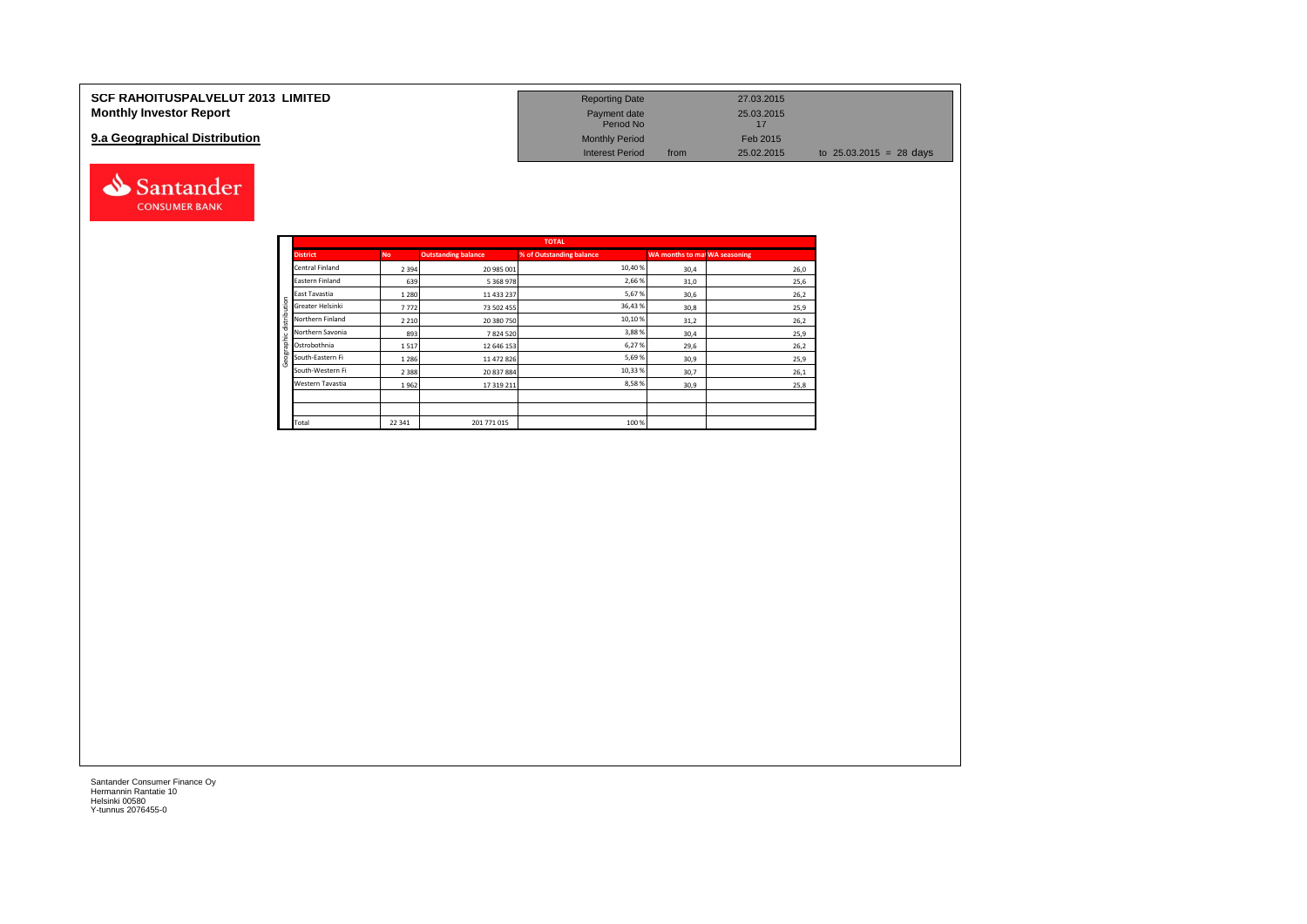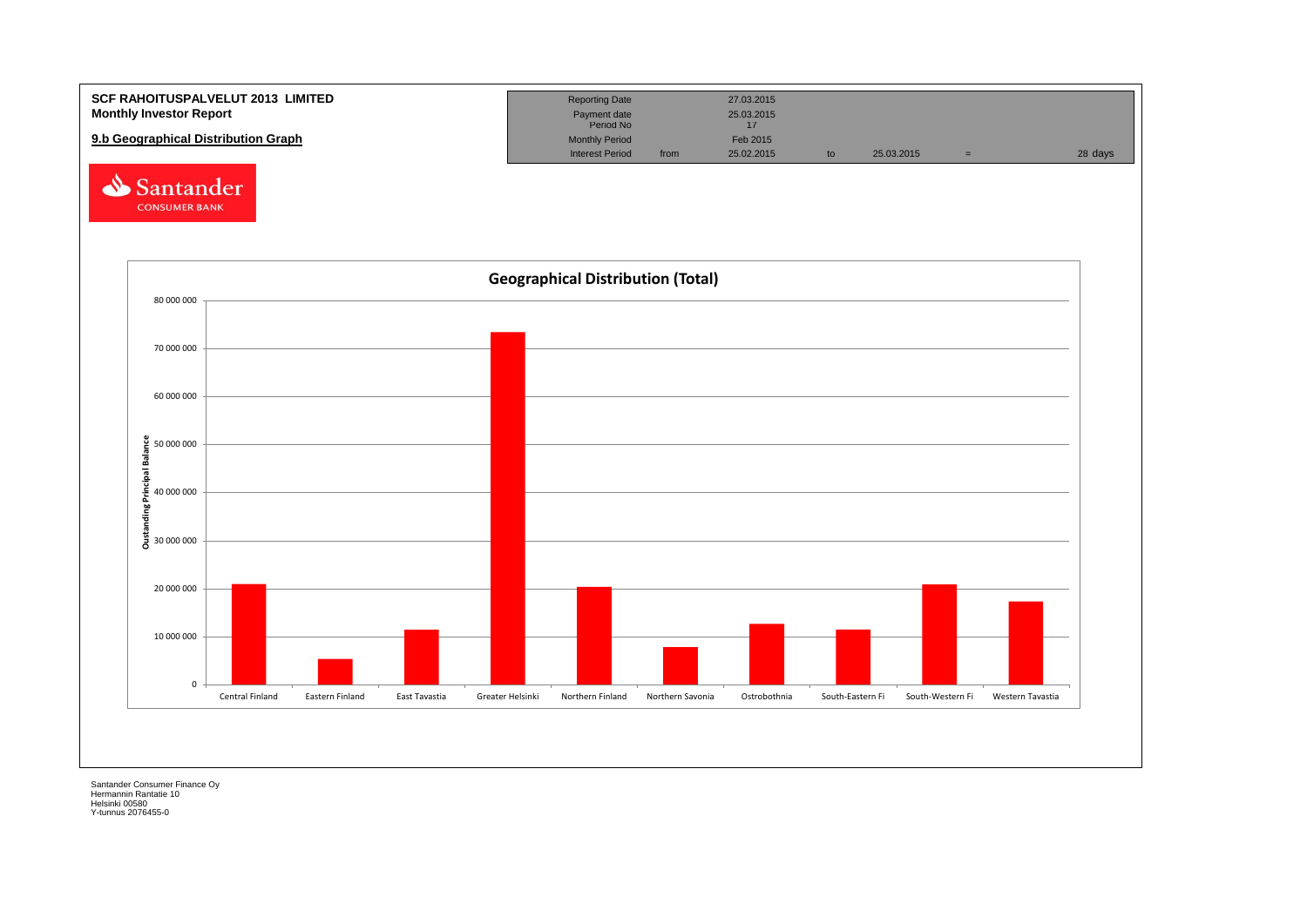### **10.a Interest Rate**



| SCF RAHOITUSPALVELUT 2013  LIMITED<br><b>Monthly Investor Report</b> | <b>Reporting Date</b><br>Payment date<br>Period No |      | 27.03.2015<br>25.03.2015 |            |   |         |
|----------------------------------------------------------------------|----------------------------------------------------|------|--------------------------|------------|---|---------|
| 10.a Interest Rate                                                   | <b>Monthly Period</b>                              |      | Feb 2015                 |            |   |         |
|                                                                      | <b>Interest Period</b>                             | from | 25.02.2015               | 25.03.2015 | = | 28 days |

|         |            |        |           |                            | <b>TOTAL</b>                      |                              |                     |
|---------|------------|--------|-----------|----------------------------|-----------------------------------|------------------------------|---------------------|
|         | Min $(>=)$ | Max(<) | <b>No</b> | <b>Outstanding balance</b> | % of total Outstanding<br>balance | <b>WA months to maturity</b> | <b>WA seasoning</b> |
|         |            | 1%     | 694       | 3 8 2 3 2 4 0              | 1,89%                             | 26,2                         | 24,1                |
|         | 1 %        | 2 %    | 2356      | 18 469 304                 | 9,15%                             | 29,5                         | 24,6                |
| ution   | 2 %        | 4 %    | 4641      | 52 650 845                 | 26,09%                            | 32,5                         | 24,7                |
|         | 4 %        | 6%     | 10 004    | 94 420 861                 | 46,80%                            | 30,4                         | 26,8                |
| distrib | 6 %        | 8%     | 4612      | 32 157 788                 | 15,94 %                           | 29,7                         | 26,8                |
| ٠<br>ö  | 8 %        | 10%    | 34        | 248 977                    | 0,12%                             | 32,9                         | 23,7                |
| Inter   | 10%        | 12%    |           |                            |                                   |                              |                     |
|         | 12%        | 14 %   |           |                            |                                   |                              |                     |
|         | 14 %       | 16%    |           |                            |                                   |                              |                     |
|         | 16 %       | 18%    |           |                            |                                   |                              |                     |
|         |            |        |           |                            |                                   |                              |                     |
|         | Total      |        | 22 341    | 201 771 015                | 100 %                             |                              |                     |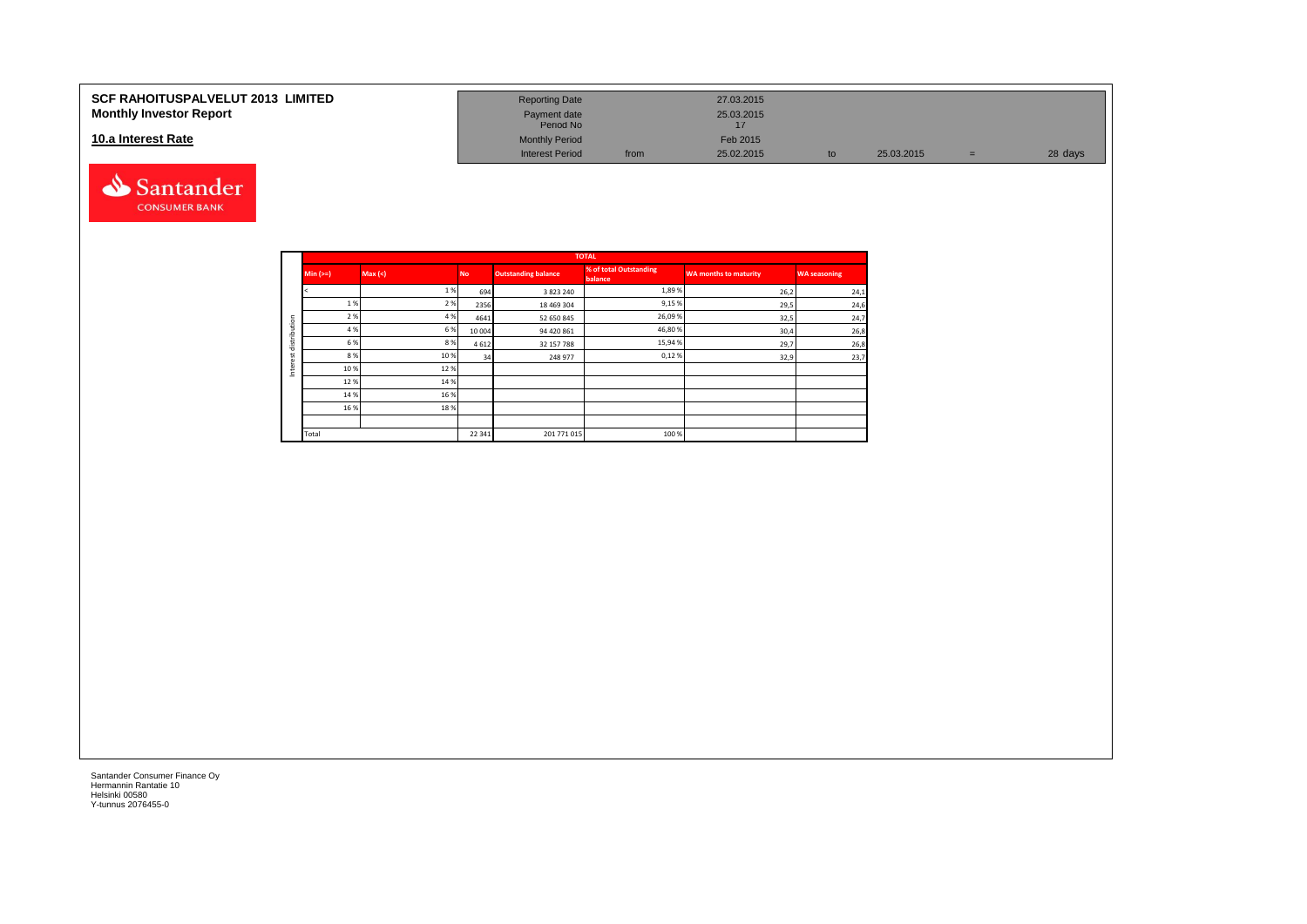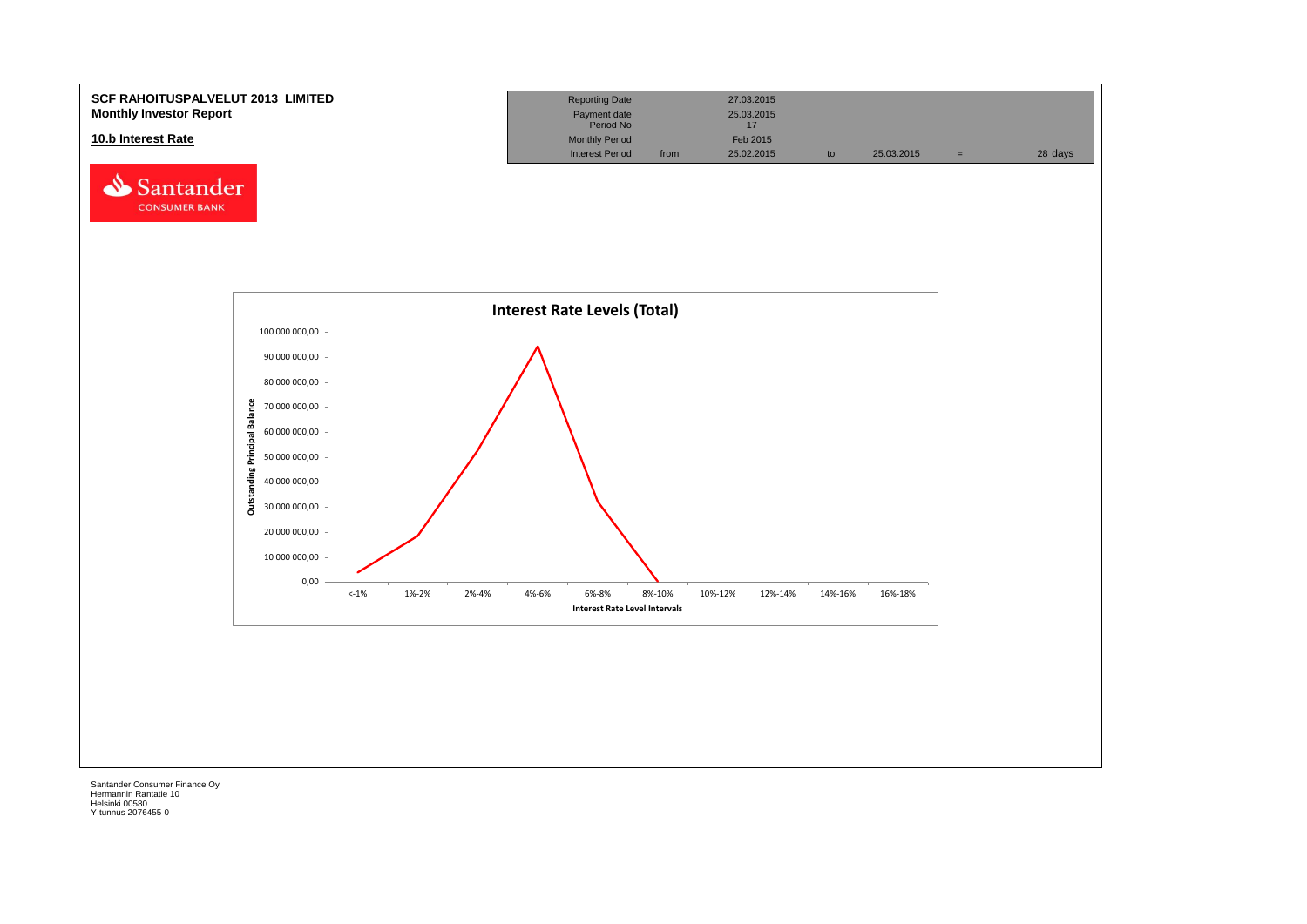## **SCF RAHOITUSPALVELUT 2013 LIMITED Monthly Investor Report**

## **11.a Remaining Terms**



| <b>Reporting Date</b>     |      | 27.03.2015 |    |            |     |         |
|---------------------------|------|------------|----|------------|-----|---------|
| Payment date<br>Period No |      | 25.03.2015 |    |            |     |         |
| <b>Monthly Period</b>     |      | Feb 2015   |    |            |     |         |
| <b>Interest Period</b>    | from | 25.02.2015 | to | 25.03.2015 | $=$ | 28 days |

|                     |            |            |           | <b>TOTAL</b>               |         |                       |                     |
|---------------------|------------|------------|-----------|----------------------------|---------|-----------------------|---------------------|
|                     | <b>Min</b> | <b>Max</b> | <b>No</b> | <b>Outstanding balance</b> | %       | WA months to maturity | <b>WA</b> seasoning |
|                     |            | n          | 56        | 53 529                     | 0,03%   | 0,0                   | 35,7                |
|                     |            | 12         | 4 1 7 6   | 11 756 064                 | 5,83%   | 7,7                   | 33,9                |
|                     | 13         | 24         | 4898      | 29 702 646                 | 14,72%  | 18,5                  | 30,6                |
|                     | 25         | 36         | 8025      | 86 749 526                 | 42,99%  | 30,8                  | 27,6                |
| maturity            | 37         | 48         | 5 1 8 6   | 73 509 250                 | 36,43 % | 39,2                  | 20,9                |
|                     | 49         | 60         |           |                            |         |                       |                     |
| $\overline{c}$      | 61         | 72         |           |                            |         |                       |                     |
| Months <sup>-</sup> | 73         | 84         |           |                            |         |                       |                     |
|                     | 85         | 96         |           |                            |         |                       |                     |
|                     | 97         | 108        |           |                            |         |                       |                     |
|                     | 109        | 120        |           |                            |         |                       |                     |
|                     | 121        |            |           |                            |         |                       |                     |
|                     |            |            |           |                            |         |                       |                     |
|                     | Total      |            | 22 341    | 201 771 015                | 100%    |                       |                     |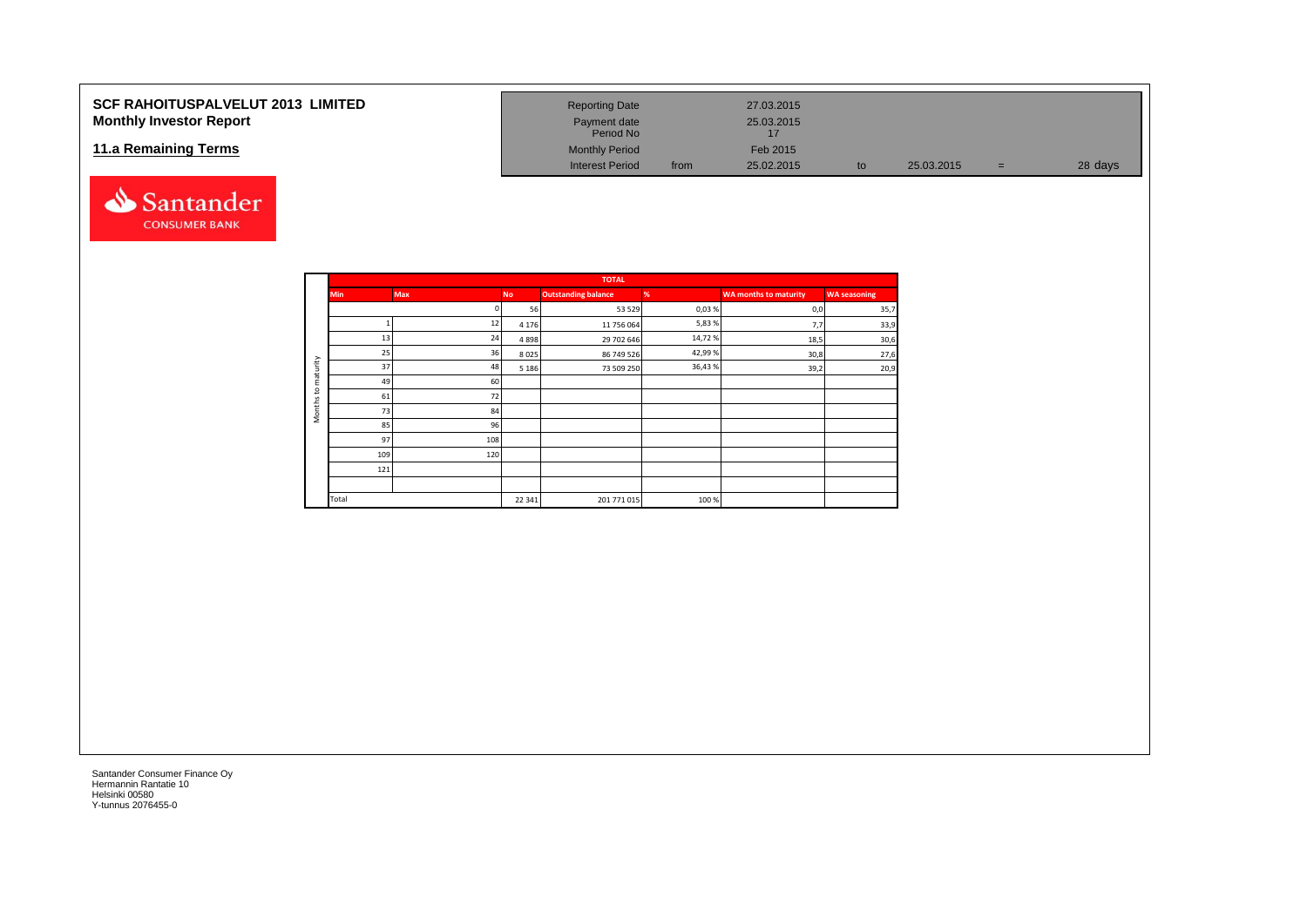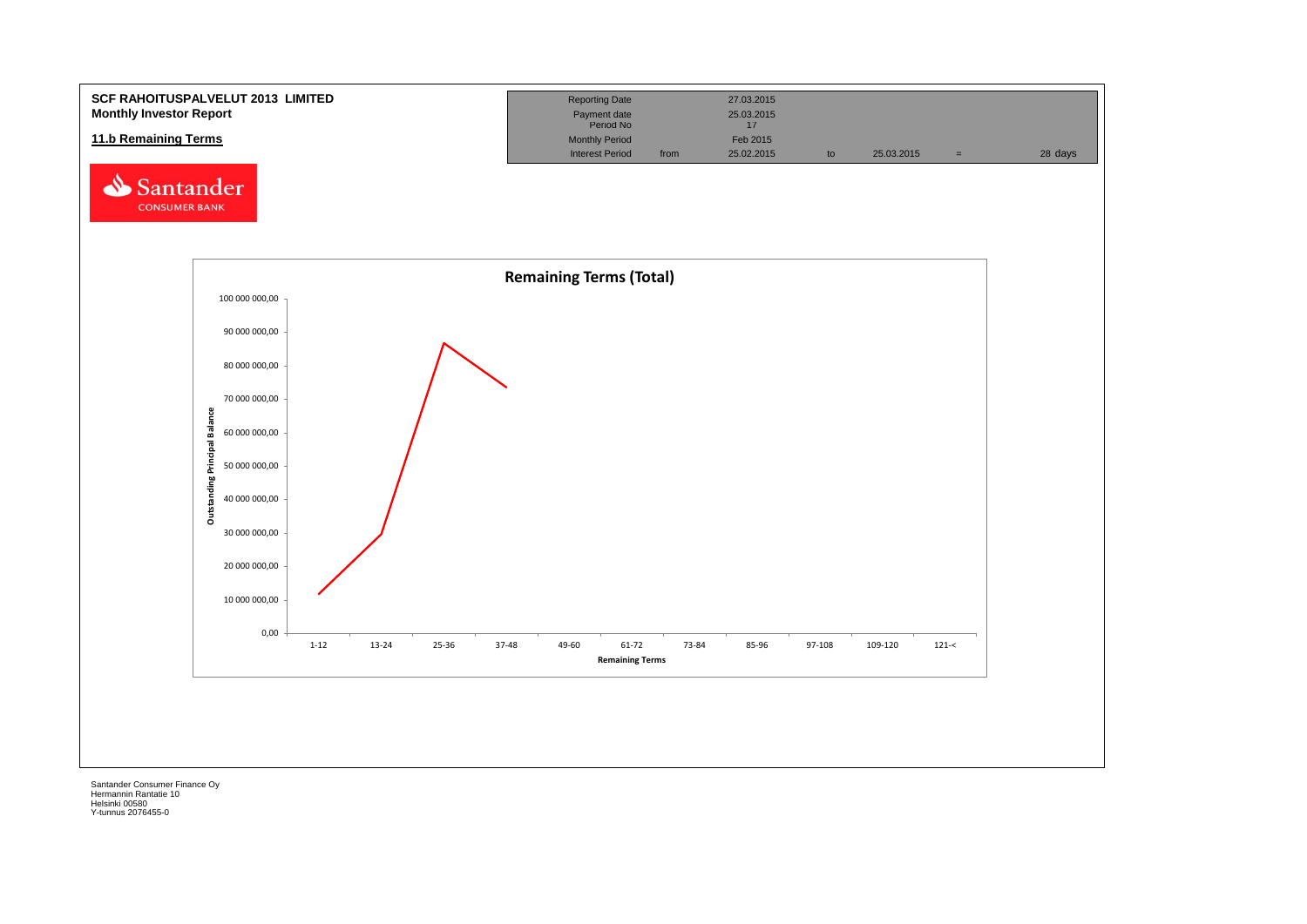| <b>SCF RAHOITUSPALVELUT 2013 LIMITED</b> | <b>Reporting Date</b>     |      | 27.03.2015 |            |     |         |
|------------------------------------------|---------------------------|------|------------|------------|-----|---------|
| <b>Monthly Investor Report</b>           | Payment date<br>Period No |      | 25.03.2015 |            |     |         |
| 12.a Seasoning                           | <b>Monthly Period</b>     |      | Feb 2015   |            |     |         |
|                                          | <b>Interest Period</b>    | from | 25.02.2015 | 25.03.2015 | $=$ | 28 days |



|                       |                 |            |           | <b>TOTAL</b>               |                  |                              |                     |  |
|-----------------------|-----------------|------------|-----------|----------------------------|------------------|------------------------------|---------------------|--|
|                       | <b>Min</b>      | <b>Max</b> | <b>No</b> | <b>Outstanding balance</b> | % of Outstanding | <b>WA months to maturity</b> | <b>WA seasoning</b> |  |
|                       |                 |            |           |                            | <b>Balance</b>   |                              |                     |  |
|                       |                 |            |           |                            |                  |                              |                     |  |
| $\breve{\phantom{a}}$ | 13              | 24         | 9842      | 104 963 628                | 52,02%           | 35,2                         | 21,2                |  |
|                       | 25              | 36         | 10778     | 85 867 747                 | 42,56%           | 27,1                         | 29,5                |  |
|                       | 37 <sub>1</sub> | 48         | 1 2 2 8   | 8 606 508                  | 4,27%            | 17,1                         | 41,7                |  |
| سد                    | 49              | 60         | 482       | 2 2 9 8 6 9 9              | 1,14 %           |                              | 54,1                |  |
|                       | 61              | 72         |           | 34 4 32                    | 0,02%            | 19,3                         | 66,2                |  |
|                       | 73              | 84         |           |                            |                  |                              |                     |  |
|                       | 85              | 96         |           |                            |                  |                              |                     |  |
|                       |                 |            |           |                            |                  |                              |                     |  |
|                       | Total           |            | 22 341    | 201 771 015                | 100 %            |                              |                     |  |

Santander Consumer Bank AS Strandveien 18 PO Box 177 N-1325 Lysaker Tel.: +47 21 08 30 00 Fax.: +47 21 08 33 68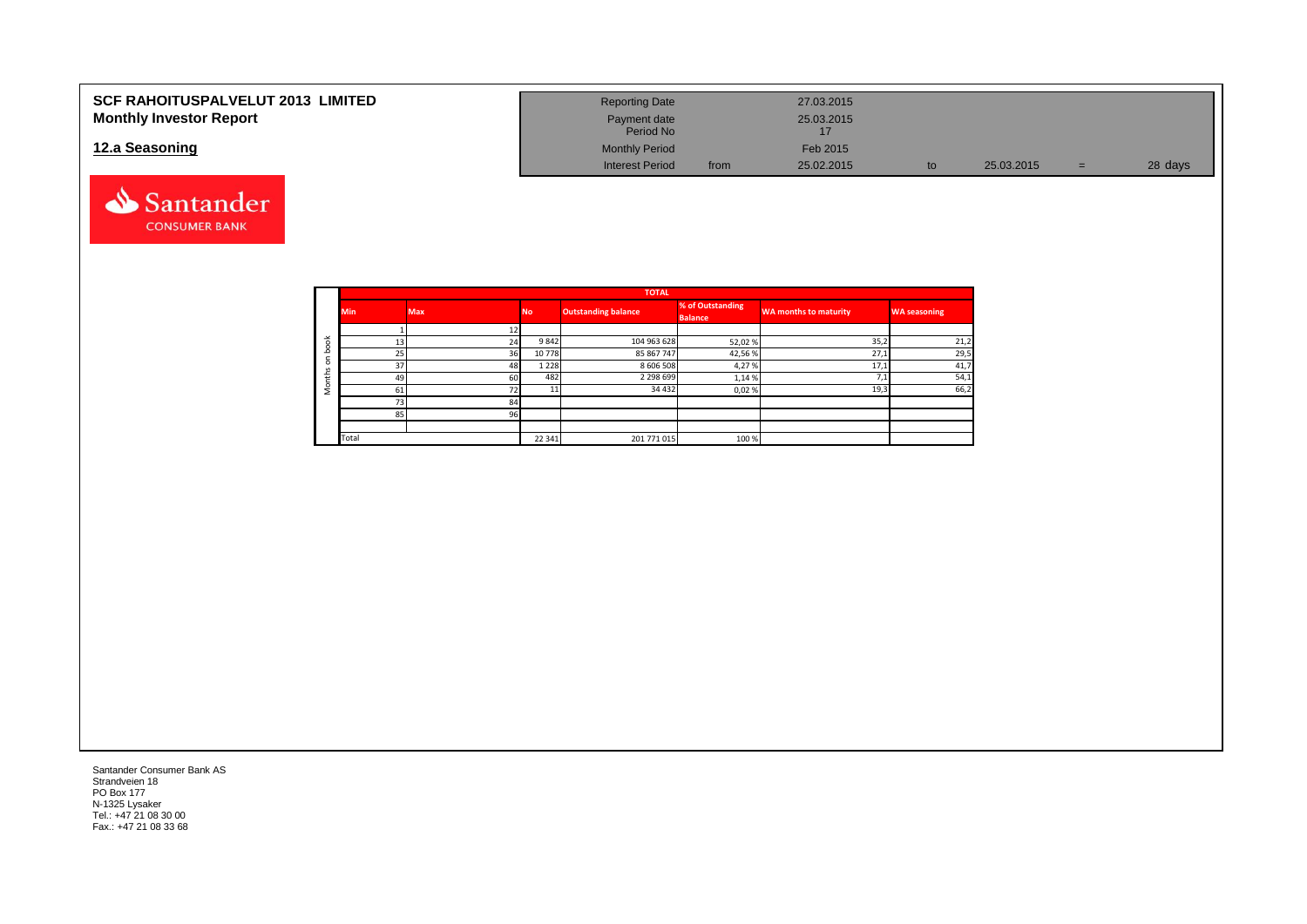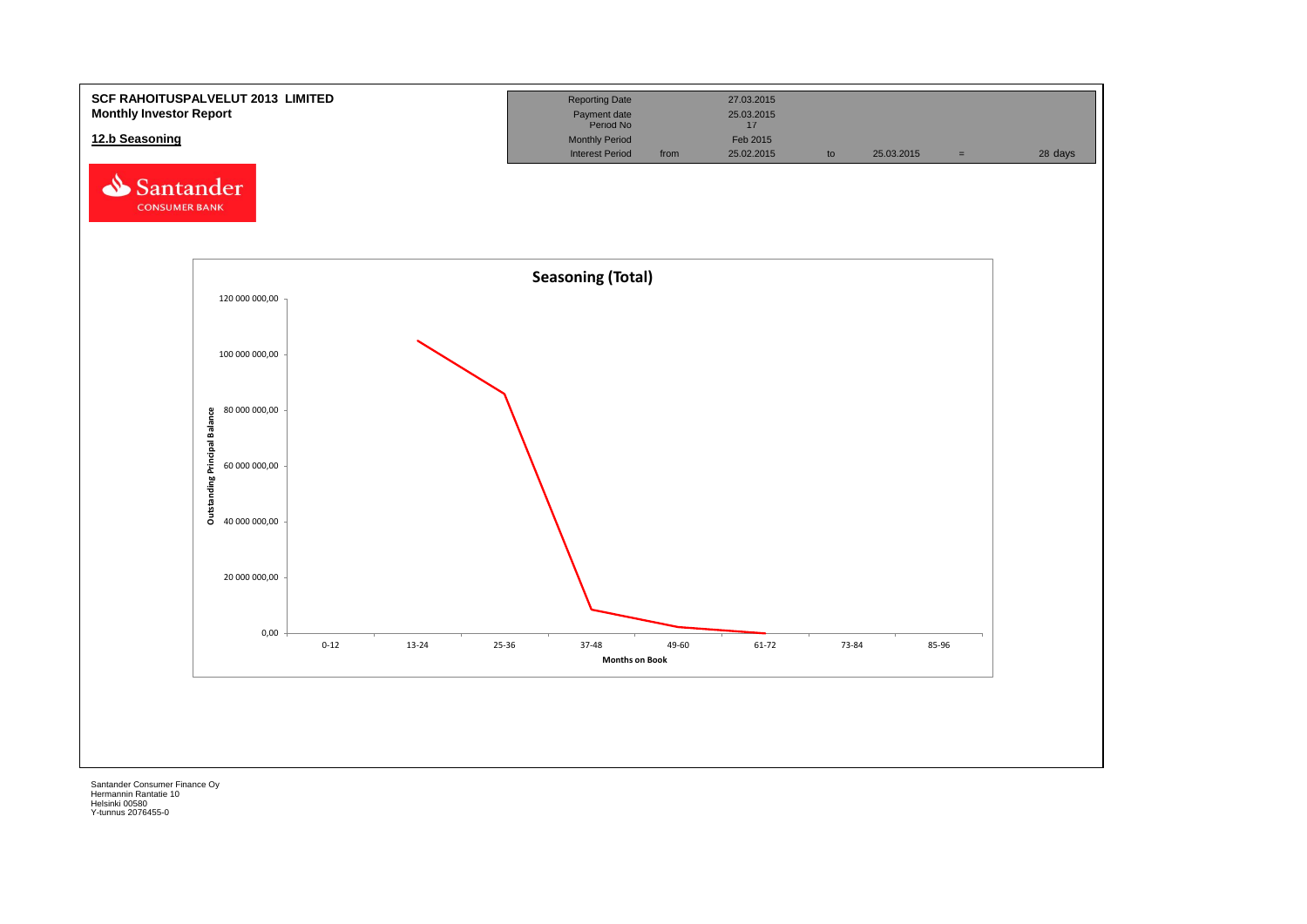| <b>SCF RAHOITUSPALVELUT 2013 LIMITED</b> | <b>Reporting Date</b>     |      | 27.03.2015 |            |     |         |
|------------------------------------------|---------------------------|------|------------|------------|-----|---------|
| <b>Monthly Investor Report</b>           | Payment date<br>Period No |      | 25.03.2015 |            |     |         |
| 13.a Balloon Ioans                       | <b>Monthly Period</b>     |      | Feb 2015   |            |     |         |
|                                          | <b>Interest Period</b>    | from | 25.02.2015 | 25.03.2015 | $=$ | 28 days |

| $\sim$       | <b>TOTAL</b> |           |                            |                                    |                       |                          |                                 |                     |  |  |  |  |
|--------------|--------------|-----------|----------------------------|------------------------------------|-----------------------|--------------------------|---------------------------------|---------------------|--|--|--|--|
| ∸.<br>o<br>⋍ | Min          | <b>No</b> | <b>Outstanding balance</b> | % of Outstanding<br><b>Balance</b> | <b>Residual Value</b> | <b>Residual of Total</b> | <b>WA months to</b><br>maturity | <b>WA seasoning</b> |  |  |  |  |
| -            | Standard     | 17670     | 122 041 613                | 60,49%                             | 1962                  | 0,00 %                   | 29,7                            | 25,7                |  |  |  |  |
|              | Balloon      | 4671      | 79 729 402                 | 39,51%                             | 31 658 522            | 39,71%                   | 32,2                            | 26,3                |  |  |  |  |
| ≚<br>≃       |              |           |                            |                                    |                       |                          |                                 |                     |  |  |  |  |
|              | Total        | 22 341    | 201 771 015                | 100 %                              | 31 660 484            | 15,69 %                  |                                 |                     |  |  |  |  |

┑

Santander Consumer Finance Oy Hermannin Rantatie 10 Helsinki 00580 Y-tunnus 2076455-0

Santander **CONSUMER BANK**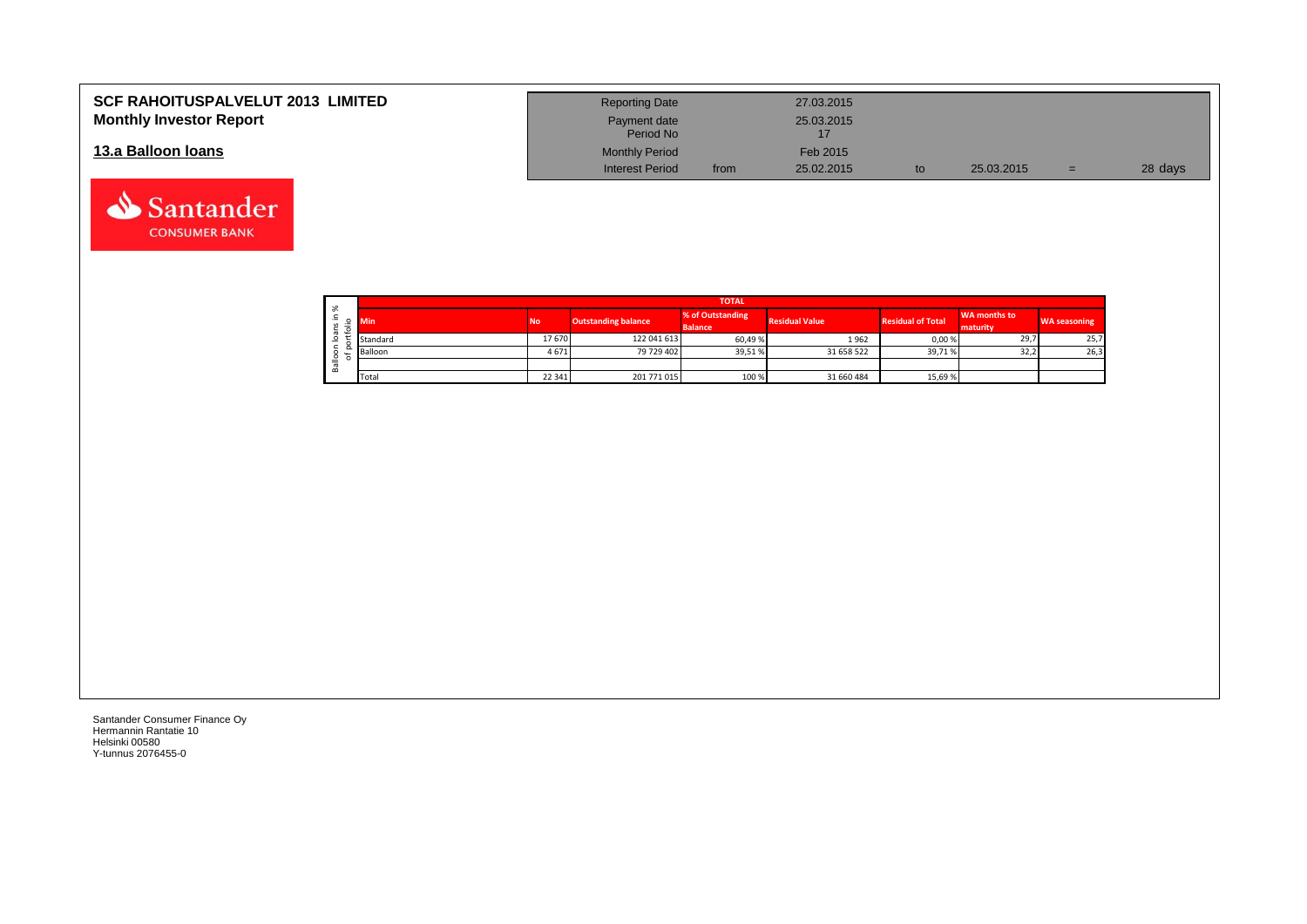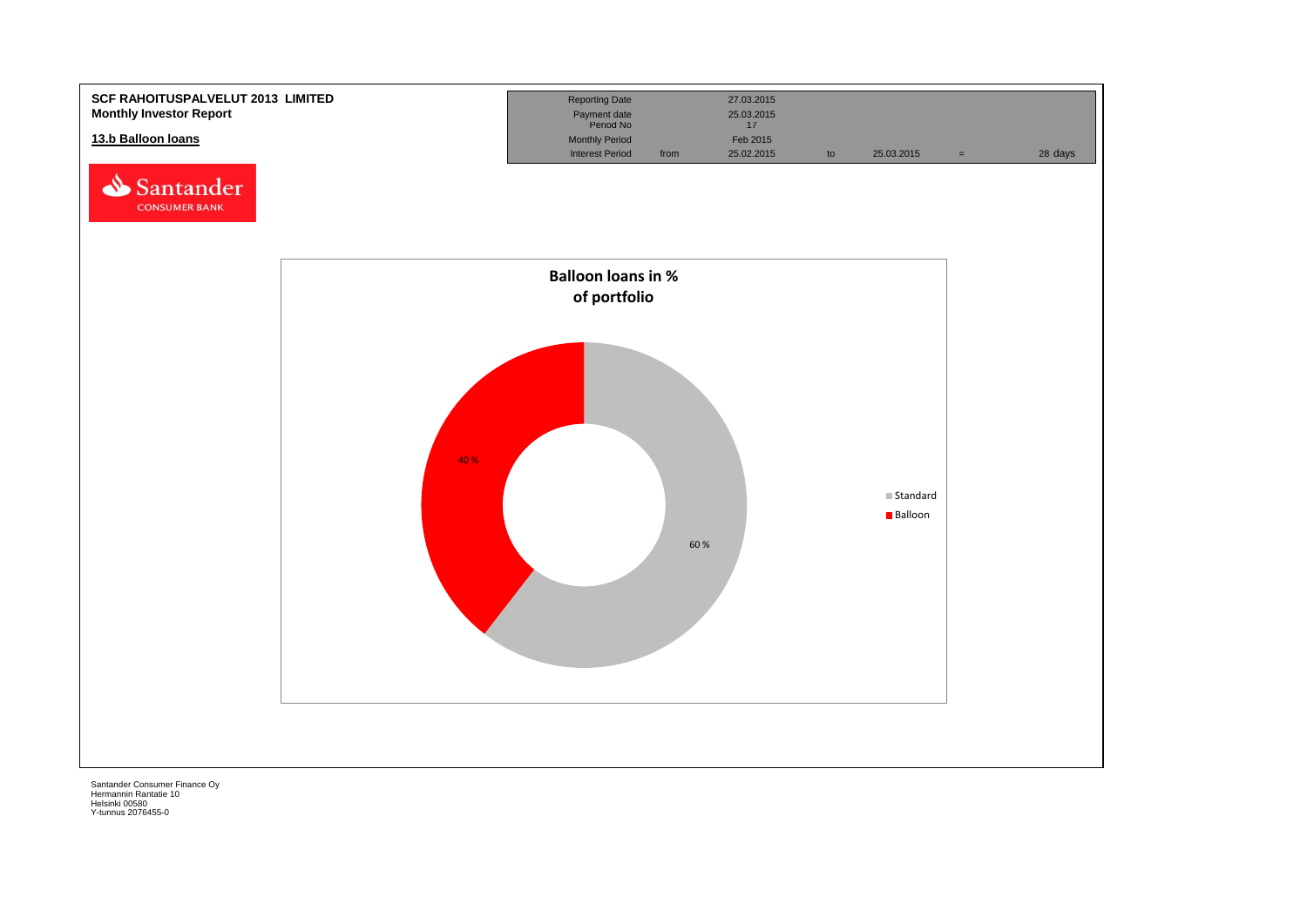## **SCF RAHOITUSPALVELUT Monthly Investor Report**

### 14.a # loans per borrower



| 2013 LIMITED | <b>Reporting Date</b>     |      | 27.03.2015       |    |            |   |         |
|--------------|---------------------------|------|------------------|----|------------|---|---------|
|              | Payment date<br>Period No |      | 25.03.2015<br>17 |    |            |   |         |
|              | <b>Monthly Period</b>     |      | Feb 2015         |    |            |   |         |
|              | <b>Interest Period</b>    | from | 25.02.2015       | to | 25.03.2015 | = | 28 days |

|                      |                              | <b>TOTAL</b>                   |                            |        |
|----------------------|------------------------------|--------------------------------|----------------------------|--------|
|                      | <b>Total number of loans</b> | <b>Total number of debtors</b> | <b>Outstanding balance</b> | %      |
|                      | $\mathbf 1$                  | 21 4 98                        | 192 315 447                | 95,31% |
|                      | $\overline{\mathbf{c}}$      | 300                            | 6 648 078                  | 3,29 % |
|                      | 3                            | 38                             | 1 491 026                  | 0,74 % |
|                      | $\overline{a}$               | 13                             | 421 949                    | 0,21%  |
|                      | 5                            | 5                              | 279 758                    | 0,14 % |
|                      | 6                            | 6                              | 445 883                    | 0,22 % |
|                      | $\overline{7}$               | $\mathbf 1$                    | 59 840                     | 0,03%  |
|                      | 9                            | $\mathbf{1}$                   | 109 033                    | 0,05 % |
|                      |                              |                                |                            |        |
| # loans per borrower |                              |                                |                            |        |
|                      |                              |                                |                            |        |
|                      |                              |                                |                            |        |
|                      |                              |                                |                            |        |
|                      |                              |                                |                            |        |
|                      |                              |                                |                            |        |
|                      |                              |                                |                            |        |
|                      |                              |                                |                            |        |
|                      |                              |                                |                            |        |
|                      |                              |                                |                            |        |
|                      |                              |                                |                            |        |
|                      |                              |                                |                            |        |
|                      |                              |                                |                            |        |
|                      |                              |                                |                            |        |
|                      | Total:                       | 21862                          | 201 771 015                | 100,0% |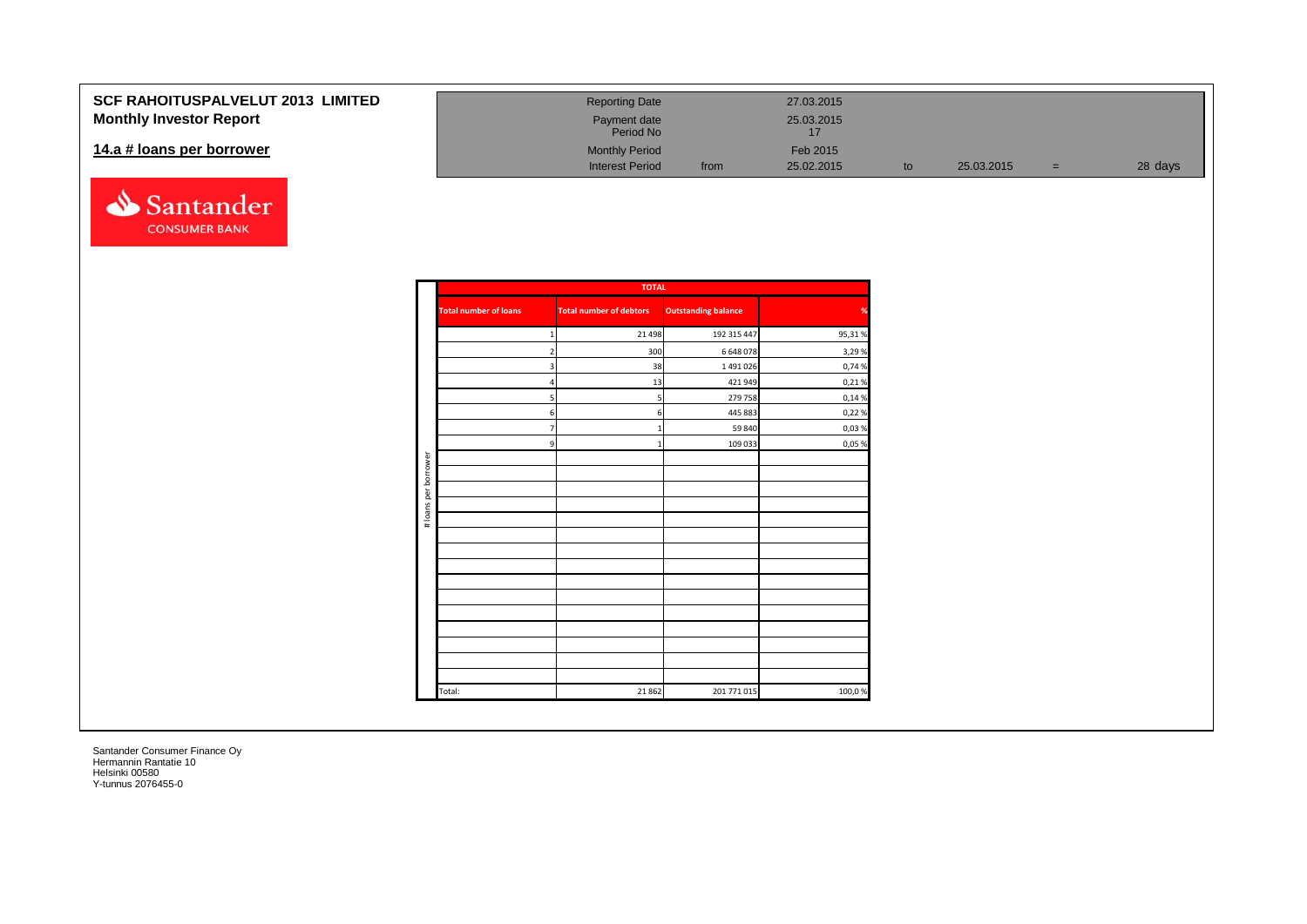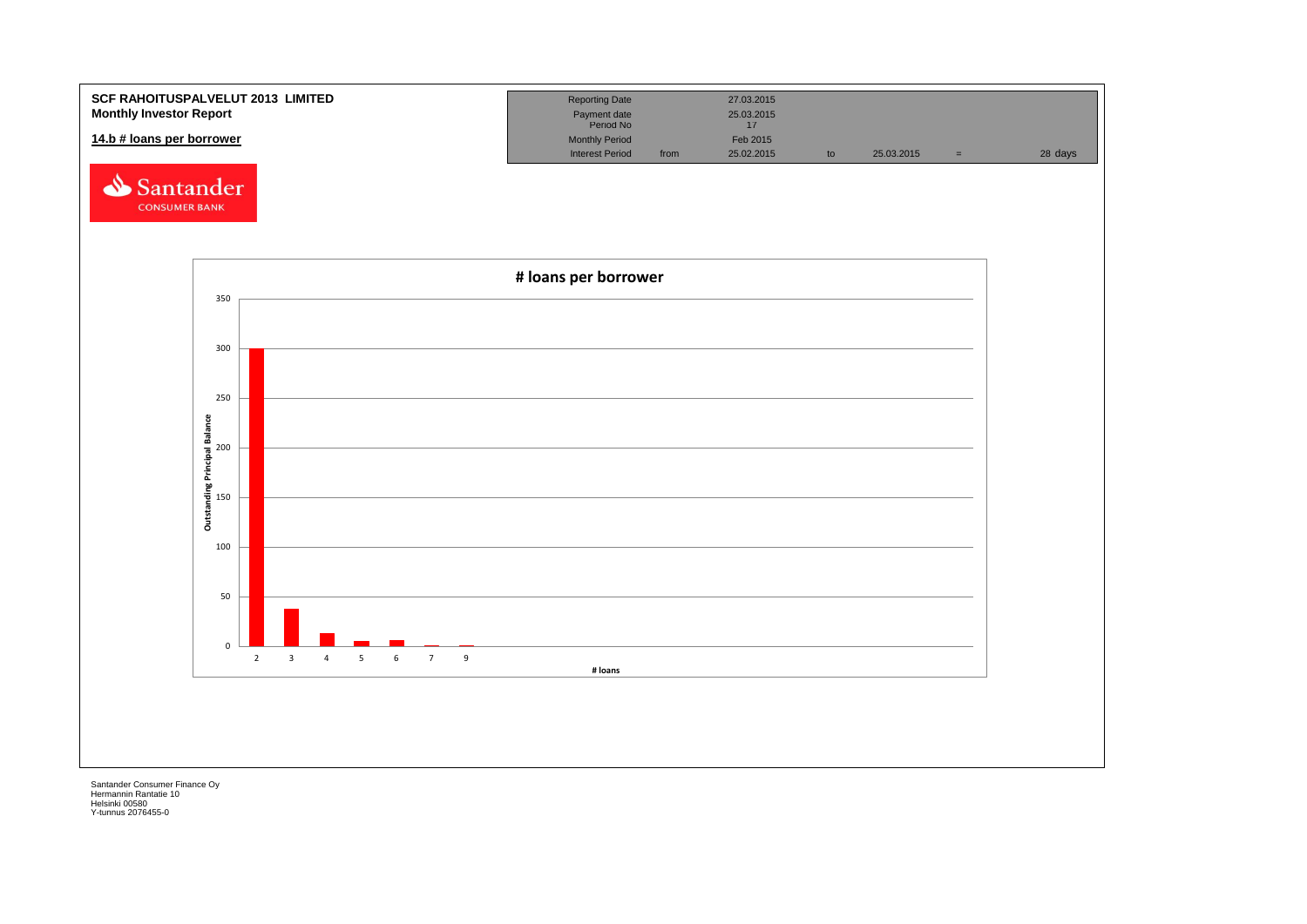## **SCF RAHOITUSPALVELUT 2013 LIMITED**<br> **Monthly Investor Report** 27.03.2015<br>
25.03.2015 Payment date 25.03.2015 **Monthly Investor Report Payment date** 25.03.2015 **Payment date**

## **15.a Amortization Profile**



|                                  |                |               | Period No              |                        | 17                  |                 |            |            |         |
|----------------------------------|----------------|---------------|------------------------|------------------------|---------------------|-----------------|------------|------------|---------|
| <b>15.a Amortization Profile</b> |                |               | <b>Monthly Period</b>  |                        | Feb 2015            |                 |            |            |         |
|                                  |                |               | <b>Interest Period</b> | from                   | 25.02.2015          | to              | 25.03.2015 | $=$        | 28 days |
|                                  |                |               |                        |                        |                     |                 |            |            |         |
| Santander                        |                |               |                        |                        | <b>TOTAL</b>        |                 |            |            |         |
| <b>CONSUMER BANK</b>             |                | <b>Period</b> | <b>Opening Balance</b> | <b>Closing Balance</b> | <b>Amortization</b> | <b>Interest</b> | Yield      | Percentage |         |
|                                  |                |               |                        |                        |                     |                 |            |            |         |
|                                  |                |               | 201 771 015            | 194 832 221            | 6 938 794           | 794 372         | 4,83 %     | 96,56 9    |         |
|                                  |                |               | 194 832 221            | 188 255 407            | 6 576 814           | 767829          | 4,83%      | 93,30%     |         |
|                                  |                |               | 188 255 407            | 181 860 711            | 6 394 696           | 742 042         | 4,83 %     | 90,13%     |         |
|                                  |                |               | 181 860 711            | 175 384 376            | 6 476 336           | 716 893         | 4,83 %     | 86,92%     |         |
|                                  |                |               | 175 384 376            | 169 048 083            | 6 336 293           | 691 315         | 4,83 %     | 83,78%     |         |
|                                  | periods)       |               | 169 048 083            | 162 903 800            | 6 144 283           | 666 315         | 4,83 %     | 80,74%     |         |
|                                  |                |               | 162 903 800            | 156 804 644            | 6 099 156           | 642 192         | 4,83 %     | 77,71%     |         |
|                                  | $\overline{c}$ |               | 156 804 644            | 150 786 533            | 6 0 18 1 11         | 618 157         | 4,83 %     | 74,73%     |         |
|                                  | $\overline{ }$ |               | 150 786 533            | 144 713 518            | 6 073 015           | 594 698         | 4,84 %     | 71,72%     |         |
|                                  | ofile          |               | 144 713 518            | 138 771 083            | 5 942 435           | 571 193         | 4,84 %     | 68,78%     |         |
|                                  |                |               | 138 771 083            | 132 923 210            | 5 847 873           | 547 845         | 4,84 %     | 65,88%     |         |
|                                  |                | 12            | 132 923 210            | 127 193 266            | 5729943             | 524 765         | 4,84 %     | 63,04%     |         |
|                                  |                | 13            | 127 193 266            | 121 457 381            | 5 735 886           | 501 946         | 4,84 %     | 60,20%     |         |
|                                  | Amor           | 14            | 121 457 381            | 115 815 043            | 5 642 337           | 479 155         | 4,84 %     | 57,40%     |         |
|                                  |                |               | 115 815 043            | 110 396 897            | 5 4 1 8 1 4 7       | 456 496         | 4,83 %     | 54,71%     |         |
|                                  |                |               | 110 396 897            | 105 058 786            | 5 3 3 8 1 1 1       | 434 781         | 4,83%      | 52,07%     |         |
|                                  |                |               | 105 058 786            | 99 882 655             | 5 176 130           | 413 283         | 4,82%      | 49,50%     |         |
|                                  |                | 18            | 99 882 655             | 94 891 180             | 4 9 9 1 4 7 5       | 392 493         | 4,82%      | 47,03%     |         |
|                                  |                | 19            | 94 891 180             | 89 964 181             | 4 9 2 6 9 9 9       | 372 261         | 4,81%      | 44,59%     |         |
|                                  |                | 20            | 89 964 181             | 85 047 175             | 4 9 17 0 07         | 352 365         | 4,80%      | 42,15%     |         |
|                                  |                |               |                        |                        |                     |                 |            |            |         |
|                                  |                |               |                        |                        |                     |                 |            |            |         |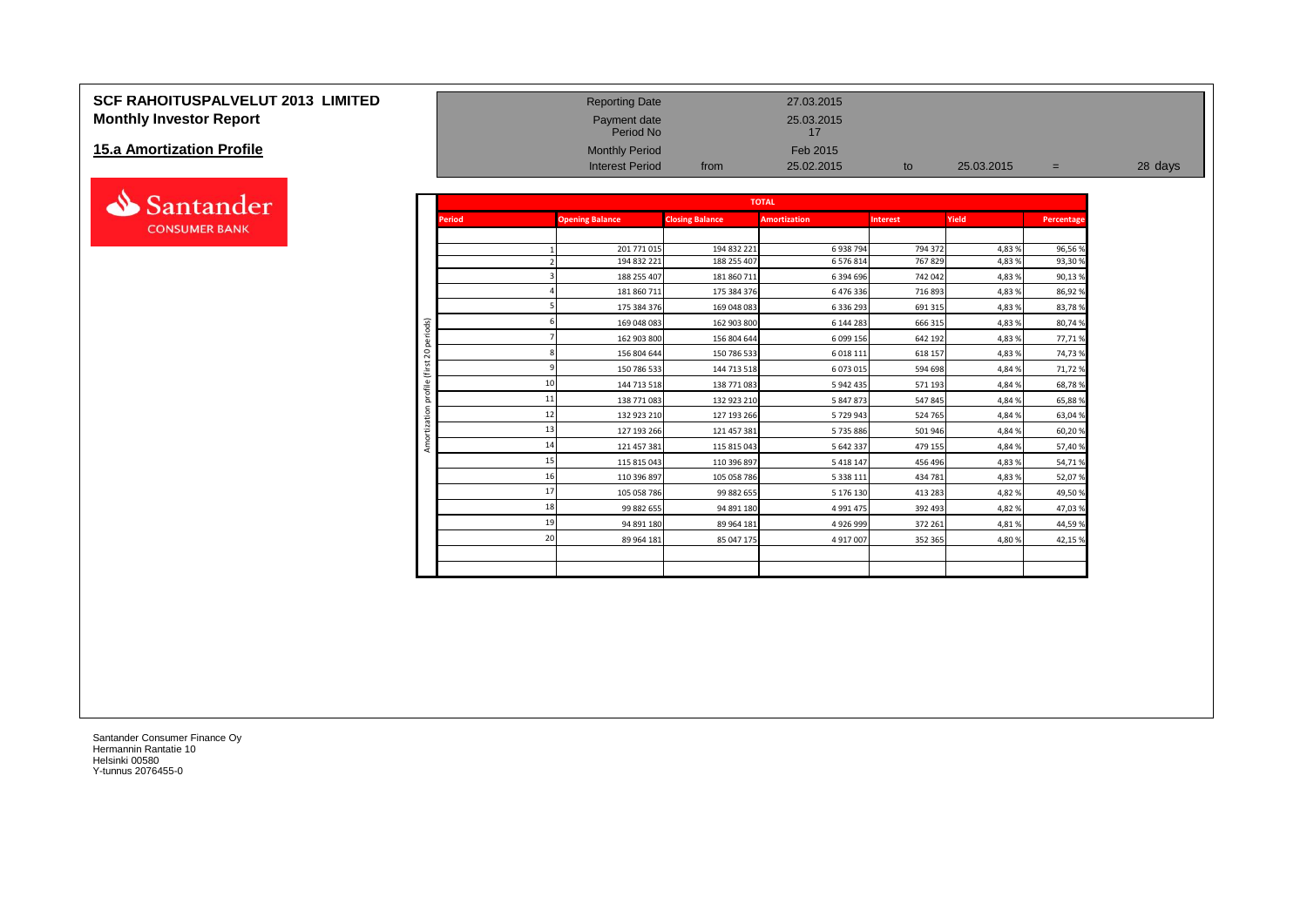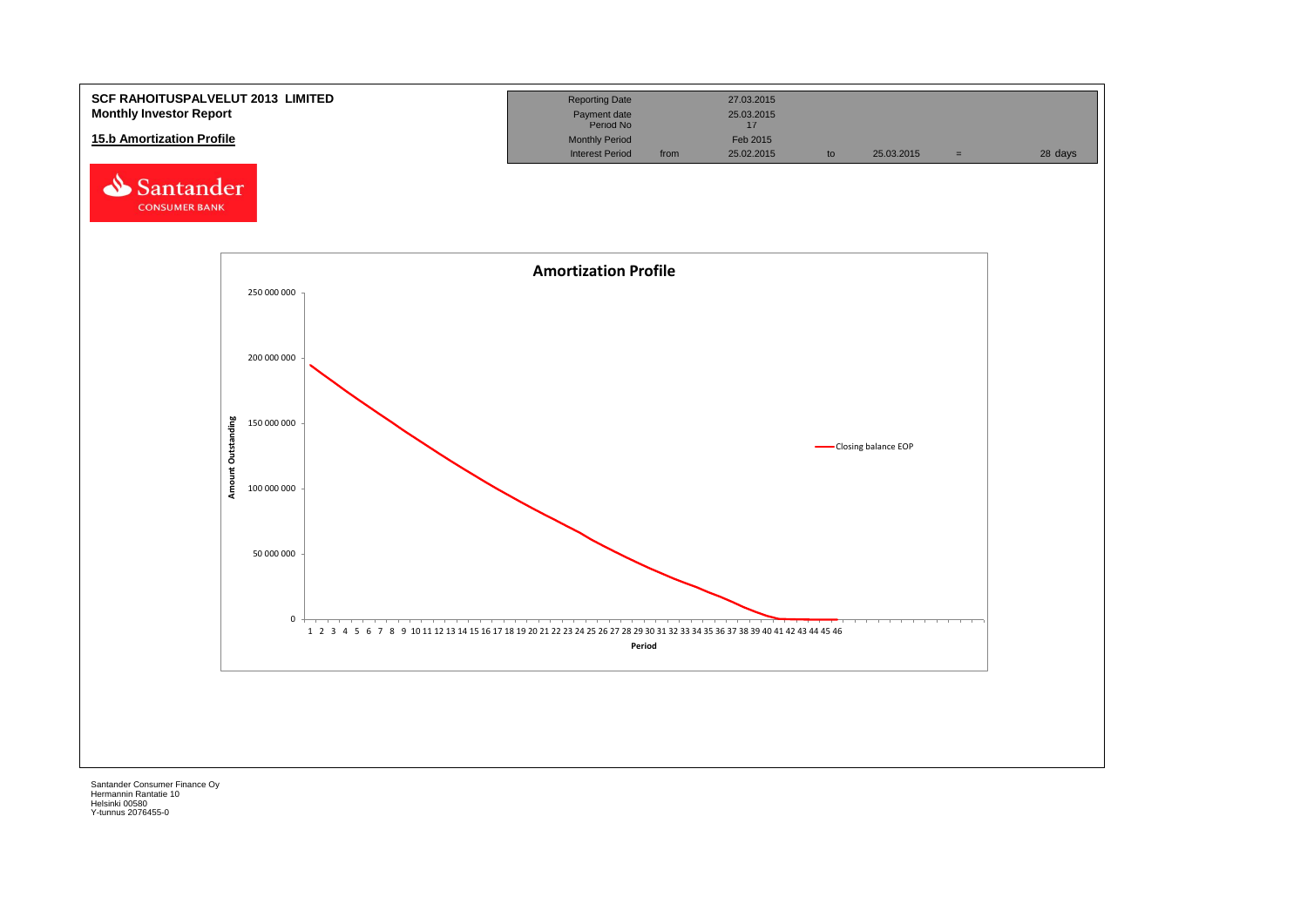## **SCF RAHOITUSPALVELUT 2013 LIMITED Monthly Investor Report**

## **16.a Payment Holidays**



| <b>Reporting Date</b>     |      | 27.03.2015 |    |            |   |         |
|---------------------------|------|------------|----|------------|---|---------|
| Payment date<br>Period No |      | 25.03.2015 |    |            |   |         |
| <b>Monthly Period</b>     |      | Feb 2015   |    |            |   |         |
| <b>Interest Period</b>    | from | 25.02.2015 | to | 25.03.2015 | - | 28 days |

|                |               |           | <b>TOTAL</b>                     |                        |                        |
|----------------|---------------|-----------|----------------------------------|------------------------|------------------------|
|                | <b>Period</b> | <b>No</b> | <b>Number of periods granted</b> | <b>Sum of Payments</b> | <b>Closing Balance</b> |
|                | 2013 10       | 72        | 107                              | 28 5 15                | 901 468                |
|                | 2013 11       | 94        | 145                              | 41 4 43                | 1 278 284              |
|                | 2013 12       | 144       | 175                              | 51 230                 | 2 2 2 1 3 1 1          |
|                | 2014 01       | 121       | 174                              | 52 332                 | 1706 176               |
|                | 2014 02       | 125       | 185                              | 51 325                 | 1759910                |
|                | 2014 03       | 122       | 186                              | 51 140                 | 1786354                |
|                | 2014 04       | 95        | 139                              | 38 0 74                | 1 266 333              |
| Paymet Holiday | 2014 05       | 98        | 128                              | 35 401                 | 1 240 162              |
|                | 2014 06       | 117       | 166                              | 44 3 28                | 1470688                |
|                | 2014 07       | 128       | 179                              | 49783                  | 1682174                |
|                | 2014 08       | 119       | 171                              | 50713                  | 1515895                |
|                | 2014 09       | 71        | 104                              | 28 478                 | 897 285                |
|                | 2014 10       | 71        | 107                              | 31 000                 | 822 960                |
|                | 2014 11       | 84        | 136                              | 36813                  | 1089059                |
|                | 2014 12       | 113       | 143                              | 37989                  | 1 1 1 8 8 5 8          |
|                | 2015 01       | 105       | 167                              | 50788                  | 1 286 832              |
|                | 2015 02       | 89        | 135                              | 39 184                 | 1 083 792              |
|                |               |           |                                  |                        |                        |
|                | Total:        | 1768      | 2547                             | 718 537                | 23 127 543             |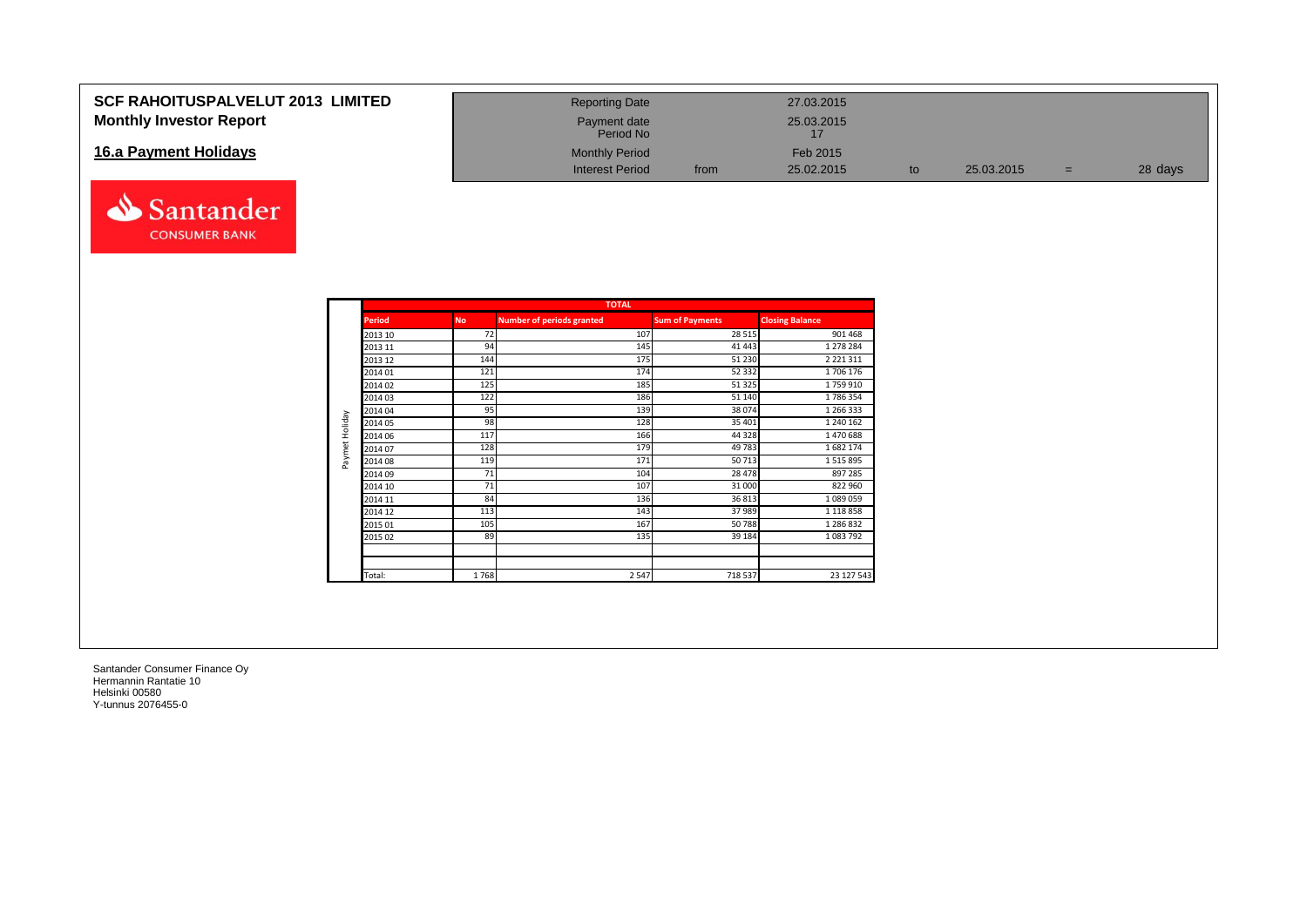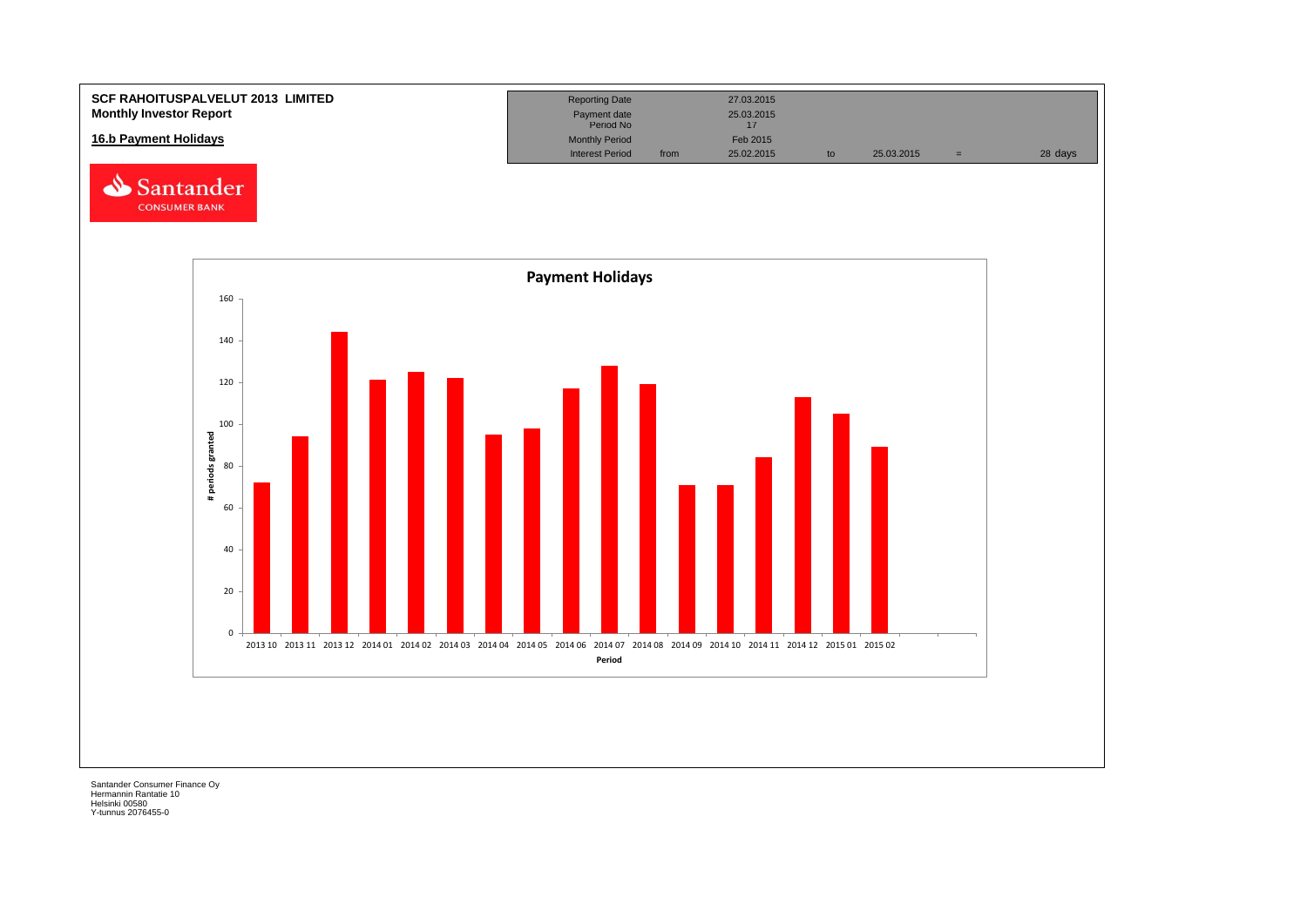| <b>SCF RAHOITUSPALVELUT 2013 LIMITED</b><br><b>Monthly Investor Report</b> | <b>Reporting Date</b><br>Payment date |      | 27.03.2015<br>25.03.2015 |    |            |         |
|----------------------------------------------------------------------------|---------------------------------------|------|--------------------------|----|------------|---------|
|                                                                            | Period No                             |      | 17                       |    |            |         |
| 17.a Downpayment                                                           | <b>Monthly Period</b>                 |      | Feb 2015                 |    |            |         |
|                                                                            | <b>Interest Period</b>                | from | 25.02.2015               | to | 25.03.2015 | 28 days |
| Santander                                                                  |                                       |      |                          |    |            |         |

|          |             |         |         | <b>TOTAL</b>               |       |                              |                     |
|----------|-------------|---------|---------|----------------------------|-------|------------------------------|---------------------|
|          | $Min (=)=)$ | Max (<) | No.     | <b>Outstanding balance</b> |       | <b>WA months to maturity</b> | <b>WA seasoning</b> |
|          | 0%          | 5 %     | 1563    | 18 959 617                 | 9,4%  | 34,6                         | 24,3                |
|          | 5 %         | 10%     | 1993    | 23 090 181                 | 11,4% | 33,5                         | 25,2                |
| $\aleph$ | 10%         | 15%     | 3694    | 38 075 950                 | 18,9% | 32,0                         | 25,9                |
|          | 15 %        | 20%     | 3 0 8 3 | 30 612 755                 | 15,2% | 30,8                         | 26,5                |
|          | 20%         | 25 %    | 3077    | 27 579 985                 | 13,7% | 29,7                         | 26,6                |
| $\circ$  | 25 %        | 30 %    | 2047    | 18 803 346                 | 9,3%  | 29,8                         | 26,2                |
|          | 30 %        | 35 %    | 1539    | 12 656 230                 | 6,3%  | 28,8                         | 26,8                |
|          | 35%         |         | 5 3 4 5 | 31 992 951                 | 15,9% | 26,8                         | 26,0                |
|          |             |         |         |                            |       |                              |                     |
|          | Total       |         | 22 341  | 201 771 015                | 100%  |                              |                     |

**CONSUMER BANK**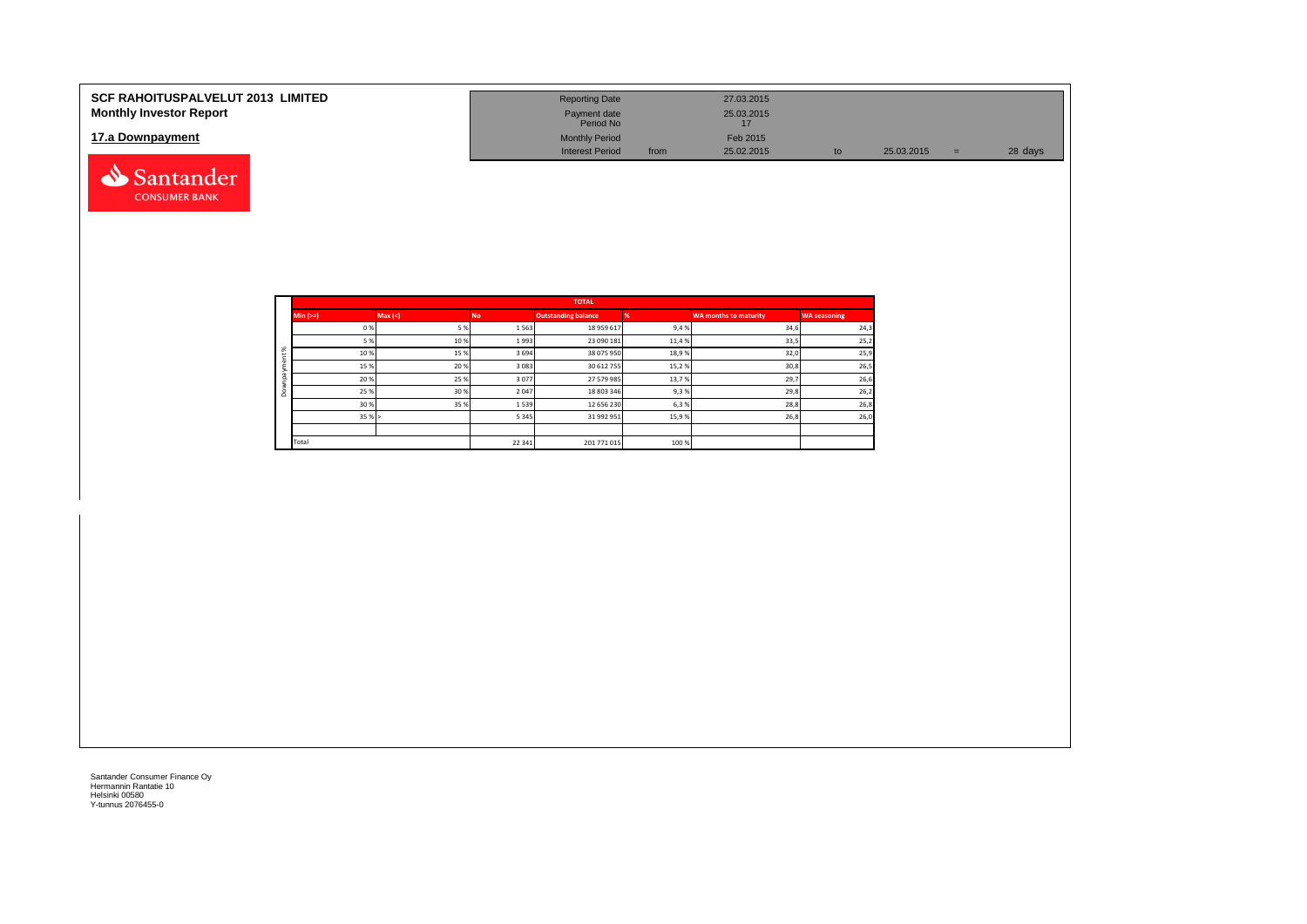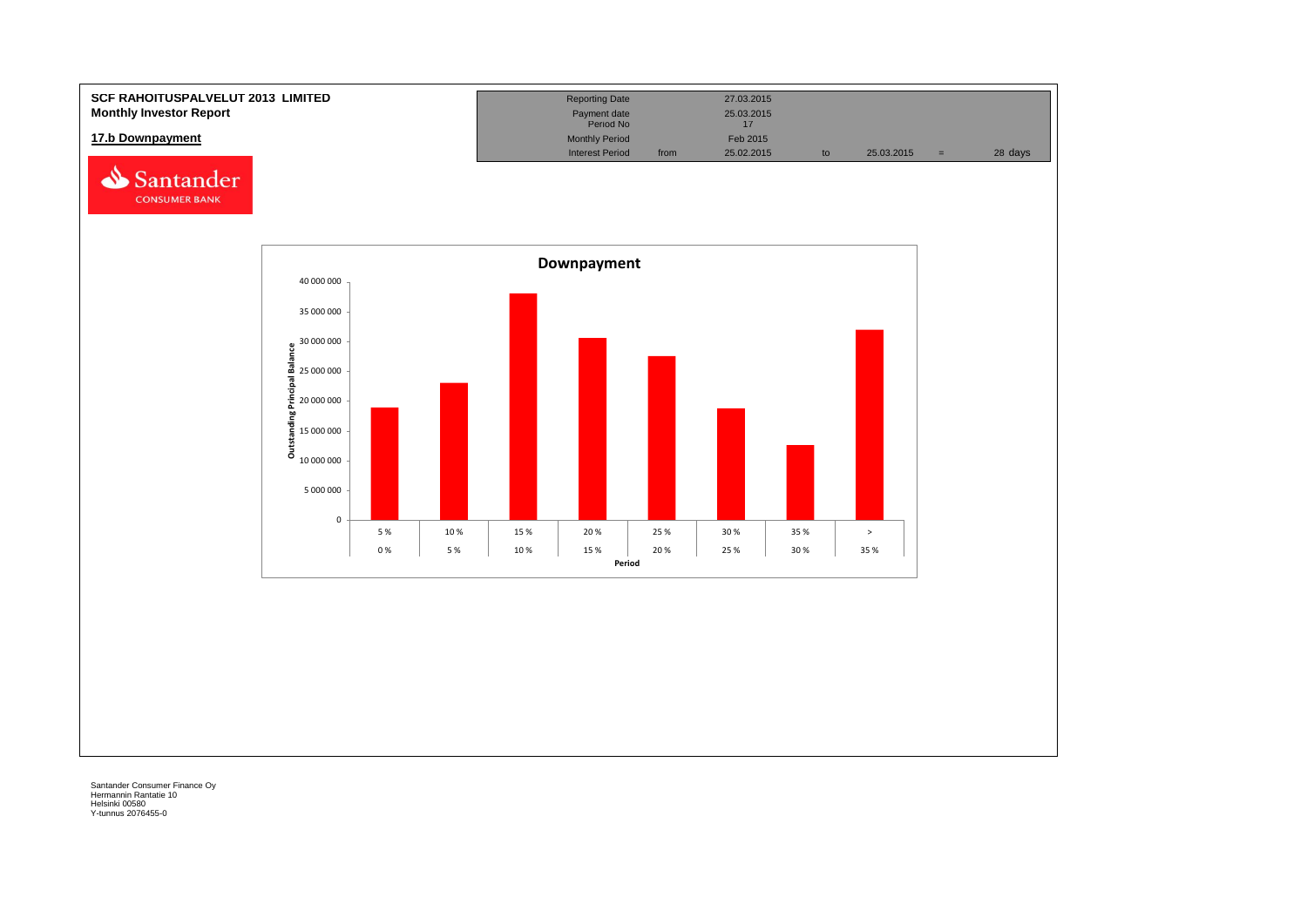| <b>SCF RAHOITUSPALVELUT 2013 LIMITED</b><br><b>Monthly Investor Report</b> | <b>Reporting Date</b><br>Payment date<br>Period No | 27.03.2015<br>25.03.2015       |    |            |     |         |
|----------------------------------------------------------------------------|----------------------------------------------------|--------------------------------|----|------------|-----|---------|
| 18.a Vehicle Condtion                                                      | <b>Monthly Period</b><br><b>Interest Period</b>    | Feb 2015<br>25.02.2015<br>from | to | 25.03.2015 | $=$ | 28 days |

|  |                          | <b>TOTAL</b> |                            |        |                              |                     |  |  |  |  |
|--|--------------------------|--------------|----------------------------|--------|------------------------------|---------------------|--|--|--|--|
|  | <b>Vehicle condition</b> | <b>No</b>    | <b>Outstanding balance</b> |        | <b>WA months to maturity</b> | <b>WA seasoning</b> |  |  |  |  |
|  | <b>New</b>               | 5747         | 69 470 867                 | 34.4 % | 30.8                         | 25,9                |  |  |  |  |
|  | <b>Used</b>              | 16 594       | 132 300 148                | 65.6%  | 30.6                         | 26,0                |  |  |  |  |
|  |                          |              |                            |        |                              |                     |  |  |  |  |
|  | Total                    | 22 341       | 201 771 015                | 100 %  |                              |                     |  |  |  |  |

Santander **CONSUMER BANK**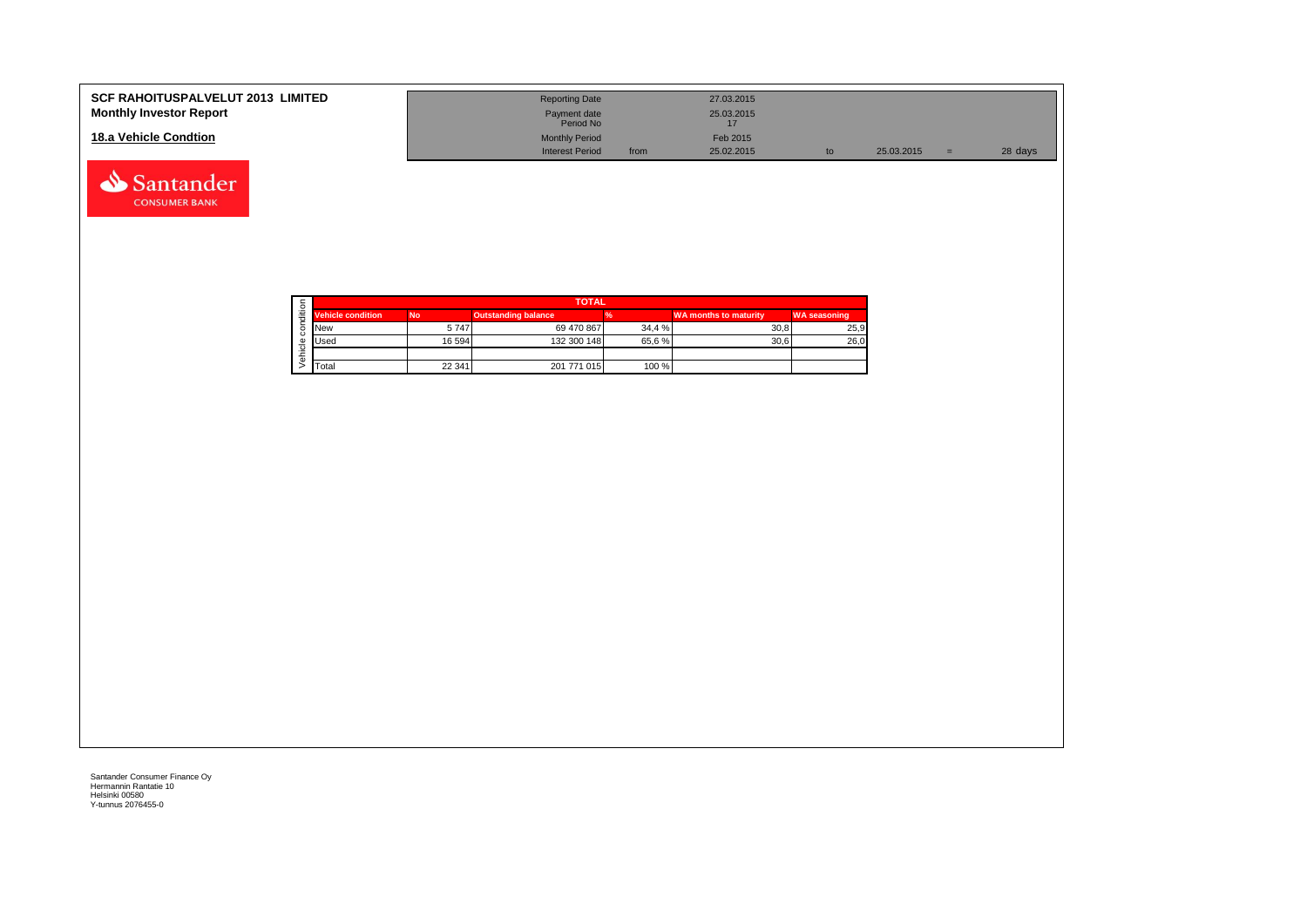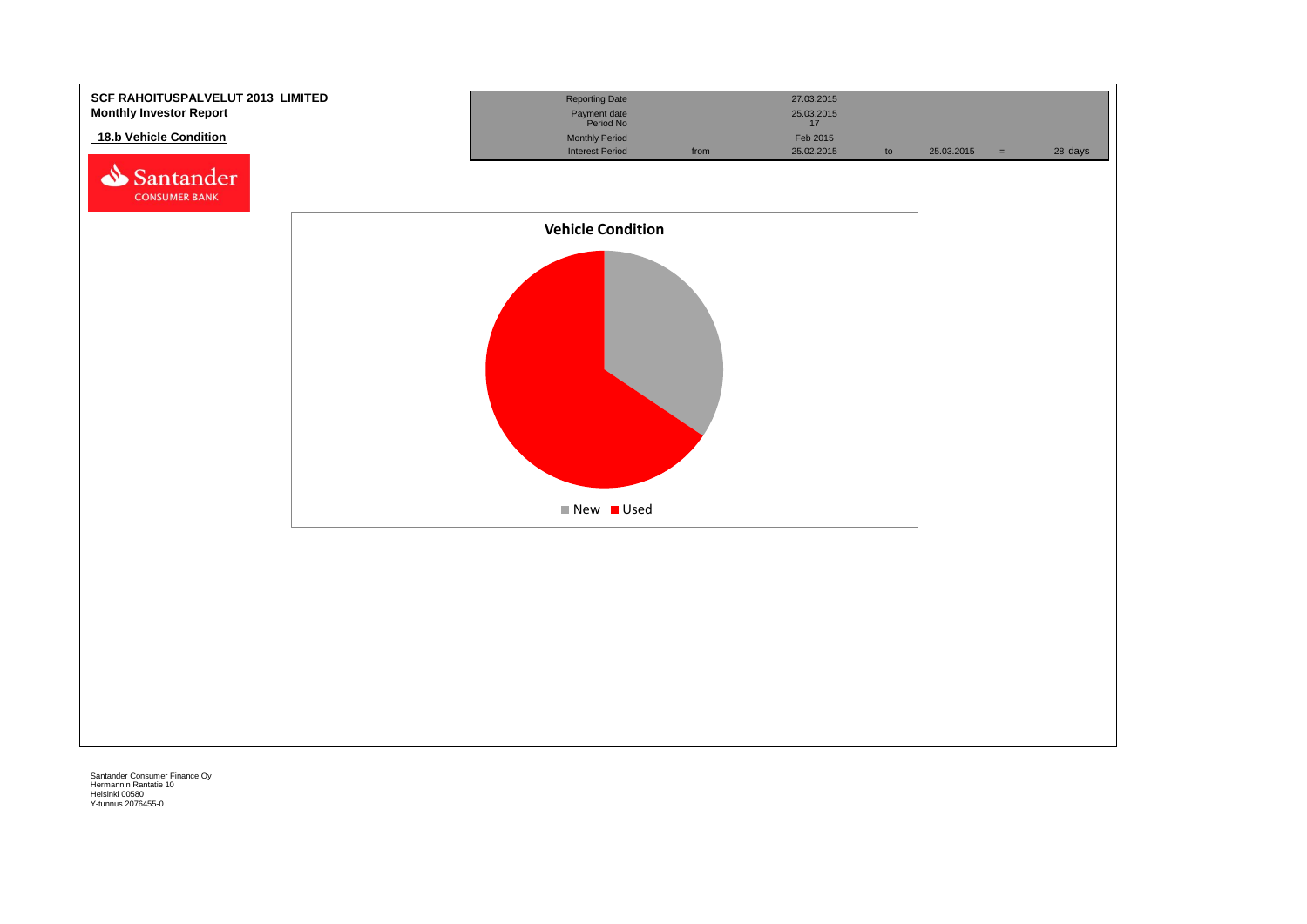| <b>SCF RAHOITUSPALVELUT 2013 LIMITED</b><br><b>Monthly Investor Report</b> | <b>Reporting Date</b><br>Payment date |      | 27.03.2015<br>25.03.2015 |            |         |
|----------------------------------------------------------------------------|---------------------------------------|------|--------------------------|------------|---------|
| 19.a Borrower Type                                                         | Period No<br><b>Monthly Period</b>    |      | Feb 2015                 |            |         |
|                                                                            | Interest Period                       | from | 25.02.2015               | 25.03.2015 | 28 days |

| c |                      | <b>TOTAL</b> |                            |        |                       |                     |  |  |  |
|---|----------------------|--------------|----------------------------|--------|-----------------------|---------------------|--|--|--|
|   | <b>Borrower type</b> | <b>No</b>    | <b>Outstanding balance</b> |        | WA months to maturity | <b>WA seasoning</b> |  |  |  |
|   | Company              | 3 3 3 6      | 39 990 121                 | 19.8 % | 28.4                  | 26,8                |  |  |  |
|   | Private              | 19 005       | 161 780 894                | 80,2%  | 31.3                  | 25,7                |  |  |  |
|   |                      |              |                            |        |                       |                     |  |  |  |
| മ | Total                | 22 341       | 201 771 015                | 100 %  |                       |                     |  |  |  |

Santander **CONSUMER BANK**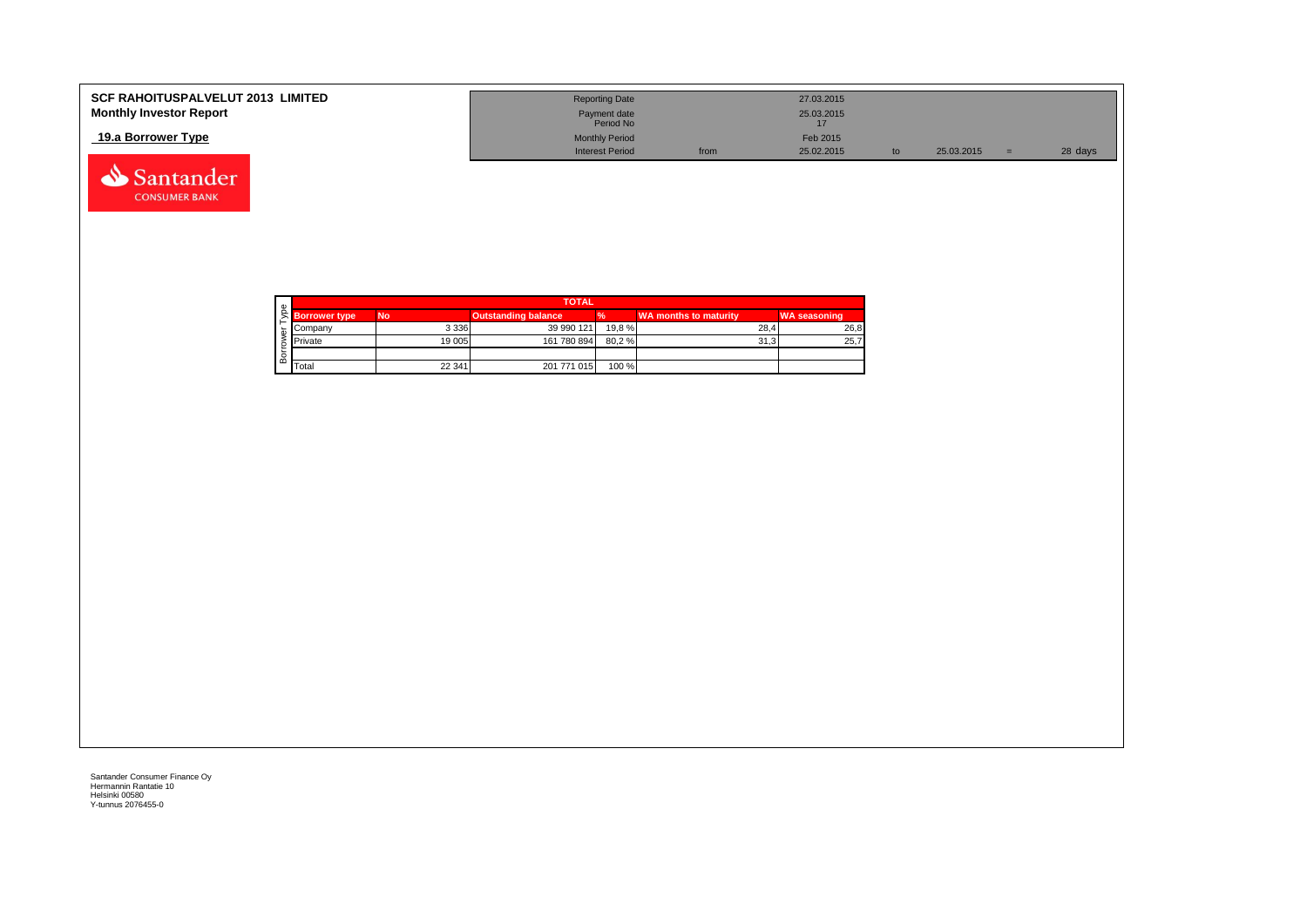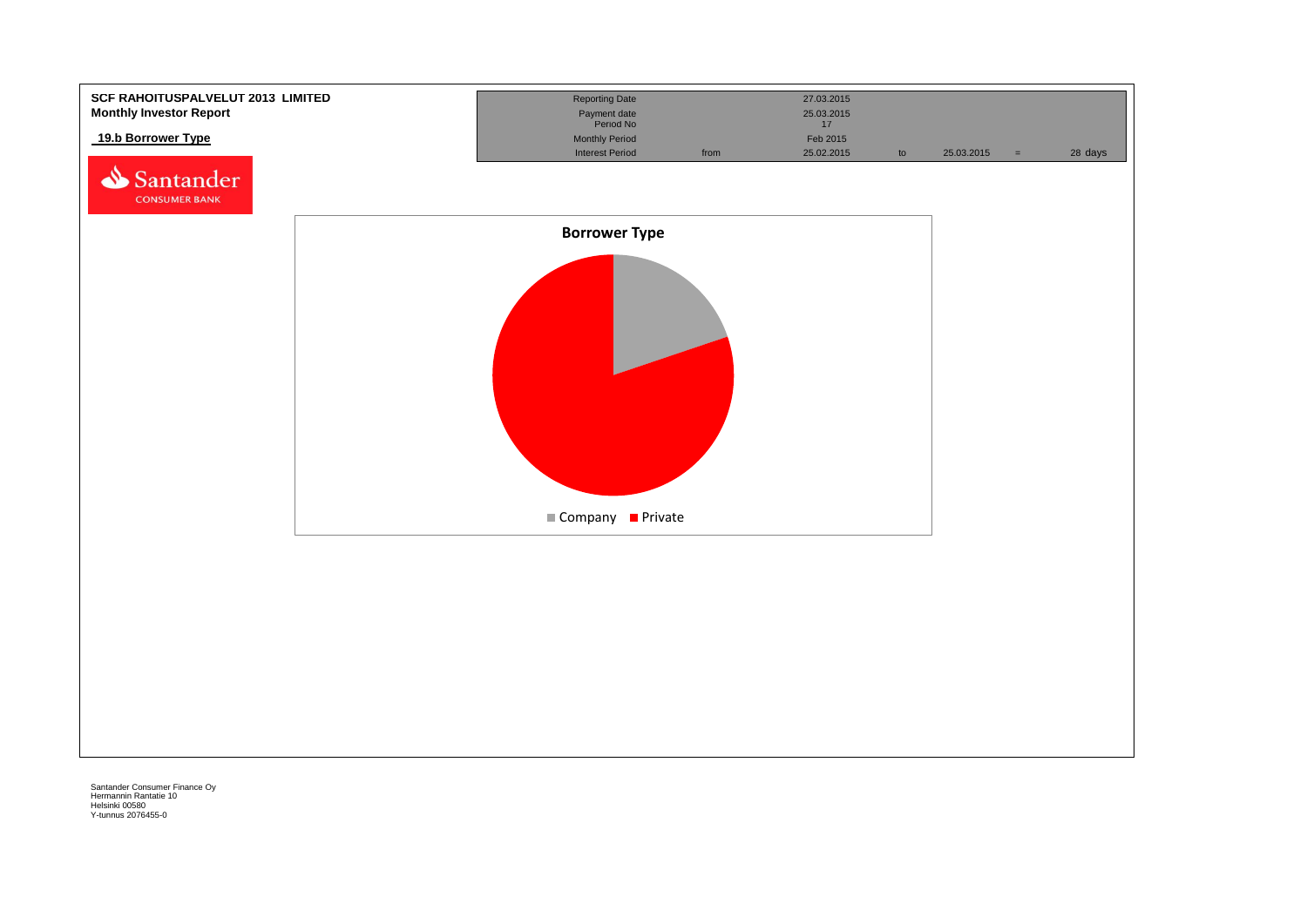| <b>SCF RAHOITUSPALVELUT 2013 LIMITED</b> | <b>Reporting Date</b>     |      | 27.03.2015 |            |     |         |
|------------------------------------------|---------------------------|------|------------|------------|-----|---------|
| <b>Monthly Investor Report</b>           | Payment date<br>Period No |      | 25.03.2015 |            |     |         |
| 20.a Vehicle type                        | <b>Monthly Period</b>     |      | Feb 2015   |            |     |         |
|                                          | <b>Interest Period</b>    | from | 25.02.2015 | 25.03.2015 | $=$ | 28 days |

|                |             |         | <b>TOTAL</b>               |                                    |                       |                     |
|----------------|-------------|---------|----------------------------|------------------------------------|-----------------------|---------------------|
|                | <b>Min</b>  |         | <b>Outstanding balance</b> | % of Outstanding<br><b>Balance</b> | WA months to maturity | <b>WA seasoning</b> |
| $\mathbbmss{}$ | Campers     | 643     | 11 592 387                 | 5,75 %                             | 28,8                  | 30,41               |
| g              | Caravans    | 512     | 4721689                    | 2,34 %                             | 28,5                  | 30,51               |
|                | Cars        | 18 2 19 | 163 218 174                | 80,89%                             | 31,3                  | 25,18               |
| ehicle         | Motorcycles | 920     | 4 5 3 5 1 7 9              | 2,25 %                             | 28,6                  | 28,42               |
|                | Vans        | 2 0 4 7 | 17 703 588                 | 8,77%                              | 27,0                  | 28,40               |
|                |             |         |                            |                                    |                       |                     |
|                |             |         |                            |                                    |                       |                     |
|                |             | 22 341  | 201 771 015                | 100 %                              |                       |                     |

Santander **CONSUMER BANK**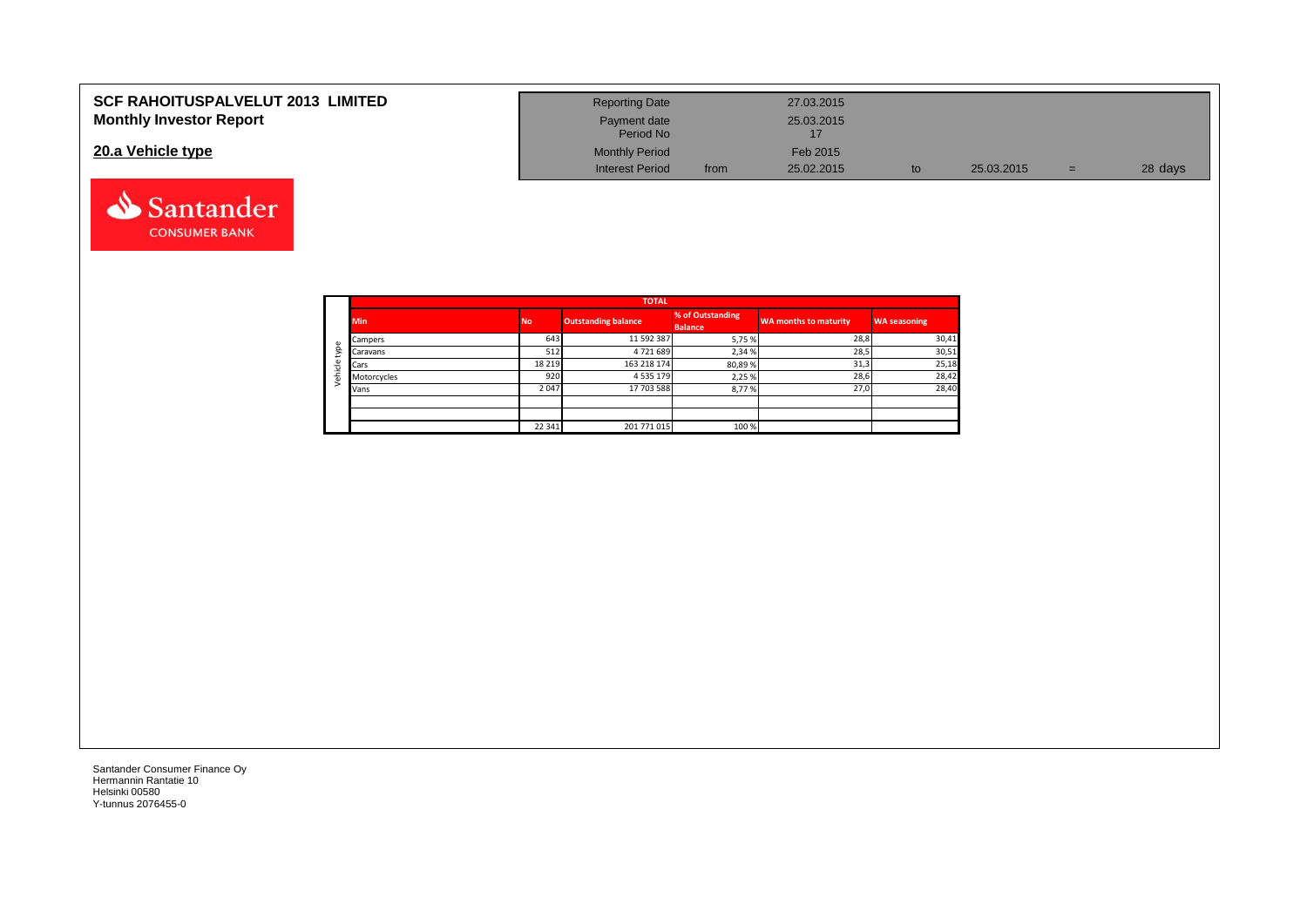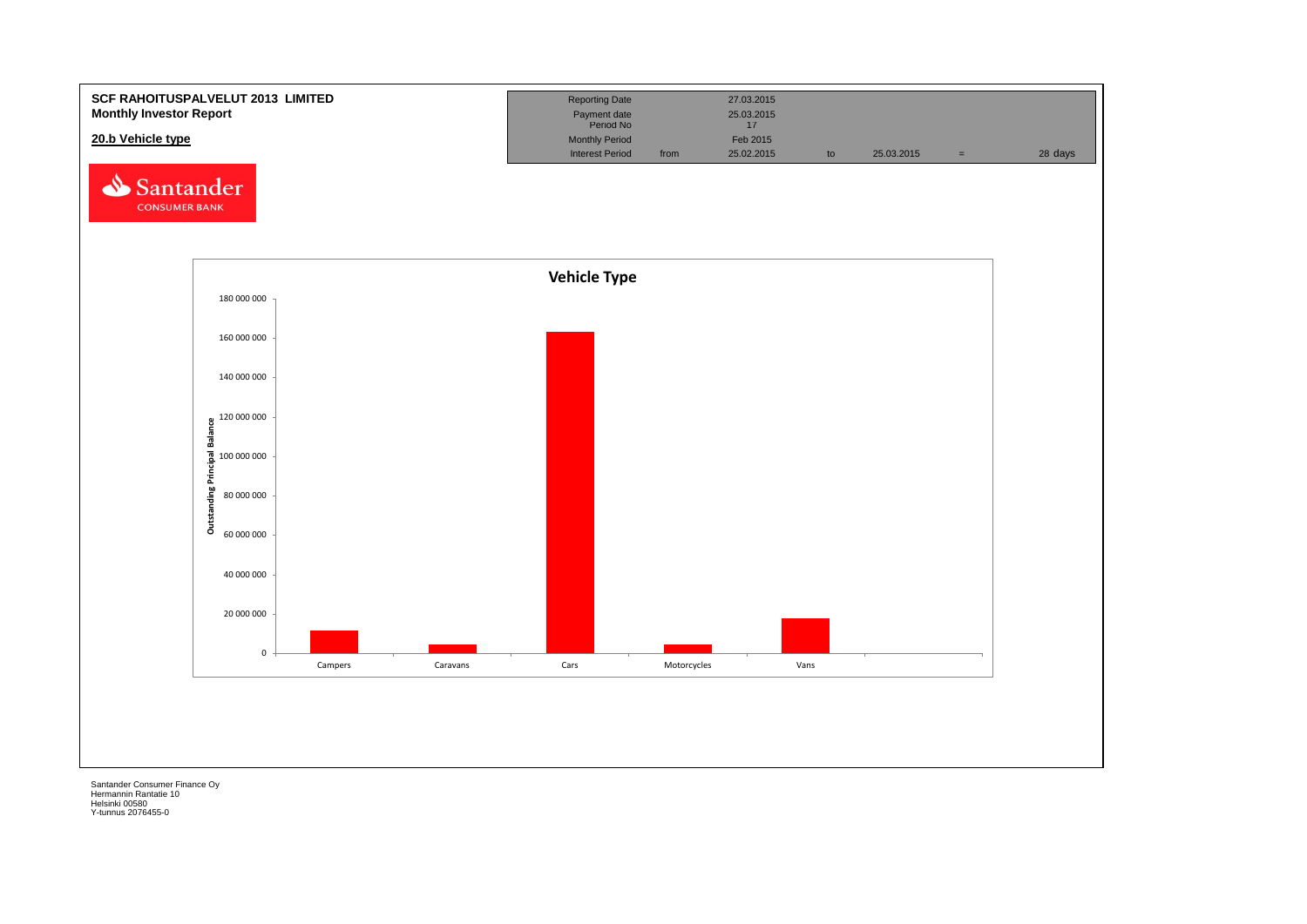| <b>SCF RAHOITUSPALVELUT 2013 LIMITED</b> | <b>Reporting Date</b>     |      | 27.03.2015 |            |     |         |
|------------------------------------------|---------------------------|------|------------|------------|-----|---------|
| <b>Monthly Investor Report</b>           | Payment date<br>Period No |      | 25.03.2015 |            |     |         |
| 21.a Restructured Loans                  | <b>Monthly Period</b>     |      | Feb 2015   |            |     |         |
|                                          | <b>Interest Period</b>    | from | 25.02.2015 | 25.03.2015 | $=$ | 28 days |



|              |               | <b>TOTAL</b>   |                            |
|--------------|---------------|----------------|----------------------------|
|              | <b>Period</b> | <b>No</b>      | <b>Outstanding balance</b> |
|              | 2013 10       | $\mathbf{1}$   | 6896                       |
|              | 2013 11       | 3              | 22 012                     |
|              | 2013 12       | $\overline{2}$ | 11089                      |
|              | 2014 01       | $\overline{2}$ | 11 6 29                    |
|              | 2014 02       | $\mathbf 0$    | 0                          |
|              | 2014 03       | 0              | 0                          |
|              | 2014 04       | 0              | 0                          |
| Restructured | 2014 05       | $\overline{1}$ | 83                         |
|              | 2014 06       | 0              | 0                          |
|              | 2014 07       | $\mathbf 0$    | 0                          |
|              | 2014 08       | 2              | 41 3 3 6                   |
|              | 2014 09       | 0              |                            |
|              | 2014 10       | 0              | $\Omega$                   |
|              | 2014 11       | 1              | 32 348                     |
|              | 2014 12       | $\overline{2}$ | 24 783                     |
|              | 2015 01       | 0              | 0                          |
|              | 2015 02       | $\overline{2}$ | 9745                       |
|              |               |                |                            |
|              |               | 16             | 159 920                    |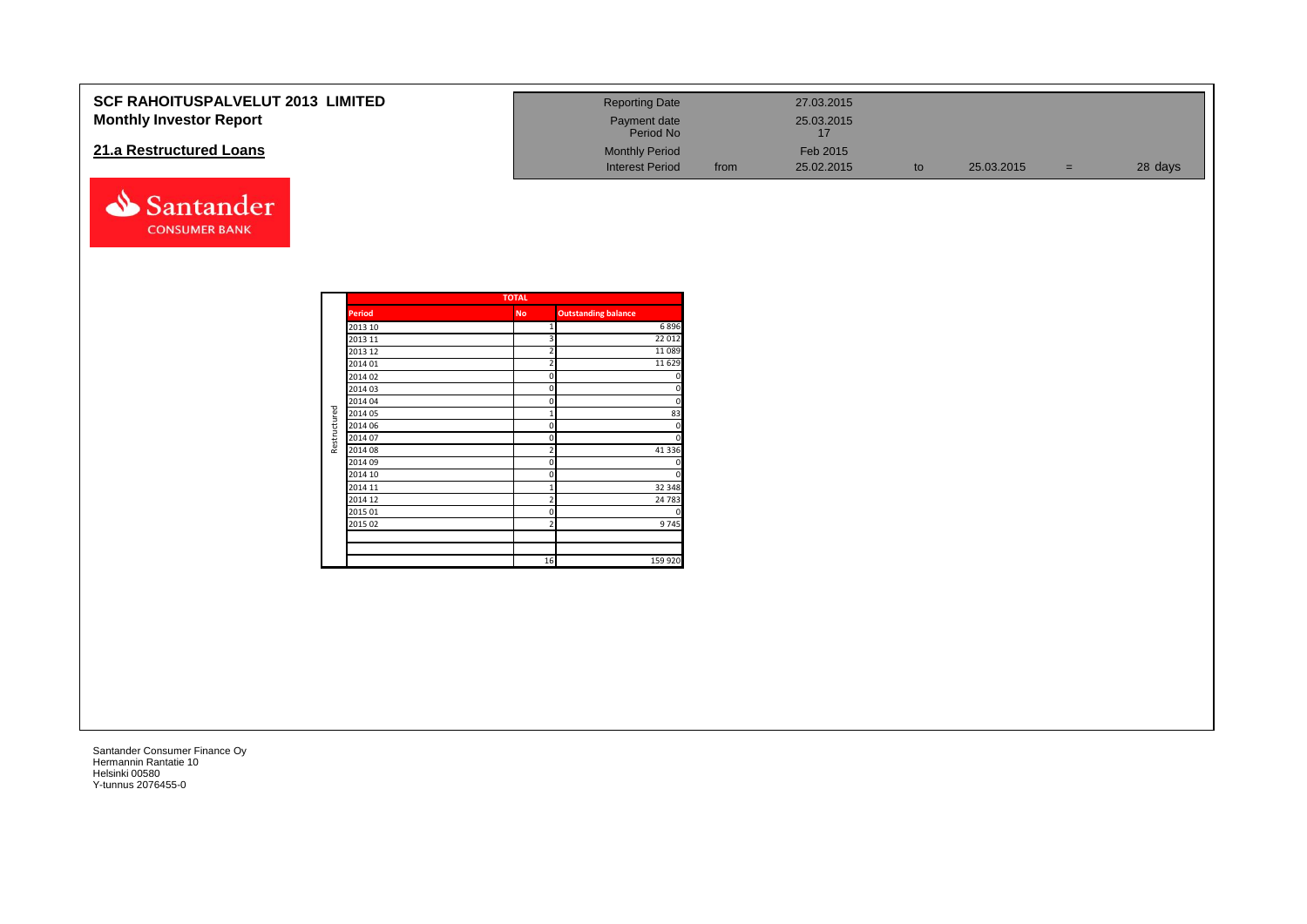

Hermannin Rantatie 10 Helsinki 00580 Y-tunnus 2076455-0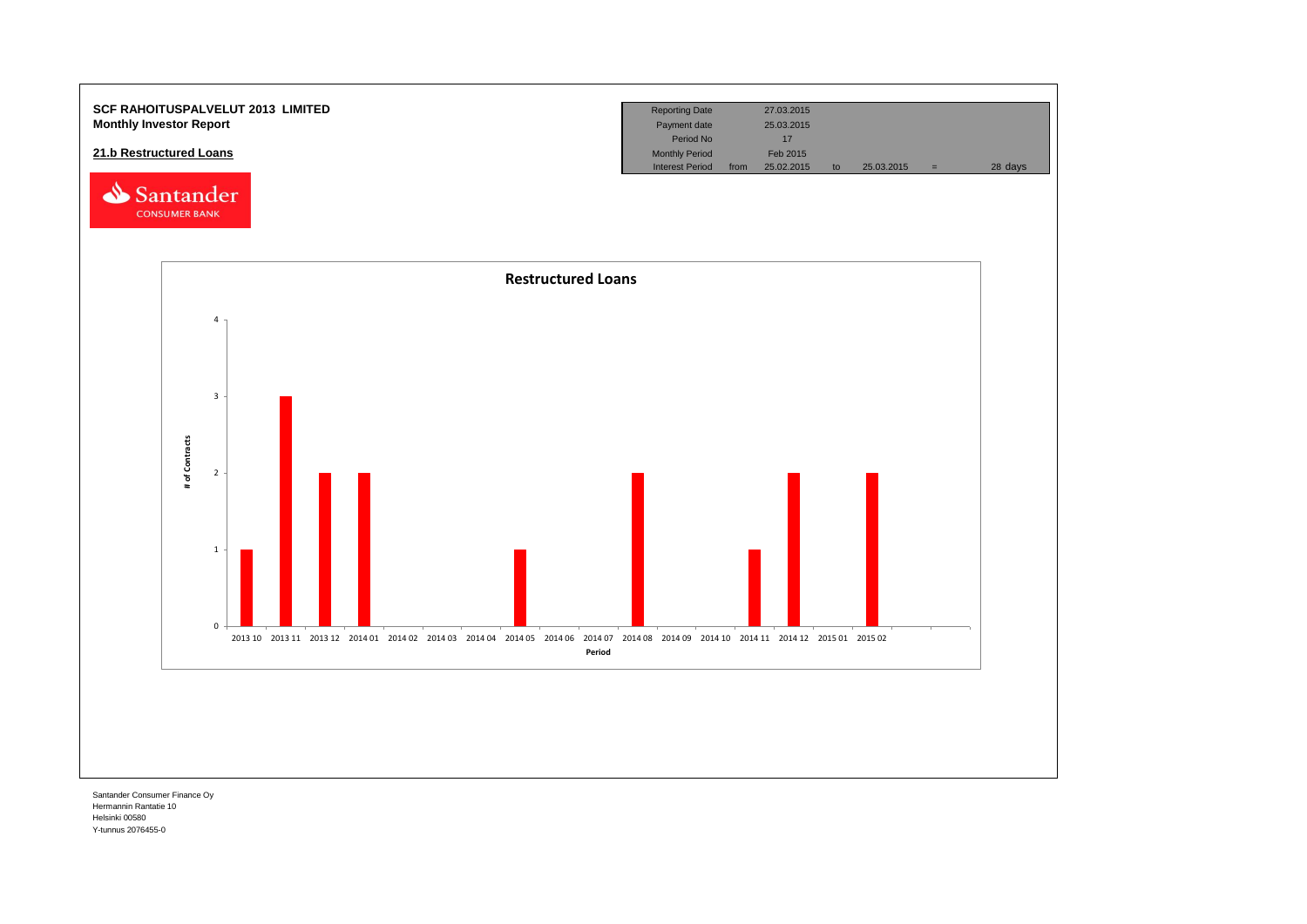## **SCF RAHOITUSPALVELUT 2013 LI Monthly Investor Report**

## **22.a Dynamic Interest rate**



| <b>IMITED</b> | <b>Reporting Date</b><br>Payment date<br>Period No |      | 27.03.2015<br>25.03.2015 |    |            |     |         |
|---------------|----------------------------------------------------|------|--------------------------|----|------------|-----|---------|
|               | <b>Monthly Period</b><br><b>Interest Period</b>    | from | Feb 2015<br>25.02.2015   | to | 25.03.2015 | $=$ | 28 days |

|                         |               | <b>TOTAL</b>           |                         |
|-------------------------|---------------|------------------------|-------------------------|
|                         | <b>Period</b> | <b>Closing balance</b> | <b>WA Interest rate</b> |
|                         | 2013 10       | 479 099 092            | 4,768%                  |
|                         | 2013 11       | 458 398 637            | 4,770%                  |
|                         | 2013 12       | 439 817 265            | 4,768%                  |
|                         | 2014 01       | 418 143 705            | 4,768%                  |
|                         | 2014 02       | 398 902 873            | 4,764 %                 |
|                         | 2014 03       | 379 213 871            | 4,761%                  |
|                         | 2014 04       | 359 234 654            | 4,759 %                 |
|                         | 2014 05       | 340 885 065            | 4,754 %                 |
|                         | 2014 06       | 322 650 512            | 4,749 %                 |
|                         | 2014 07       | 304 641 317            | 4,744 %                 |
| Interest rate evolution | 2014 08       | 288 816 929            | 4,740 %                 |
|                         | 2014 09       | 271 626 607            | 4,737 %                 |
|                         | 2014 10       | 254 787 621            | 4,736%                  |
|                         | 2014 11       | 241 138 441            | 4,729 %                 |
|                         | 2014 12       | 227 628 876            | 4,727%                  |
|                         | 2015 01       | 214 576 164            | 4,729 %                 |
|                         | 2015 02       | 201 771 015            | 4,725 %                 |
|                         |               |                        |                         |
|                         |               |                        |                         |
|                         |               |                        |                         |
|                         |               |                        |                         |
|                         |               |                        |                         |
|                         |               |                        |                         |
|                         |               |                        |                         |
|                         |               |                        |                         |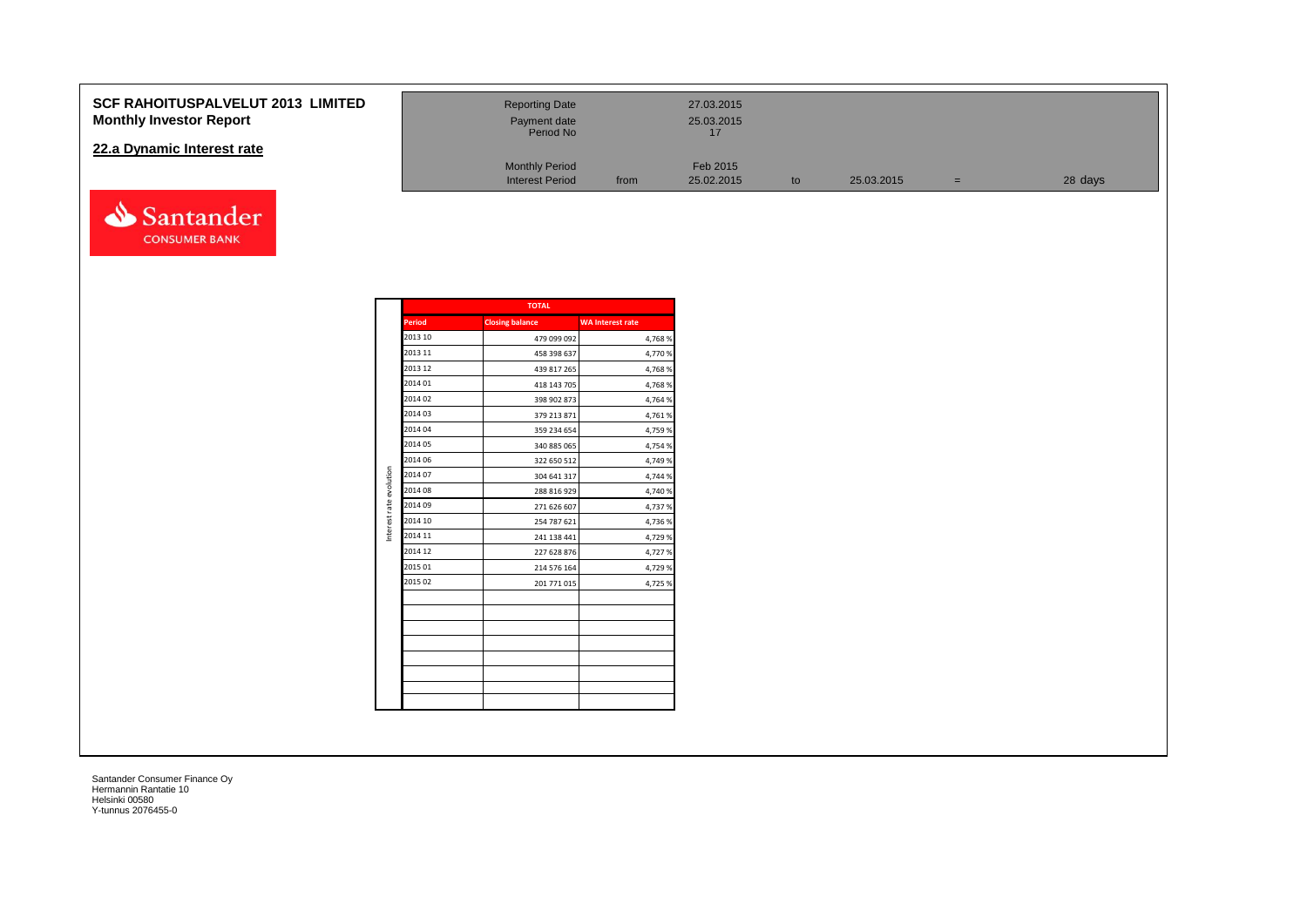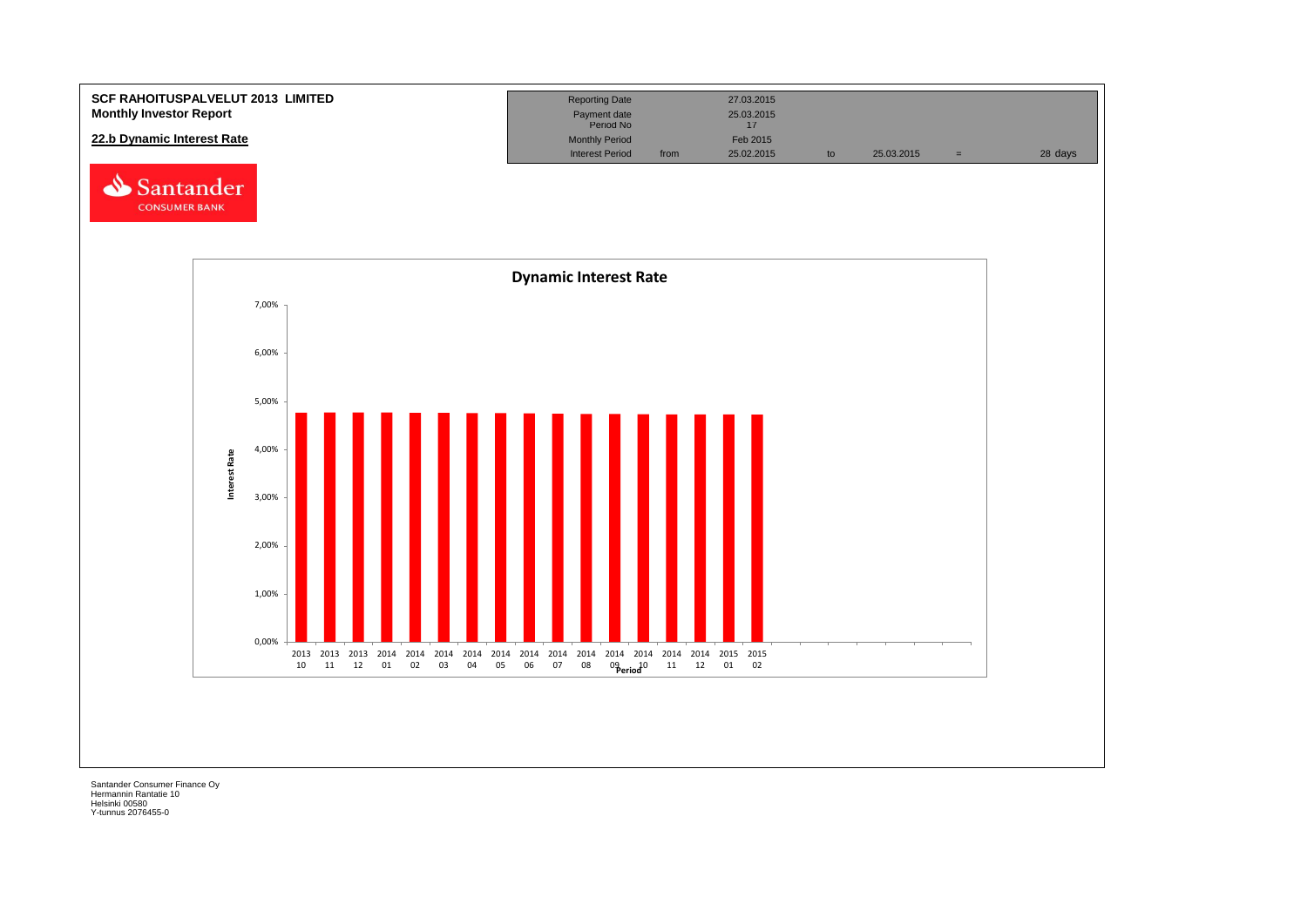| <b>SCF RAHOITUSPALVELUT 2013 LIMITED</b><br><b>Monthly Investor Report</b> | <b>Reporting Date</b><br>Payment date<br>Period No |      | 27.03.2015<br>25.03.2015 |    |            |                          |         |
|----------------------------------------------------------------------------|----------------------------------------------------|------|--------------------------|----|------------|--------------------------|---------|
| 23.a Dynamic Pre-Payments                                                  |                                                    |      |                          |    |            |                          |         |
|                                                                            | <b>Monthly Period</b>                              |      | Feb 2015                 |    |            |                          |         |
|                                                                            | <b>Interest Period</b>                             | from | 25.02.2015               | to | 25.03.2015 | $\overline{\phantom{0}}$ | 28 days |

|               | <b>TOTAL</b>               |                        |                   |
|---------------|----------------------------|------------------------|-------------------|
| <b>Period</b> | <b>Sum of Pre-Payments</b> | <b>Closing Balance</b> | <b>CPR Annual</b> |
| 2013 10       | 17 039 534                 | 479 099 092            | 35,25%            |
| 2013 11       | 10 397 072                 | 458 398 637            | 24,07%            |
| 2013 12       | 8 341 808                  | 439 817 265            | 20,53%            |
| 2014 01       | 10 880 470                 | 418 143 705            | 27,12%            |
| 2014 02       | 9 647 459                  | 398 902 873            | 25,46%            |
| 2014 03       | 9774 133                   | 379 213 871            | 26,90%            |
| 2014 04       | 10 423 036                 | 359 234 654            | 29,77%            |
| 2014 05       | 9 3 63 7 65                | 340 885 065            | 28,41%            |
| 2014 06       | 9 161 543                  | 322 650 512            | 29,23%            |
| 2014 07       | 9 0 73 766                 | 304 641 317            | 30,43%            |
| 2014 08       | 7869111                    | 288 816 929            | 28,21%            |
| 2014 09       | 9 2 6 5 5 8 9              | 271 626 607            | 34,06%            |
| 2014 10       | 8 5 1 1 6 2 7              | 254 787 621            | 33,48%            |
| 2014 11       | 6 704 815                  | 241 138 441            | 28,71%            |
| 2014 12       | 5 985 403                  | 227 628 876            | 27,37%            |
| 2015 01       | 6 127 301                  | 214 576 164            | 29,37%            |
| 2015 02       | 6 457 158                  | 201 771 015            | 32,32%            |
|               |                            |                        |                   |
|               |                            |                        |                   |
|               |                            |                        |                   |
|               |                            |                        |                   |
|               |                            |                        |                   |

Santander **CONSUMER BANK**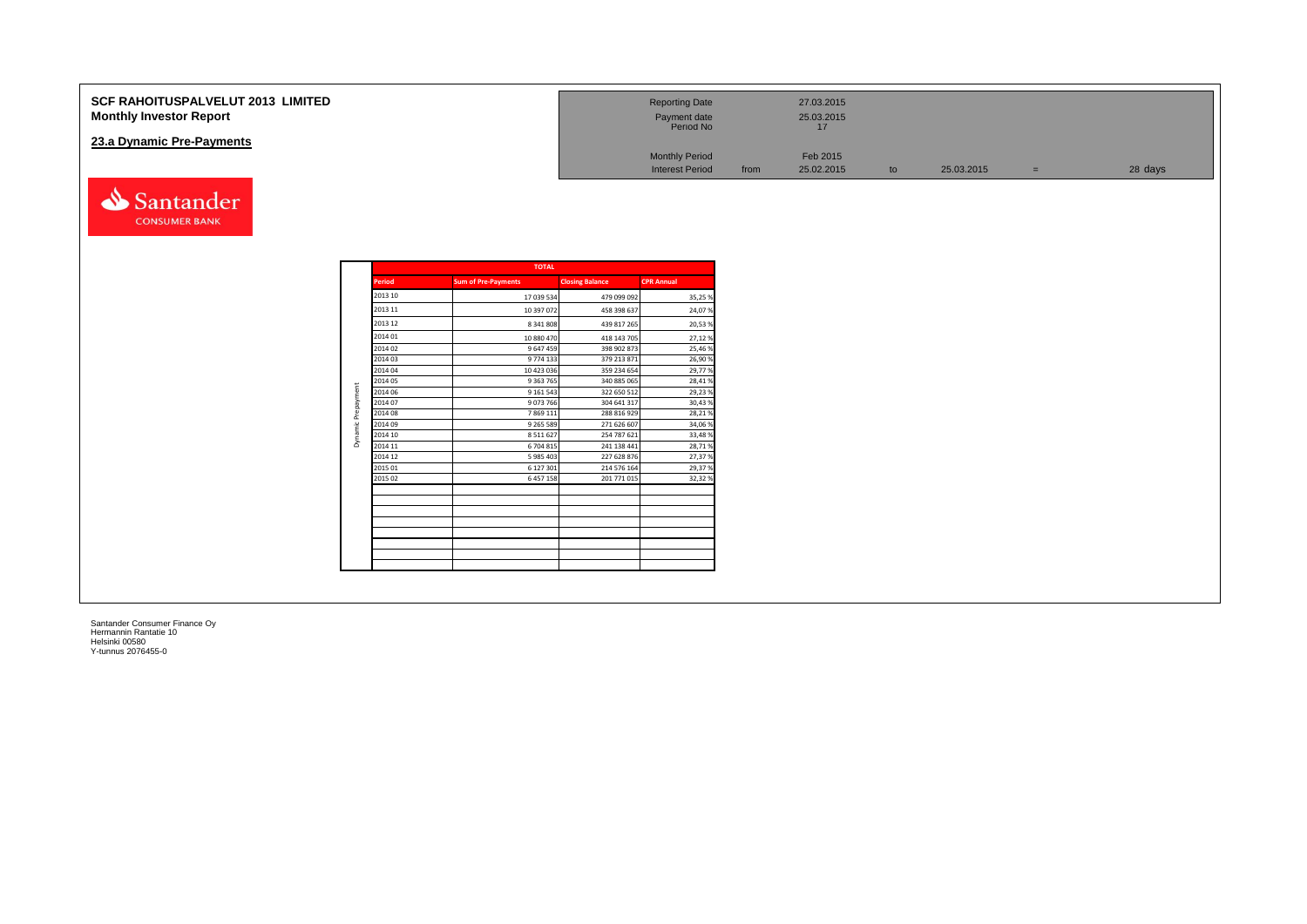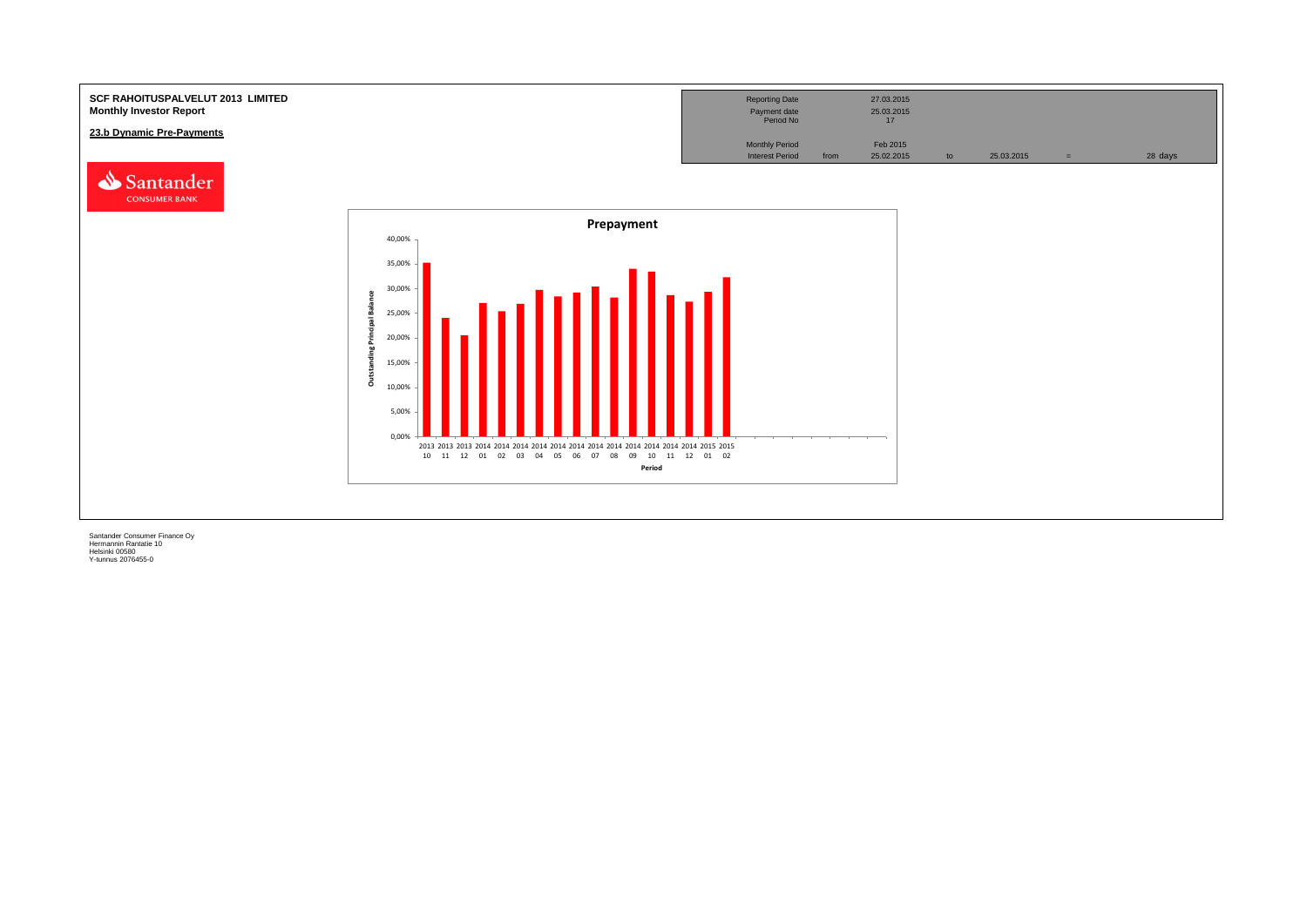|      |          | <b>SCF RAHOITUSPALVELUT 2013 LIMITED</b><br><b>Monthly Investor Report</b><br>24. Delinquency |                    |                            |                 |                          |                |                        |          |                     | <b>Reporting Date</b><br>Payment date<br>Period No<br><b>Monthly Period</b> |                    | 27.03.2015<br>25.03.2015<br>17<br>Feb 2015 |                    |                                                                                                                                                   |                  |                |                                |
|------|----------|-----------------------------------------------------------------------------------------------|--------------------|----------------------------|-----------------|--------------------------|----------------|------------------------|----------|---------------------|-----------------------------------------------------------------------------|--------------------|--------------------------------------------|--------------------|---------------------------------------------------------------------------------------------------------------------------------------------------|------------------|----------------|--------------------------------|
|      |          | Santander<br><b>CONSUMER BANK</b>                                                             |                    |                            |                 |                          |                |                        |          |                     | <b>Interest Period</b>                                                      | from               | 25.02.2015                                 | to                 | 25.03.2015                                                                                                                                        | $=$              |                | 28 days                        |
| year |          | mth Total outstanding                                                                         | accounts current   | balance current            | accounts 1-30   | balance 1-30             | accounts 30-60 |                        |          |                     |                                                                             |                    |                                            |                    | balance 30-60 accounts 60-90 balance 60-90 accounts 90-120 balance 90-120 accounts 120-150 balance 120-150 accounts 150-180 balance 150-180 Count |                  | New defaults   | New defaults<br><b>Balance</b> |
|      | 10       | 479 099 092                                                                                   | 36 474             | 446 596 917                | 2 2 2 0         | 28 822 032               | 261            | 3 2 8 5 1 1 3          | 38       | 395 030             |                                                                             |                    |                                            |                    |                                                                                                                                                   |                  |                |                                |
|      | 2013 11  | 458 398 637                                                                                   | 35 686             | 428 532 436                | 2 0 0 2         | 25 230 809               | 288            | 3 566 770              | 71       | 894 089             | 17                                                                          | 174 532            |                                            |                    |                                                                                                                                                   |                  | $\overline{1}$ | 310                            |
|      | 12       | 439 817 265                                                                                   | 34 122             | 400 832 160                | 2679            | 33 548 784               | 290            | 3 836 015              | 83       | 986724              | 32                                                                          | 443 473            | 17                                         | 170 109            |                                                                                                                                                   |                  | $\mathbf{3}$   | 16898                          |
|      |          | 418 143 705                                                                                   | 33 673             | 387 318 836                | 2 0 0 0         | 24 880 198               | 358            | 4 3 8 2 4 4 2          | 62       | 823 214             | 33                                                                          | 390 625            | 18                                         | 264 163            | -8                                                                                                                                                | 84 227           | 6              | 58 536                         |
|      |          | 398 902 873                                                                                   | 32744              | 370 253 584                | 1 9 3 8         | 23 496 506               | 288            | 3 305 482              | 101      | 1 090 147           | 28                                                                          | 438 130            | 17                                         | 197 118            | <b>q</b>                                                                                                                                          | 121 907          | 23             | 241 923                        |
|      |          | 379 213 871<br>359 234 654                                                                    | 31 004<br>29 943   | 344 081 075<br>326 705 871 | 2511<br>2 2 7 9 | 30 152 795<br>26 863 41  | 313<br>352     | 3 199 38<br>4 188 370  | 86<br>86 | 1 012 242<br>911772 | 42<br>24                                                                    | 507 155<br>279 680 | 12<br>26                                   | 171 908<br>229 577 | 11<br>$\overline{4}$                                                                                                                              | 89 316<br>55 972 | 21<br>23       | 260 419<br>232 960             |
|      |          | 340 885 065                                                                                   | 28 870             | 310 356 736                | 2 1 6 0         | 24 800 44                | 371            | 4 101 643              | 92       | 964 305             | 35                                                                          | 369 470            | 13                                         | 138 534            | 16                                                                                                                                                | 153 935          | 19             | 180 368                        |
|      | -6       | 322 640 322                                                                                   | 27 705             | 292 455 428                | 2 2 1 6         | 25 004 361               | 325            | 3 633 923              | 94       | 965 651             | 35                                                                          | 353 168            | 18                                         | 200 365            | $\overline{4}$                                                                                                                                    | 27 4 28          | 32             | 357 222                        |
| 2014 |          | 304 631 127                                                                                   | 26 751             | 276 710 528                | 2016            | 23 238 572               | 276            | 3 263 378              | 84       | 826 500             | 32                                                                          | 327 052            | 16                                         | 168 021            | 10                                                                                                                                                | 97 077           | 18             | 164 770                        |
|      |          | 288 807 010                                                                                   | 25 500             | 258 404 348                | 2 1 4 2         | 24 357 849               | 376            | 4610846                | 78       | 844 987             | 34                                                                          | 283 431            | 22                                         | 251 830            | 5                                                                                                                                                 | 53720            | 24             | 221 709                        |
|      |          | 271 616 960                                                                                   | 24 5 46            | 244 698 305                | 1978            | 21 462 742               | 329            | 4 0 6 4 9 2 3          | 95       | 883793              | 23                                                                          | 208 324            | 20                                         | 191 461            | 10                                                                                                                                                | 107 413          | 14             | 189 275                        |
|      | 10       | 254 787 621                                                                                   | 23 941             | 234 081 027                | 1511            | 15 959 540               | 298            | 3 3 3 3 3 9 2          | 77       | 849 341             | 39                                                                          | 376936             | 14                                         | 138 821            | $\overline{7}$                                                                                                                                    | 48 5 65          | 26             | 279 340                        |
|      | 11<br>12 | 241 138 441<br>227 628 876                                                                    | 22 7 3 7<br>22 153 | 217 185 614<br>206 601 308 | 1827<br>1 6 2 7 | 19 414 322<br>17 058 321 | 304<br>235     | 3 177 274<br>2 649 284 | 78<br>68 | 791 296<br>708 417  | 33<br>35                                                                    | 341 065<br>382 128 | 19<br>14                                   | 209 456<br>154 104 | $\overline{4}$<br>9                                                                                                                               | 19414<br>75 314  | 22<br>21       | 190 474<br>213 749             |
|      |          | 214 576 164                                                                                   | 21 4 15            | 194 908 150                | 1 4 7 2         | 15 066 56                | 277            | 3 068 906              | 66       | 818 947             | 33                                                                          | 395 633            | 21                                         | 251 407            | -6                                                                                                                                                | 66 554           | 21             | 164 908                        |
|      |          | 201 771 015                                                                                   | 20 472             | 182 564 147                | 1 4 9 7         | 14 948 981               | 274            | 2 955 085              | 48       | 653 436             | 21                                                                          | 221 578            | 15                                         | 243731             | 14                                                                                                                                                | 184 055          | 17             | 144 210                        |
|      |          |                                                                                               |                    |                            |                 |                          |                |                        |          |                     |                                                                             |                    |                                            |                    |                                                                                                                                                   |                  |                |                                |
|      |          |                                                                                               |                    |                            |                 |                          |                |                        |          |                     |                                                                             |                    |                                            |                    |                                                                                                                                                   |                  |                |                                |
|      |          |                                                                                               |                    |                            |                 |                          |                |                        |          |                     |                                                                             |                    |                                            |                    |                                                                                                                                                   |                  |                |                                |
| 2015 |          |                                                                                               |                    |                            |                 |                          |                |                        |          |                     |                                                                             |                    |                                            |                    |                                                                                                                                                   |                  |                |                                |
|      |          |                                                                                               |                    |                            |                 |                          |                |                        |          |                     |                                                                             |                    |                                            |                    |                                                                                                                                                   |                  |                |                                |
|      |          |                                                                                               |                    |                            |                 |                          |                |                        |          |                     |                                                                             |                    |                                            |                    |                                                                                                                                                   |                  |                |                                |
|      | 10       |                                                                                               |                    |                            |                 |                          |                |                        |          |                     |                                                                             |                    |                                            |                    |                                                                                                                                                   |                  |                |                                |
|      | 11       |                                                                                               |                    |                            |                 |                          |                |                        |          |                     |                                                                             |                    |                                            |                    |                                                                                                                                                   |                  |                |                                |
|      | 12       |                                                                                               |                    |                            |                 |                          |                |                        |          |                     |                                                                             |                    |                                            |                    |                                                                                                                                                   |                  |                |                                |
|      |          |                                                                                               |                    |                            |                 |                          |                |                        |          |                     |                                                                             |                    |                                            |                    |                                                                                                                                                   |                  |                |                                |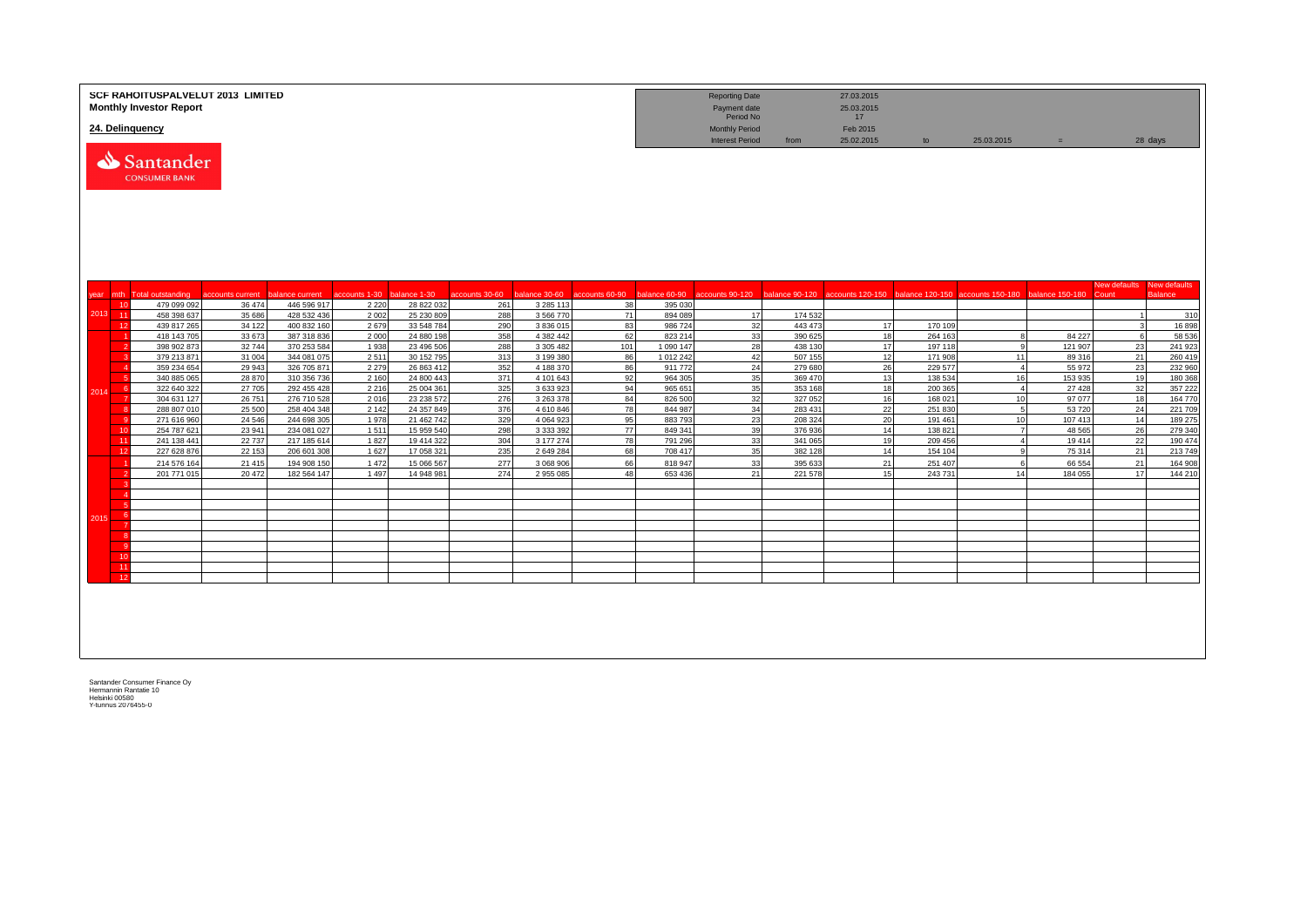| <b>SCF RAHOITUSPALVELUT 2013 LIMITED</b><br><b>Monthly Investor Report</b><br>25. Defaults, Recoveries and Losses by Quarter of Default | <b>Reporting Date</b><br>Payment date<br>Period No | 27.03.2015<br>25.03.2015<br>17 |            |         |
|-----------------------------------------------------------------------------------------------------------------------------------------|----------------------------------------------------|--------------------------------|------------|---------|
|                                                                                                                                         | <b>Monthly Period</b><br><b>Interest Period</b>    | Feb 2015<br>25.02.2015<br>from | 25.03.2015 | 28 days |

Santander

|        |                                            | <b>Recovery Quarter</b> |                   | 20134              |       |                   | 20141                     |             |            | 2014 2                    |         |                   | 20143              |             |                   | 20144                     |         |  |
|--------|--------------------------------------------|-------------------------|-------------------|--------------------|-------|-------------------|---------------------------|-------------|------------|---------------------------|---------|-------------------|--------------------|-------------|-------------------|---------------------------|---------|--|
|        | Default Quarter Default Amount No Of Loans |                         | <b>Recoveries</b> | Cum.<br>Recoveries | Loss  | <b>Recoveries</b> | Cum.<br><b>Recoveries</b> | <b>Loss</b> | Recoveries | Cum.<br><b>Recoveries</b> | Loss    | <b>Recoveries</b> | Cum.<br>Recoveries | <b>Loss</b> | <b>Recoveries</b> | Cum.<br><b>Recoveries</b> | Loss    |  |
| 20134  | 17 208                                     |                         |                   | 310                | 16898 | 14 4 5 2          | 14 762                    | 2 4 4 6     | 778        | 15 540                    | 1668    |                   | 15 959             | 1 2 4 8     |                   | 16 376                    | 831     |  |
| 2014 1 | 560 879                                    |                         |                   |                    |       | 141 225           | 141 225                   | 419 654     | 194 983    | 336 208                   | 224 671 | 19519             | 355 727            | 205 151     | 61 21 2           | 416 939                   | 143 940 |  |
| 2014 2 | 770 550                                    |                         |                   |                    |       |                   |                           |             | 272 315    | 272 315                   | 498 235 | 229 122           | 501 437            | 269 113     | 130 916           | 632 353                   | 138 198 |  |
| 20143  | 575 754                                    |                         |                   |                    |       |                   |                           |             |            |                           |         | 236 655           | 236 655            | 339 099     | 149 505           | 386 160                   | 189 594 |  |
| 2014 4 | 683 563                                    |                         |                   |                    |       |                   |                           |             |            |                           |         |                   |                    |             | 333 275           | 333 275                   | 350 288 |  |
| 2015 1 | 309 119                                    |                         |                   |                    |       |                   |                           |             |            |                           |         |                   |                    |             |                   |                           |         |  |

|                        |                       | <b>Recovery Quarter</b> | 2015 1            |                           |         |  |  |  |  |  |
|------------------------|-----------------------|-------------------------|-------------------|---------------------------|---------|--|--|--|--|--|
| <b>Default Quarter</b> | <b>Default Amount</b> | No Of Loans             | <b>Recoveries</b> | Cum.<br><b>Recoveries</b> | Loss    |  |  |  |  |  |
| 20134                  | 17 208                |                         |                   | 16 376                    | 831     |  |  |  |  |  |
| 2014 1                 | 560 879               | 50                      |                   | 416 939                   | 143 940 |  |  |  |  |  |
| 20142                  | 770 550               | 74                      |                   | 632 353                   | 138 198 |  |  |  |  |  |
| 20143                  | 575 754               | 56                      | 14 934            | 401 094                   | 174 660 |  |  |  |  |  |
| 2014 4                 | 683 563               | 69                      | 126 205           | 459 480                   | 224 083 |  |  |  |  |  |
| 2015 1                 | 309 119               | 38                      | 65 577            | 65 577                    | 243 542 |  |  |  |  |  |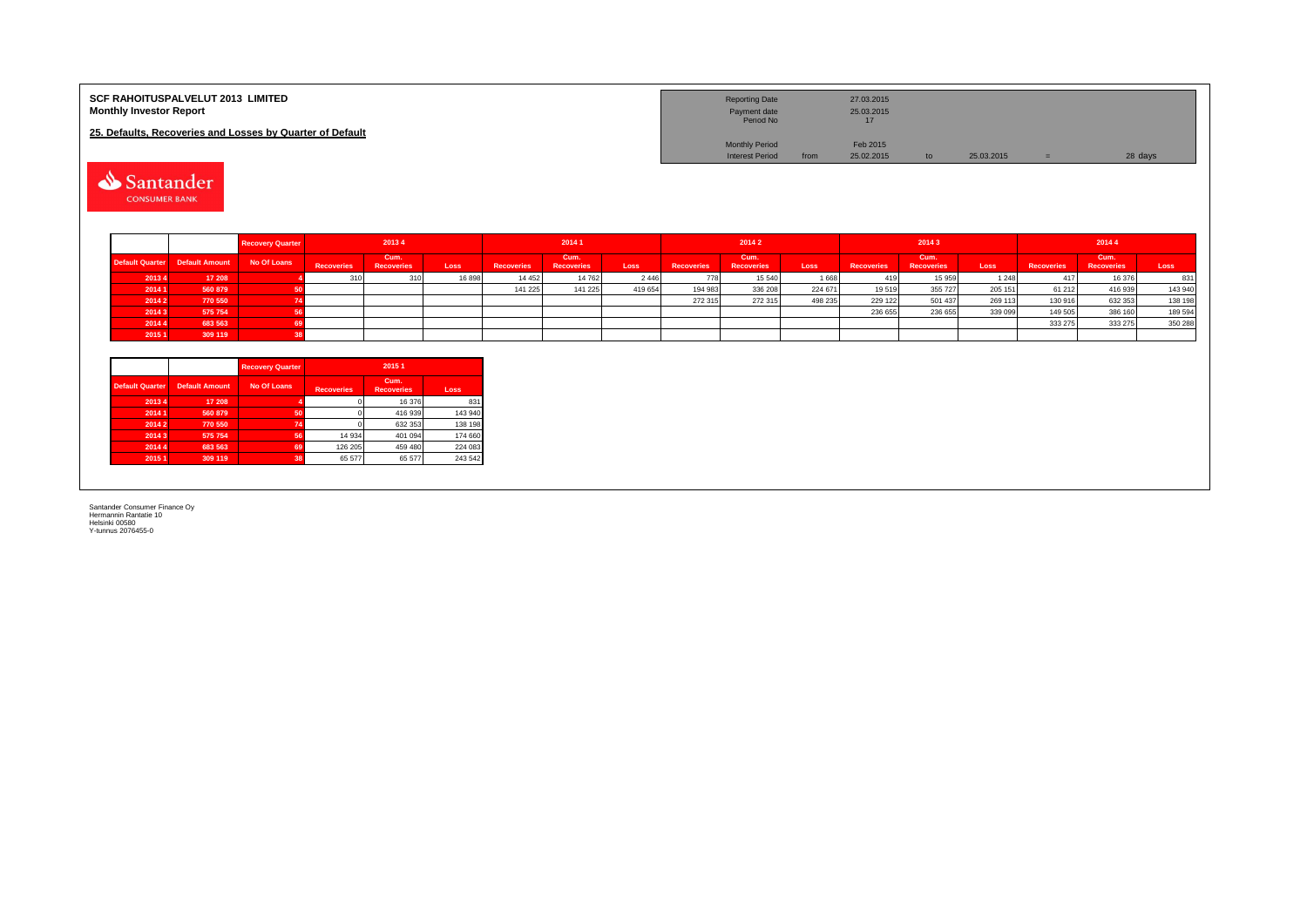| SCF RAHOITUSPALVELUT 2013 LIMITED<br><b>Monthly Investor Report</b>     | <b>Reporting Date</b><br>Payment date                   |      | 27.03.2015<br>25.03.2015 |    |            |     |         |
|-------------------------------------------------------------------------|---------------------------------------------------------|------|--------------------------|----|------------|-----|---------|
|                                                                         | Period No                                               |      | 17 <sup>2</sup>          |    |            |     |         |
| 26. Priority of Payments                                                | <b>Monthly Period</b>                                   |      | Feb 2015                 |    |            |     |         |
|                                                                         | <b>Interest Period</b>                                  | from | 25.02.2015               | to | 25.03.2015 | $=$ | 28 days |
| Santander<br><b>CONSUMER BANK</b>                                       |                                                         |      |                          |    |            |     |         |
|                                                                         |                                                         |      |                          |    |            |     |         |
| <b>Purchaser Priority of Payments</b>                                   |                                                         |      |                          |    |            |     |         |
| Purchaser Available Distribution Amount<br>$\overline{+}$               | 13 823 168,75 EUR                                       |      |                          |    |            |     |         |
| Senior Expenses                                                         | 1 208,33 EUR                                            |      |                          |    |            |     |         |
| Servicing Fee                                                           | 104 616,42 EUR                                          |      |                          |    |            |     |         |
| Interest on Loan to Issuer                                              | 912 194,93 EUR                                          |      |                          |    |            |     |         |
| Principal on Loan to Issuer                                             | 12 805 149,07 EUR<br>$\sim$<br>$\overline{\phantom{a}}$ |      |                          |    |            |     |         |
|                                                                         |                                                         |      |                          |    |            |     |         |
| <b>Issuer Priority of Payments</b>                                      |                                                         |      |                          |    |            |     |         |
| Issuer Available Distribution Amount<br>$\overline{+}$                  | 24 447 087,75 EUR                                       |      |                          |    |            |     |         |
| Senior Expenses                                                         | 1 000,00 EUR                                            |      |                          |    |            |     |         |
| Interest Class A                                                        | 93 714,00 EUR                                           |      |                          |    |            |     |         |
| Prior to a PDTE - Interest Class B                                      | 36 681,00 EUR                                           |      |                          |    |            |     |         |
| Credit the Reserve Account up to the requirred Liquidity Reserve Amount | 4 291 523,28 EUR                                        |      |                          |    |            |     |         |
| Principal Payments on Class A                                           | 12 805 149,07 EUR                                       |      |                          |    |            |     |         |
| Following a PDTE - Interest Class B                                     | N/A EUR                                                 |      |                          |    |            |     |         |
| Principal Payments Class B                                              | <b>EUR</b><br>$\sim 100$                                |      |                          |    |            |     |         |
| Credit Reserve Account up tp Required Reserve Amount                    | 5 797 027,47 EUR                                        |      |                          |    |            |     |         |
| Interest Class C                                                        | 21 338,00 EUR                                           |      |                          |    |            |     |         |
| Principal Payments on Class C                                           | - EUR                                                   |      |                          |    |            |     |         |
| Interest Issuer Subordinated Loan                                       | 26 830,96 EUR                                           |      |                          |    |            |     |         |
| Principal Issuer Subordinated Loan                                      | 640 257,45 EUR                                          |      |                          |    |            |     |         |
| Payment to Purchaser<br>$\overline{\phantom{a}}$                        | 733 566,51 EUR                                          |      |                          |    |            |     |         |
|                                                                         | $\overline{\phantom{a}}$                                |      |                          |    |            |     |         |
| <b>Purchaser Priority of Payments: Second Pass</b>                      |                                                         |      |                          |    |            |     |         |
| Available Distribution Amount<br>$\overline{+}$                         | 733 566,51 EUR                                          |      |                          |    |            |     |         |
| Servicer Advance Reserve Fund Replenishment                             | <b>EUR</b><br>$\sim$<br>٠                               |      |                          |    |            |     |         |
| Interest on Purchaser Subordinated Loan (SAF)                           | 250,08 EUR<br>٠                                         |      |                          |    |            |     |         |
| Principal on Purchaser Subordinated Loan (SAF)                          | EUR<br>$\sim$                                           |      |                          |    |            |     |         |
| Payment of residual funds to Seller<br>$=$                              | 733 316.43 EUR                                          |      |                          |    |            |     |         |
|                                                                         |                                                         |      |                          |    |            |     |         |
|                                                                         |                                                         |      |                          |    |            |     |         |
|                                                                         |                                                         |      |                          |    |            |     |         |
|                                                                         |                                                         |      |                          |    |            |     |         |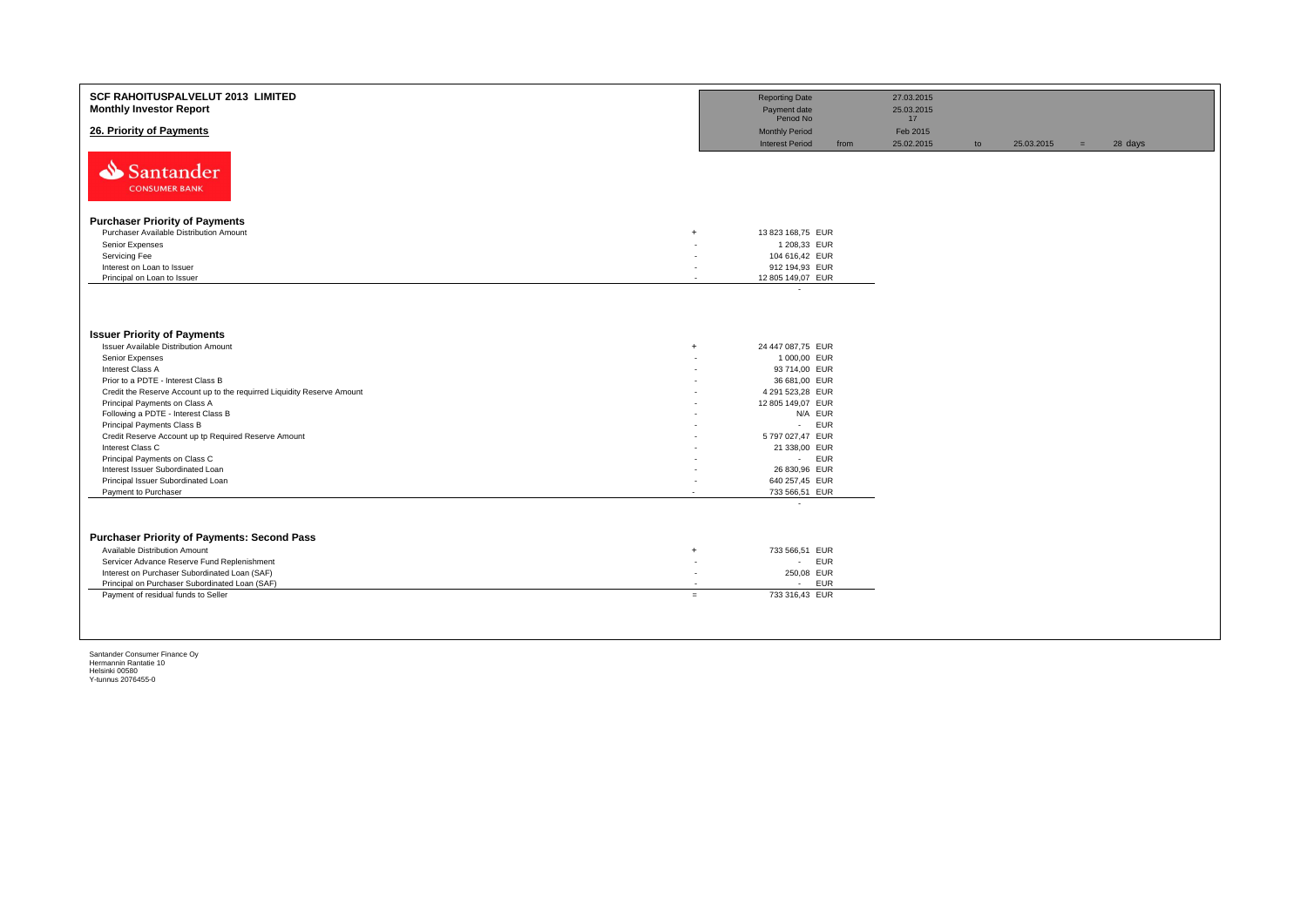| <b>SCF RAHOITUSPALVELUT 2013 LIMITED</b><br><b>Monthly Investor Report</b><br>27. Transaction Costs<br>Santander<br><b>CONSUMER BANK</b> |                                        | <b>Reporting Date</b><br>Payment date<br>Period No<br><b>Monthly Period</b><br><b>Interest Period</b><br>from | 27.03.2015<br>25.03.2015<br>17<br>Feb 2015<br>25.02.2015<br>to | 25.03.2015<br>$=$ | 28 days |
|------------------------------------------------------------------------------------------------------------------------------------------|----------------------------------------|---------------------------------------------------------------------------------------------------------------|----------------------------------------------------------------|-------------------|---------|
| <b>Transaction Costs</b>                                                                                                                 | <b>All Notes</b>                       | Class A                                                                                                       | Class B                                                        | <b>Class C</b>    |         |
| Senior Expenses                                                                                                                          | 1 208,33 EUR                           |                                                                                                               |                                                                |                   |         |
| Interest accrued for the Period                                                                                                          | 151 733,00 EUR                         | 93 714,00 EUR                                                                                                 | 36 681,00 EUR                                                  | 21 338,00 EUR     |         |
| Cumulative Interest accrued                                                                                                              | 4 293 640,00 EUR                       | 3 274 180,00 EUR                                                                                              | 644 318,00 EUR                                                 | 375 142,00 EUR    |         |
| <b>Interest Payments</b>                                                                                                                 | 151 733,00 EUR                         | 93 714,00 EUR                                                                                                 | 36 681,00 EUR                                                  | 21 338,00 EUR     |         |
| <b>Cumulative Interest Payments</b>                                                                                                      | 4 293 640,00 EUR                       | 3 274 180,00 EUR                                                                                              | 644 318,00 EUR                                                 | 375 142,00 EUR    |         |
| Interest accrued on Subordinated Loan for the Period                                                                                     | 26 830,96 EUR                          |                                                                                                               |                                                                |                   |         |
| Cumulative Interest accrued on Subordinated Loan                                                                                         | 575 699,95 EUR                         |                                                                                                               |                                                                |                   |         |
| Interest Payments on Subordinated Loan                                                                                                   | 26 830,96 EUR                          |                                                                                                               |                                                                |                   |         |
| Cumulative Interest Payments on Subordinated Loan                                                                                        | 575 699,95 EUR                         |                                                                                                               |                                                                |                   |         |
| Unpaid Interest for the Period                                                                                                           | <b>EUR</b><br>$\overline{\phantom{a}}$ |                                                                                                               |                                                                |                   |         |
| <b>Cumulative Unpaid Interest</b>                                                                                                        | <b>EUR</b><br>$\overline{\phantom{a}}$ |                                                                                                               |                                                                |                   |         |